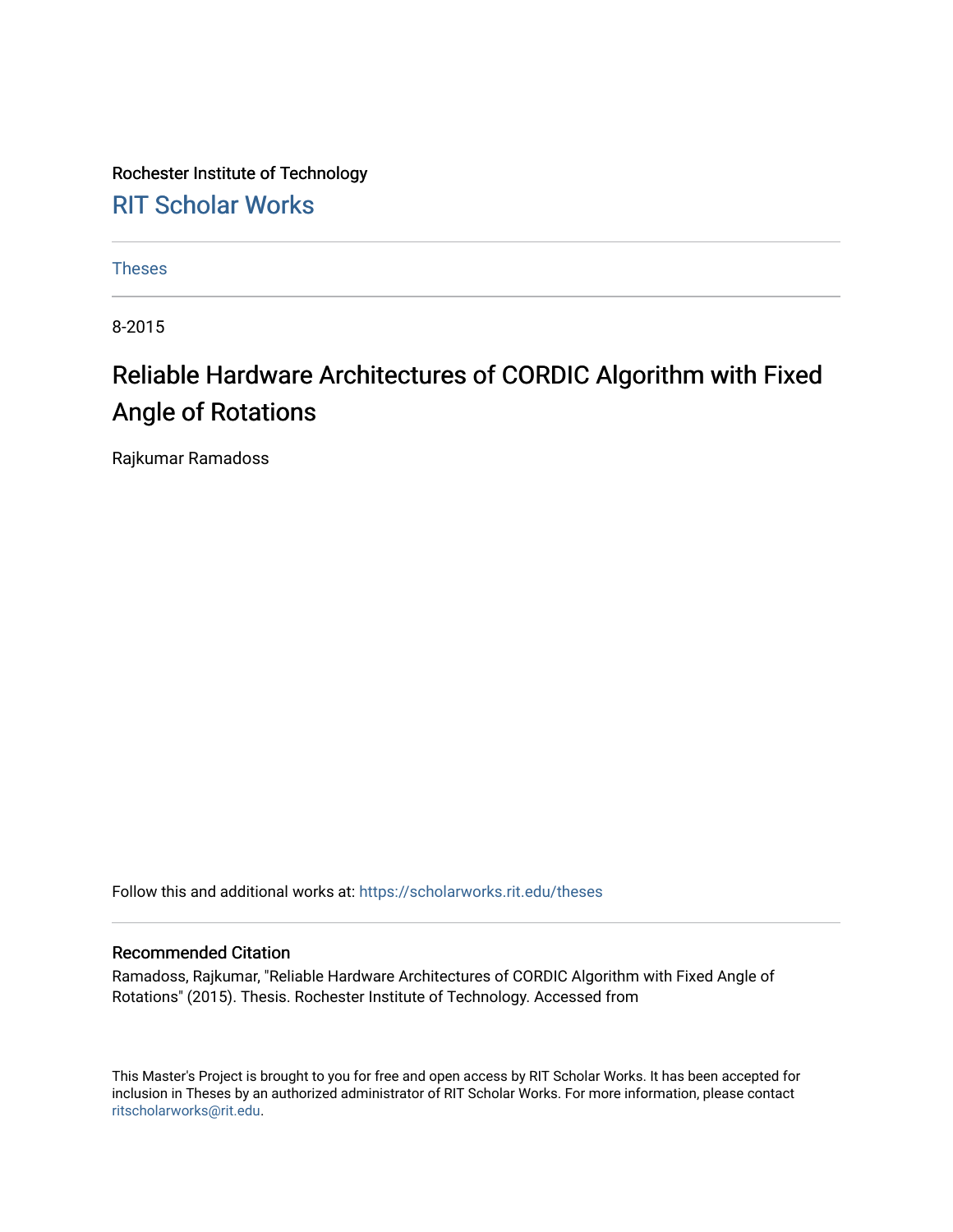#### Reliable Hardware Architectures of CORDIC Algorithm with Fixed ANGLE OF ROTATIONS

by

Rajkumar Ramadoss

A Gradute Paper Submitted

in

Partial Fulfillment

of the

Requirements for the Degree of

Master of Science

in

Electrical Engineering

Approved by:

PROF.

(Graduate Paper Advisor-Dr. Mehran Mozaffari-Kermani)

PROF.

(Department Head-Dr. Sohail A. Dianat)

Department of Electrical and Microelectronic Engineering

Kate Gleason College of Engineering

ROCHESTER INSTITUTE OF TECHNOLOGY

Rochester, New York

AUGUST, 2015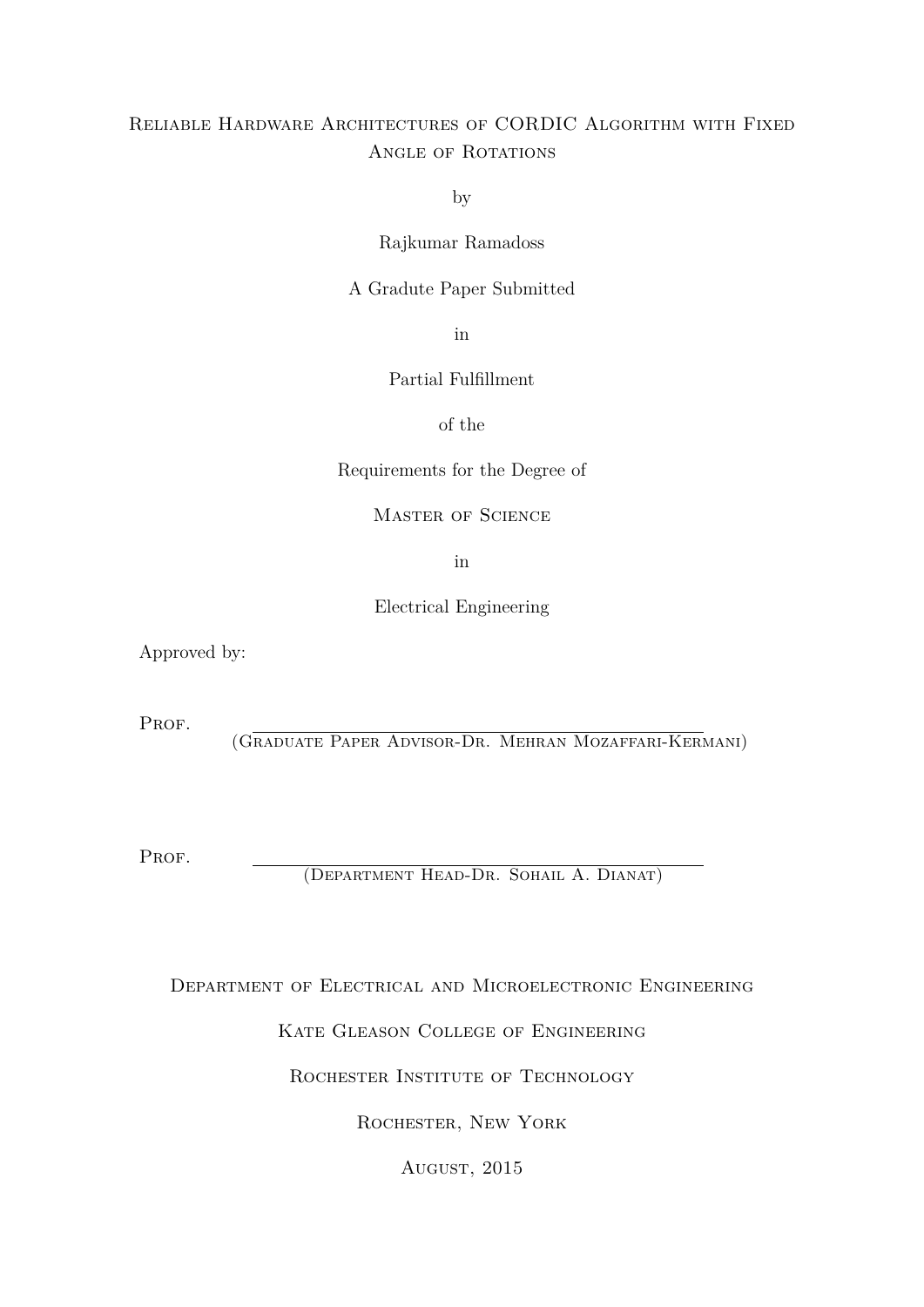### **Acknowledgements**

I would like to express my sincere gratitude to my advisor, Dr. Mehran Mozaffari Kermani, for his excellent guidance, support, patience and encouragement which helped me in successfully completing my research and graduate study at Rochester Institute of Technology. I also take this opportunity to thank Prof. Mark A. Indovina, Dr. Dorin Patru, Dr. Amlan Ganguly, Dr. Marcin Lukowiak and Dr. Reza Azarderakhsh for their immeasurable amount of guidance and assistance they have provided throughout my graduate program. Finally, I extend my deepest gratitude to my parents and my sister for their unceasing love, support and encouragement.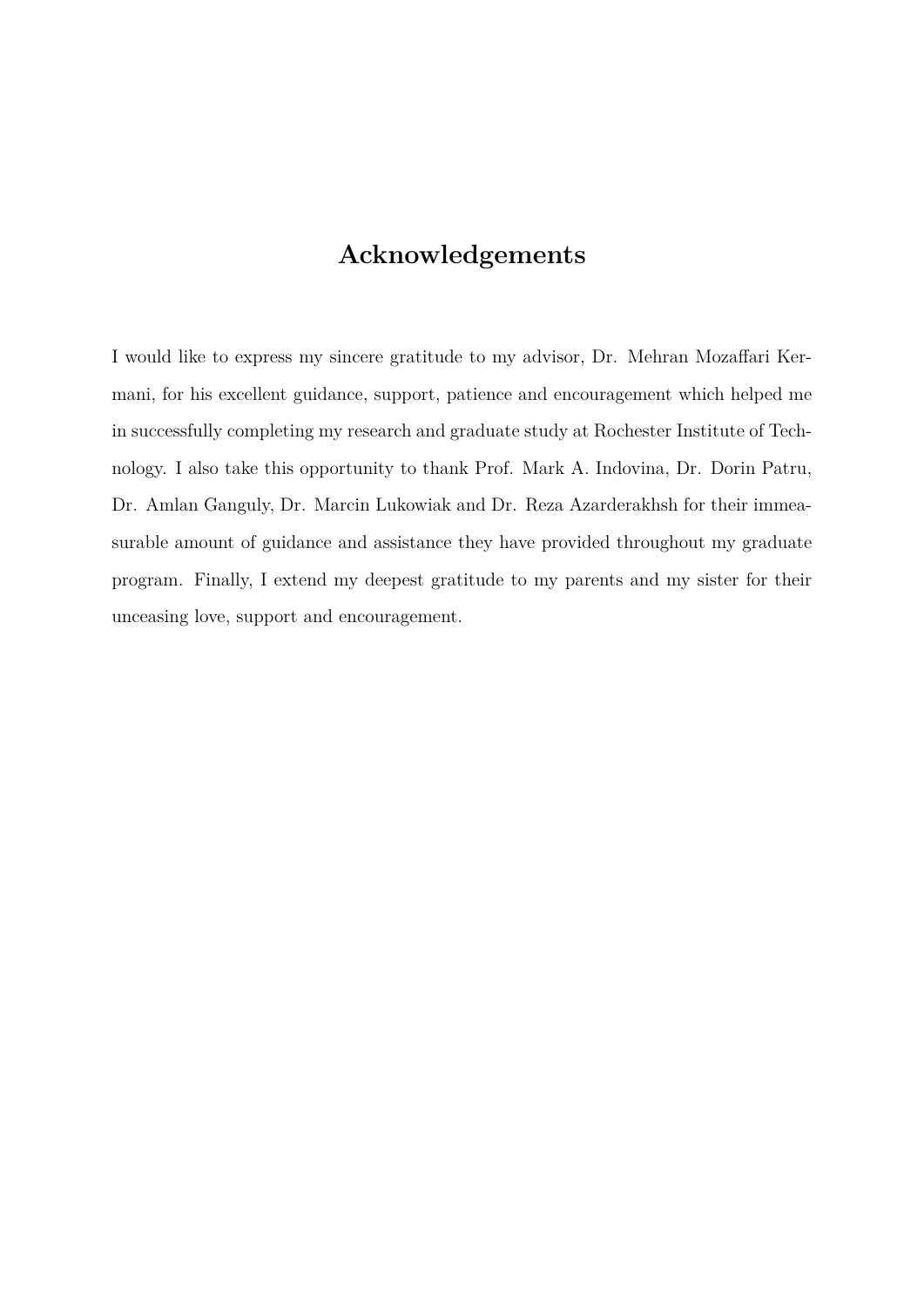This graduate paper is dedicated to my family.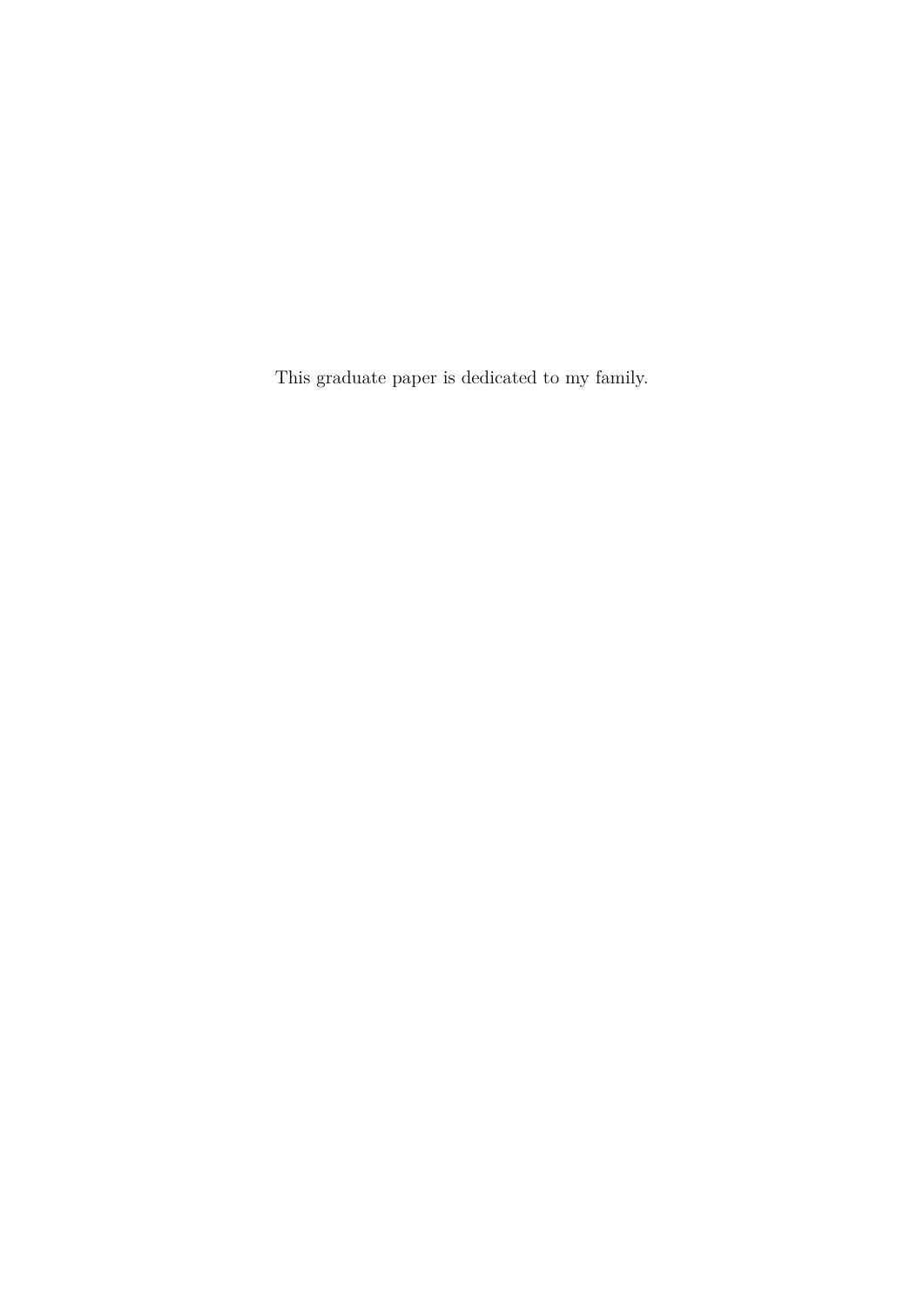### **Declaration**

I hereby declare that except where specific reference is made to the work of others, the contents of this dissertation are original and have not been submitted in whole or in part for consideration for any other degree or qualification in this, or any other University. This dissertation is the result of my own work and includes nothing which is the outcome of work done in collaboration, except where specifically indicated in the text.

> Rajkumar Ramadoss August 2015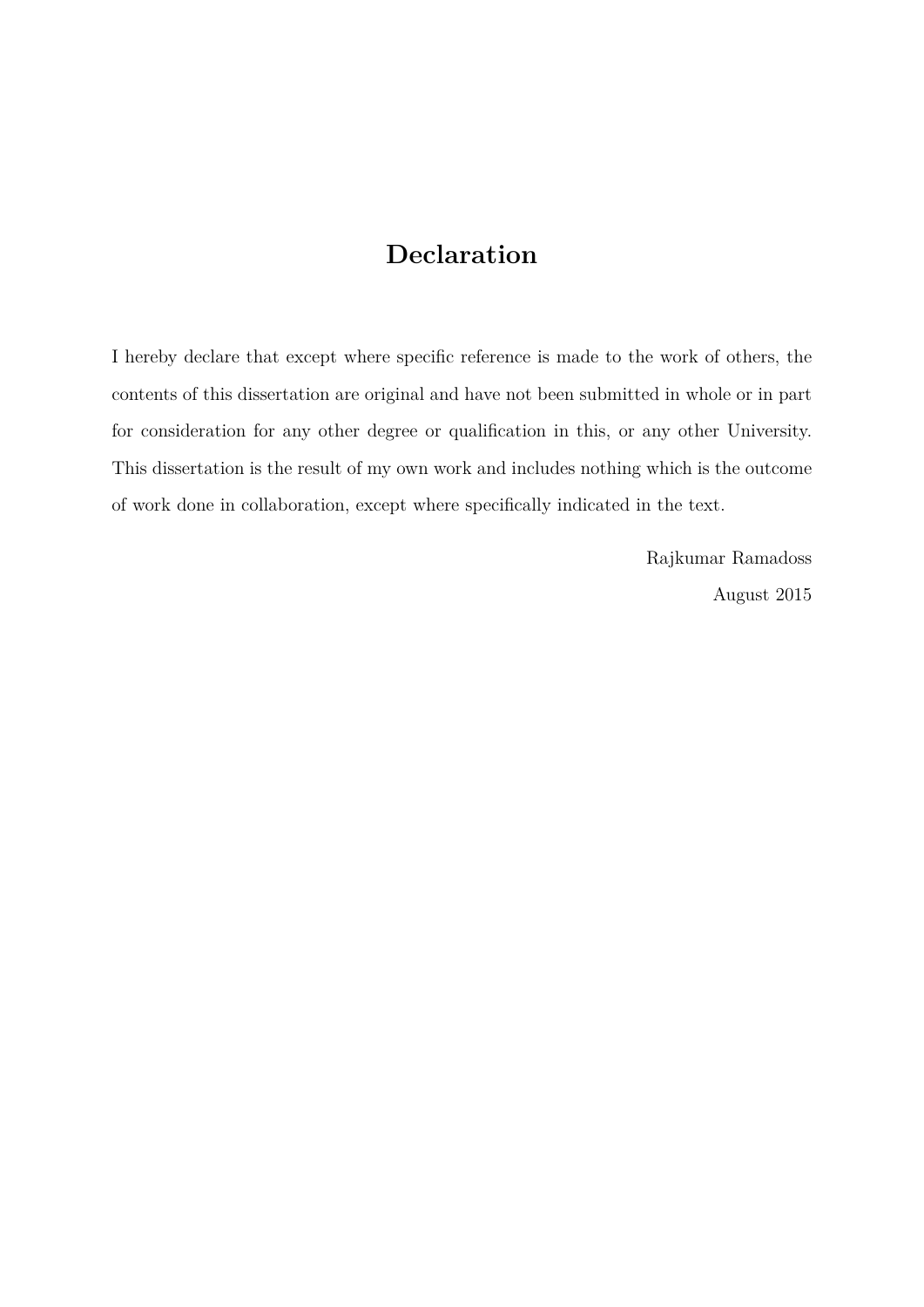#### **Abstract**

Fixed-angle rotation operation of vectors is widely used in signal processing, graphics, and robotics. Various optimized coordinate rotation digital computer (CORDIC) designs have been proposed for uniform rotation of vectors through known and specified angles. Nevertheless, in the presence of faults, such hardware architectures are potentially vulnerable. In this thesis, we propose efficient error detection schemes for two fixed-angle rotation designs, i.e., the Interleaved Scaling and Cascaded Single-rotation CORDIC. To the best of our knowledge, this work is the first in providing reliable architectures for these variants of CORDIC. The former is suitable for low-area applications and, hence, we propose recomputing with encoded operands schemes which add negligible area overhead to the designs. Moreover, the proposed error detection schemes for the latter variant are optimized for efficient applications which hamper the performance of the architectures negligibly. We present three variants of recomputing with encoded operands to detect both transient and permanent faults, coupled with signature-based schemes. The overheads of the proposed designs are assessed through Xilinx FPGA implementations and their effectiveness is benchmarked through error simulations. The results give confidence for the proposed efficient architectures which can be tailored based on the reliability requirements and the overhead to be tolerated.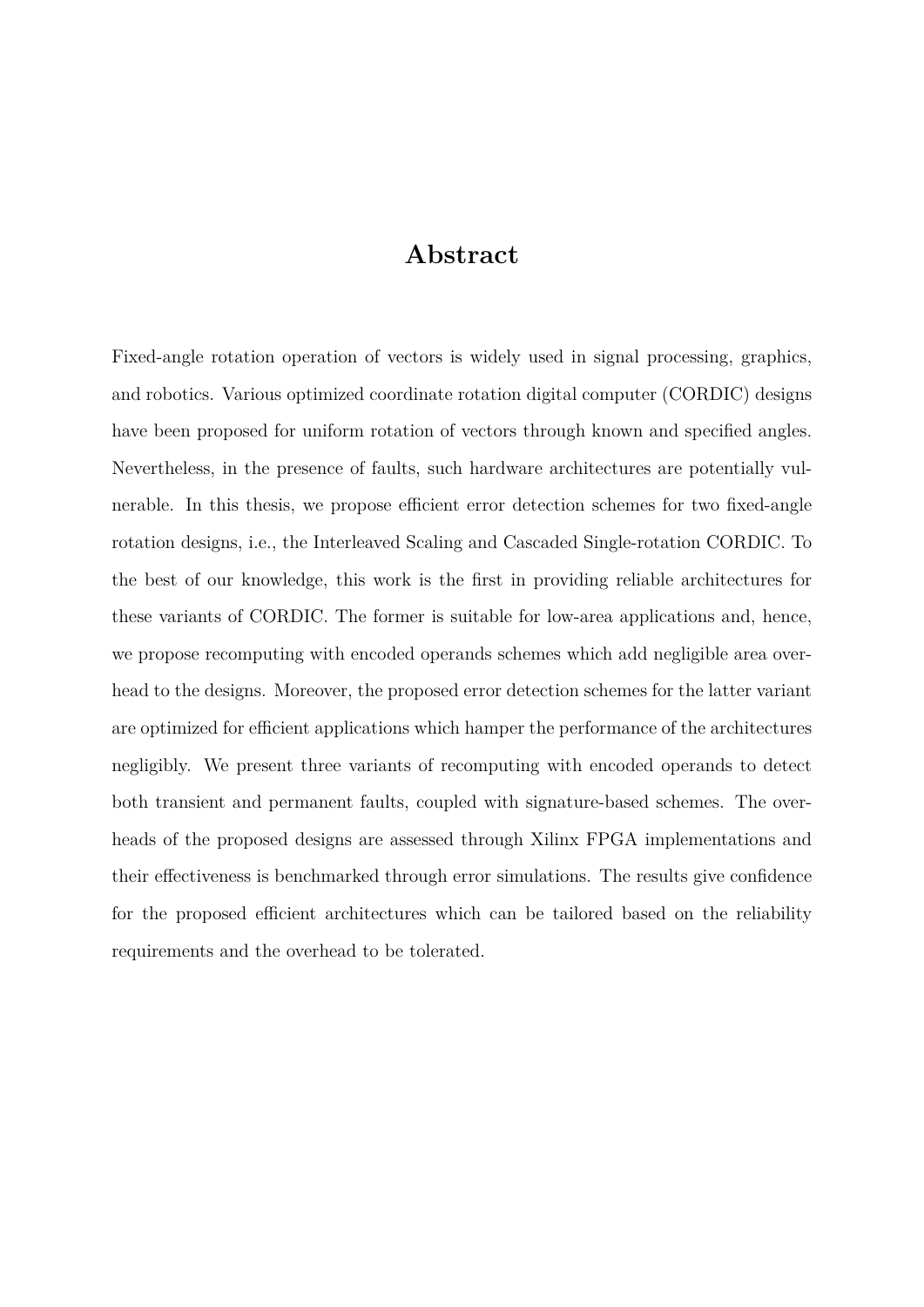## <span id="page-6-0"></span>**Contents**

|              | Contents |                                            | $\overline{5}$ |
|--------------|----------|--------------------------------------------|----------------|
|              |          | List of Figures                            | $\overline{7}$ |
|              |          | List of Tables                             | 8              |
| 1            |          | Introduction                               | 9              |
|              | 1.1      |                                            | 9              |
|              | 1.2      |                                            | 10             |
|              |          | 1.2.1                                      | 10             |
|              |          | 1.2.2                                      | 11             |
|              |          | Concurrent Error Detection<br>1.2.2.1      | 12             |
|              |          | 1.2.2.2                                    | 12             |
|              |          | Roving Fault Detection<br>1.2.2.3          | 13             |
|              | 1.3      |                                            | 14             |
|              | 1.4      |                                            | 16             |
| $\mathbf{2}$ |          | Preliminaries                              | 17             |
|              | 2.1      | Basic CORDIC Algorithm for Vector Rotation | 17             |
|              | 2.2      | CORDIC Design for Fixed-Angle of Rotations | 20             |
|              | 2.3      |                                            | 23             |
|              | 2.4      |                                            | 23             |
|              |          |                                            |                |

#### **3 Proposed Error Detection Schemes [26](#page-27-0)**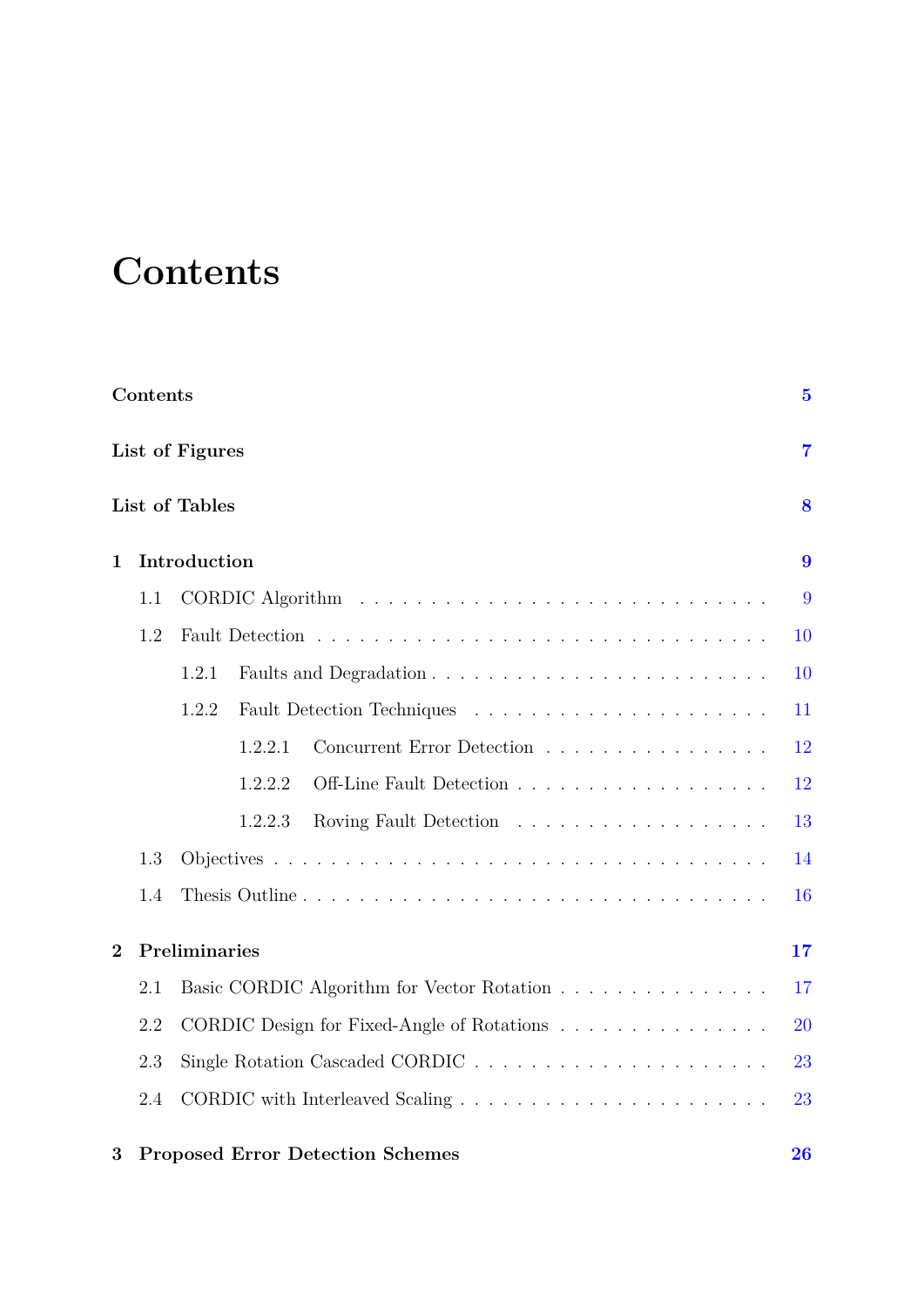|                  | 3.1        |            | Unified Signature-based Scheme for Single Rotation Cascaded CORDIC.    | 26 |
|------------------|------------|------------|------------------------------------------------------------------------|----|
|                  |            | 3.1.1      | Signature-based Checking for Datapath Registers $\ldots \ldots \ldots$ | 27 |
|                  |            | 3.1.2      | Self-Checking Adder and Subtractor Modules based on Two-Rail           |    |
|                  |            |            |                                                                        | 29 |
|                  | 3.2        |            | Recomputing with Encoded Operands for Interleaved Scaling CORDIC.      | 31 |
|                  |            | 3.2.1      | Variants of Recomputing with Encoded Operands                          | 32 |
|                  |            | 3.2.2      |                                                                        | 35 |
| $\boldsymbol{4}$ |            |            | <b>Error Simulations</b>                                               | 37 |
| $5\,$            |            |            | <b>FPGA</b> Implementations and Benchmark                              | 39 |
| 6                |            | Conclusion |                                                                        | 42 |
|                  | 6.1        |            |                                                                        | 42 |
|                  | References |            |                                                                        | 44 |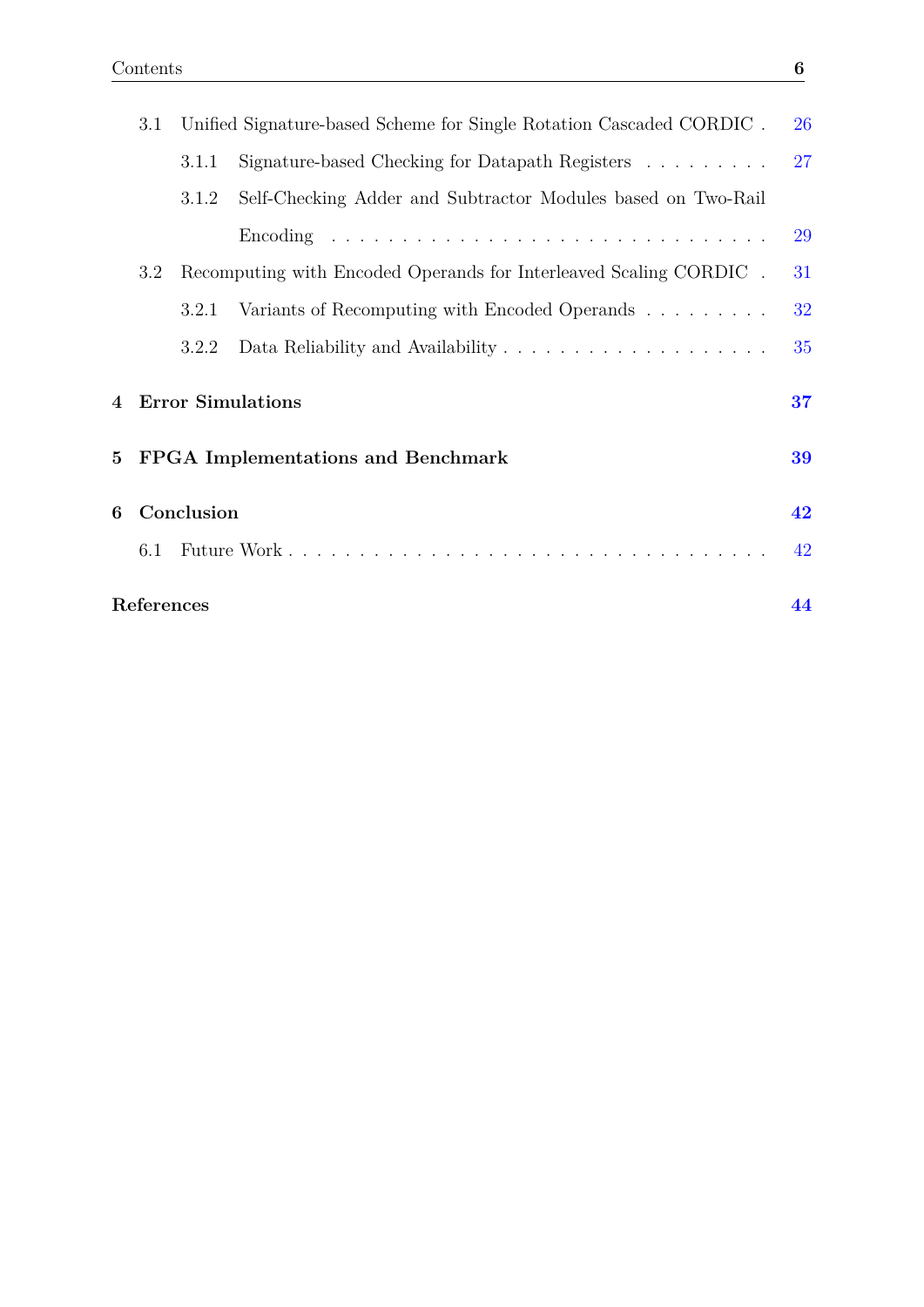## <span id="page-8-0"></span>**List of Figures**

| 2.1     | Rotation of vector on a two-dimensional plane                                 | 18 |
|---------|-------------------------------------------------------------------------------|----|
| 2.2     | Hardware implementation of a regular CORDIC iteration.                        | 20 |
| 2.3     | Hardware implementation of CORDIC for fixed rotations                         | 21 |
| $2.4\,$ | Sample CORDIC circuit for constant complex multiplications $\ldots \ldots$    | 22 |
| $2.5\,$ | CORDIC circuit with hardwired pre-shifting technique $\ldots \ldots \ldots$   | 22 |
| 2.6     | Multi-stage single-rotation cascaded CORDIC circuit $[s(i)]$ indicates right  |    |
|         |                                                                               | 24 |
| 2.7     | CORDIC architecture for interleaved implementation of micro-rotations as      |    |
|         | well as scaling circuit. (a) The CORDIC circuit, and (b) the structure and    |    |
|         |                                                                               | 25 |
| 3.1     | Error detection in single rotation cascaded CORDIC through unified signature- |    |
|         |                                                                               | 28 |
| 3.2     | A variant of a 4-bit self-checking carry-select adder                         | 30 |
| 3.3     | Error detection in fixed-angle of rotation CORDIC design with Interleaved     |    |
|         |                                                                               | 33 |
| 3.4     | Data reliability and availability compromise through sub-pipelining.          | 36 |
|         |                                                                               |    |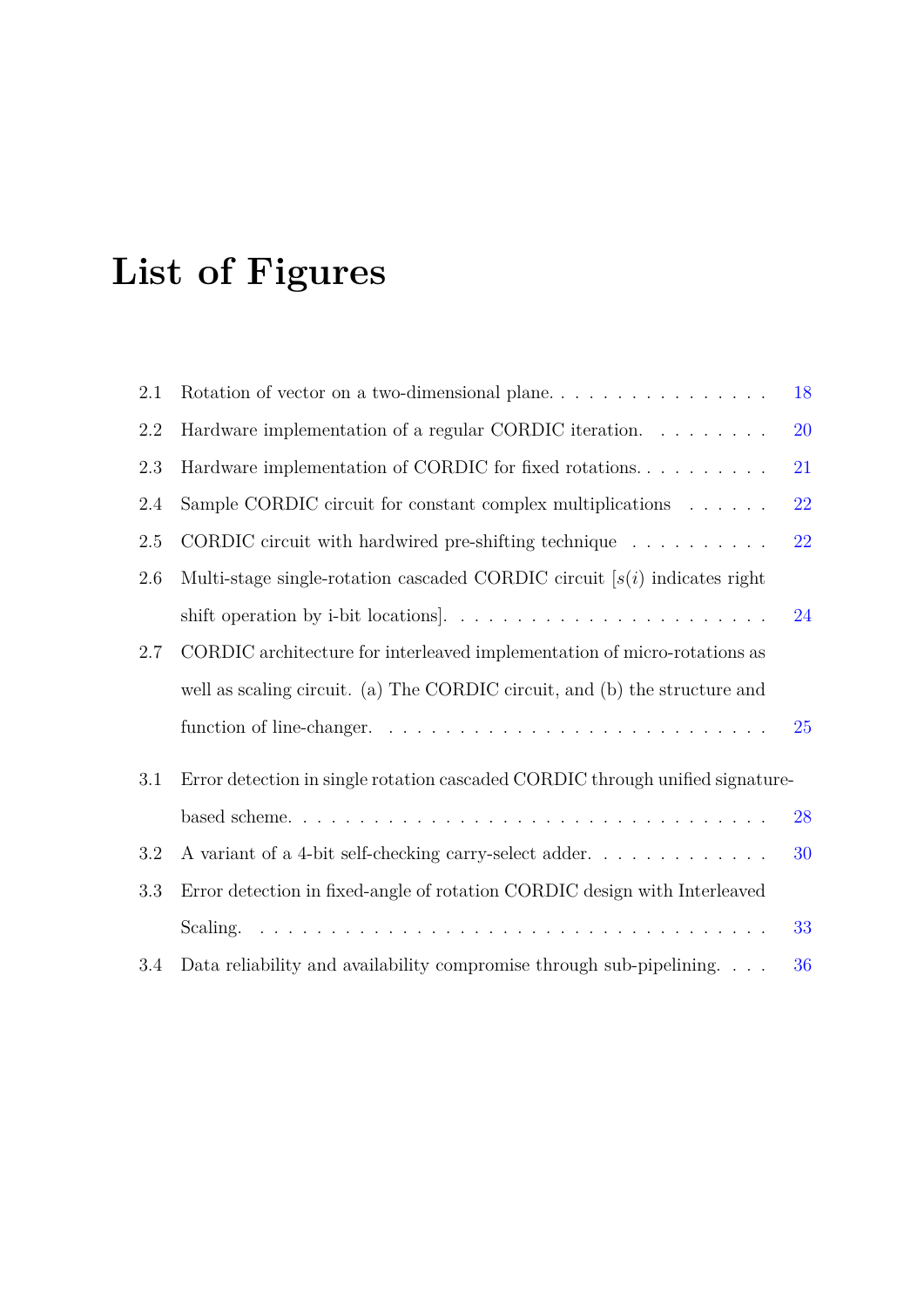## <span id="page-9-0"></span>**List of Tables**

| 5.1 | Performance degradation comparison for the proposed signature-based er-         |    |
|-----|---------------------------------------------------------------------------------|----|
|     |                                                                                 |    |
|     | 5.2 Performance degradation comparison for the proposed recomputing with        |    |
|     |                                                                                 |    |
|     | 5.3 Area, power, and delay overheads comparison for signature-based schemes. 41 |    |
|     | 5.4 Overheads for the proposed recomputing with encoded operands schemes.       | 41 |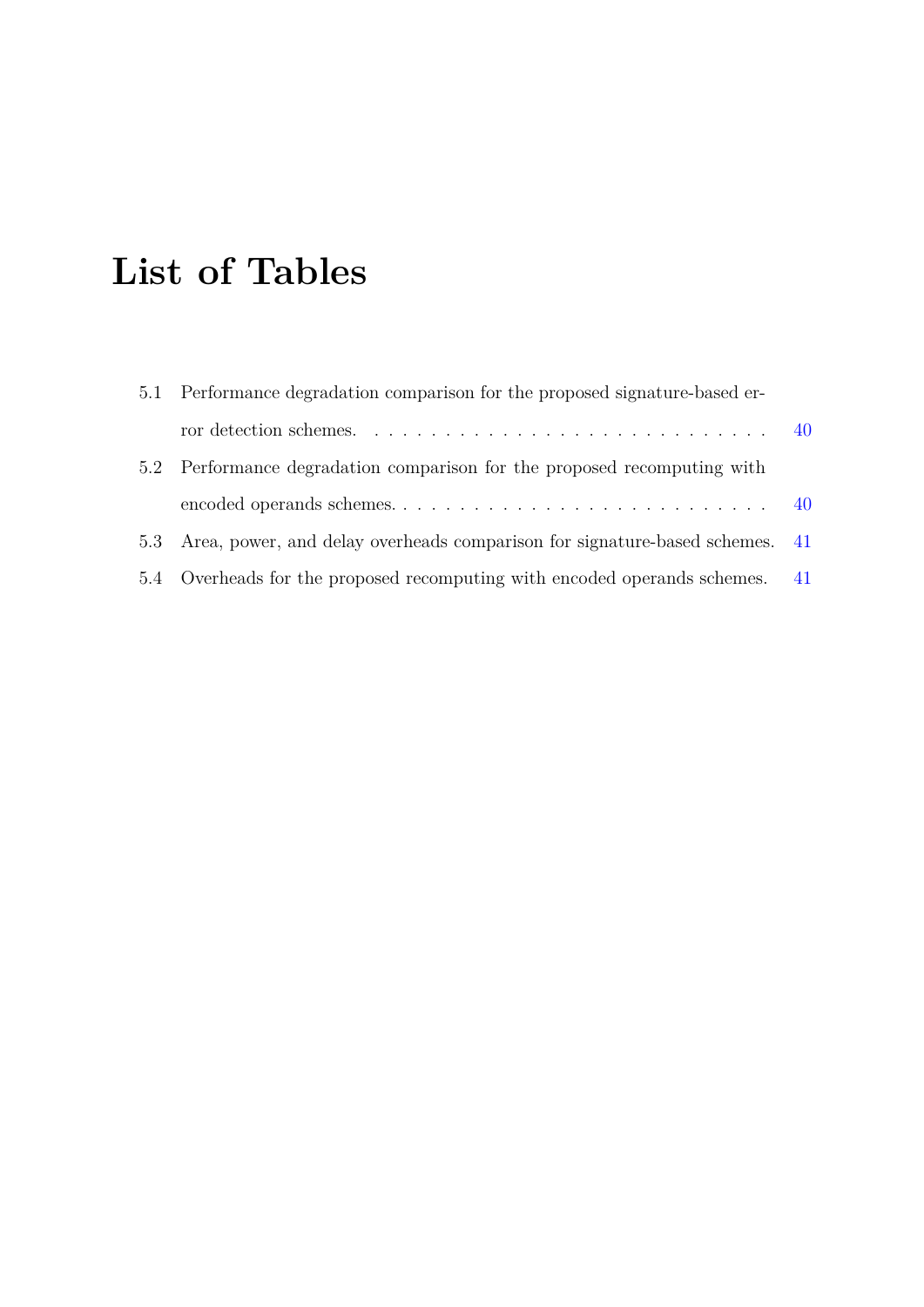## <span id="page-10-0"></span>**Chapter 1**

### **Introduction**

### <span id="page-10-1"></span>**1.1 CORDIC Algorithm**

Coordinate rotation digital computer (CORDIC) algorithm is an efficient iterative approach used for rotating vectors on a plane. The CORDIC algorithm was originally described for the computation of trigonometric functions [\[1\]](#page-45-1). The research work carried out later on CORDIC [\[2\]](#page-45-2) provides solutions to a wide group of other operations such as multiplication and division. The CORDIC algorithm is used not only in the computation of the magnitude and phase of a vector but also in applications such as complex number multiplication, matrix inversion, logarithmic, transcendental functions, and singular value decomposition (SVD) for signal and image processing  $[3-5]$  $[3-5]$ . Low latencies could be achieved for this algorithm; yet, it is mainly attractive because of its low-complexity hardware implementations [\[6\]](#page-45-5). This is much preferred in deeply-embedded systems (embedded deeply into human body and objects) which are often battery-powered, e.g., pacemakers for which low-area/power/energy computations are needed. In [\[7–](#page-45-6)[11\]](#page-46-0), CORDIC architectures with angle recording (AR) schemes are presented which reduce the number of iterations for the computations of complex multiplications. This is accomplished by coding the angle of rotation as a linear combination of a set of elementary angle of fine-grained (micro) rotations. We note that, nonetheless, the hardware and time complexities involved in the implementation of the AR schemes (especially in the scaling of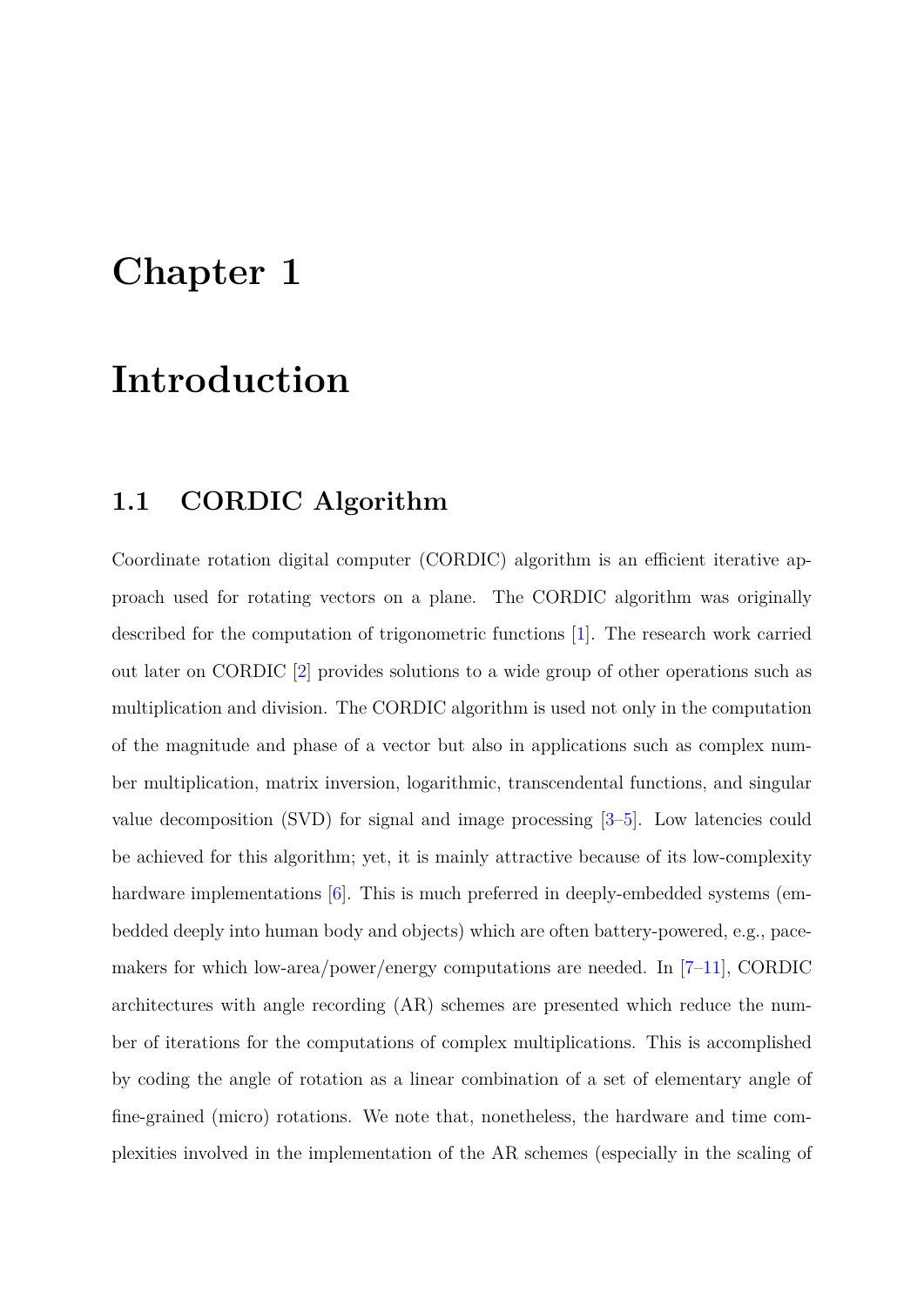pseudo-rotated vector) make it a relatively-inefficient approach.

Typically, the aforementioned applications involve rotation of vectors through unknown and varied angles. Nevertheless, rotation of vectors through known and fixedangles exhibits wide applications in the field of signal processing, robotics, animations, and graphics  $[12-14]$  $[12-14]$ . In the state-of-the-art literature, various CORDIC architectures have been proposed for the rotation of vectors through fixed-angles. In [\[15\]](#page-46-3), the authors present several optimized fixed rotation CORDIC designs with reduced number of microrotations and reduced complexity of barrel-shifters. In applications where fixed-angles of rotation have to be performed, the angles are known beforehand. Therefore, in [\[15\]](#page-46-3), it is proposed to perform an exhaustive search to achieve an optimal elementary-angleset (EAS) of micro-rotations for the given known angle(s). The hardware complexity in the implementations of CORDIC designs are mostly due to the usage of barrel shifters. Hence, hardware pre-shifting schemes are used to significantly reduce the complexities.

#### <span id="page-11-0"></span>**1.2 Fault Detection**

Fault is an issue that results in a complete or partial failure of a piece of equipment, or a specific hardware. A fault in digital world can be described as a bit inversion in hardware, i.e., from 1 to 0 or 0 to 1. As the technology node is scaling down every year, it has become really tedious to design and manufacture complex fault-free integrated circuits (ICs). Also, these devices undergo device degradation over large periods of time. This issue of degradation makes ASICs/FPGAs to be less reliable. In future, when technology node scales down further, i.e., beyond 14 nm, it becomes inevitable to manufacture ASICs/FPGAs with fault-detecting and fault-tolerant capabilities. The following section gives a brief description of some of the common faults and degradation in digital circuits.

#### <span id="page-11-1"></span>**1.2.1 Faults and Degradation**

Digital circuits are prone to natural errors caused due to alpha particles from package decay, cosmic rays creating energetic neutrons, protons, and thermal neutrons. Degrada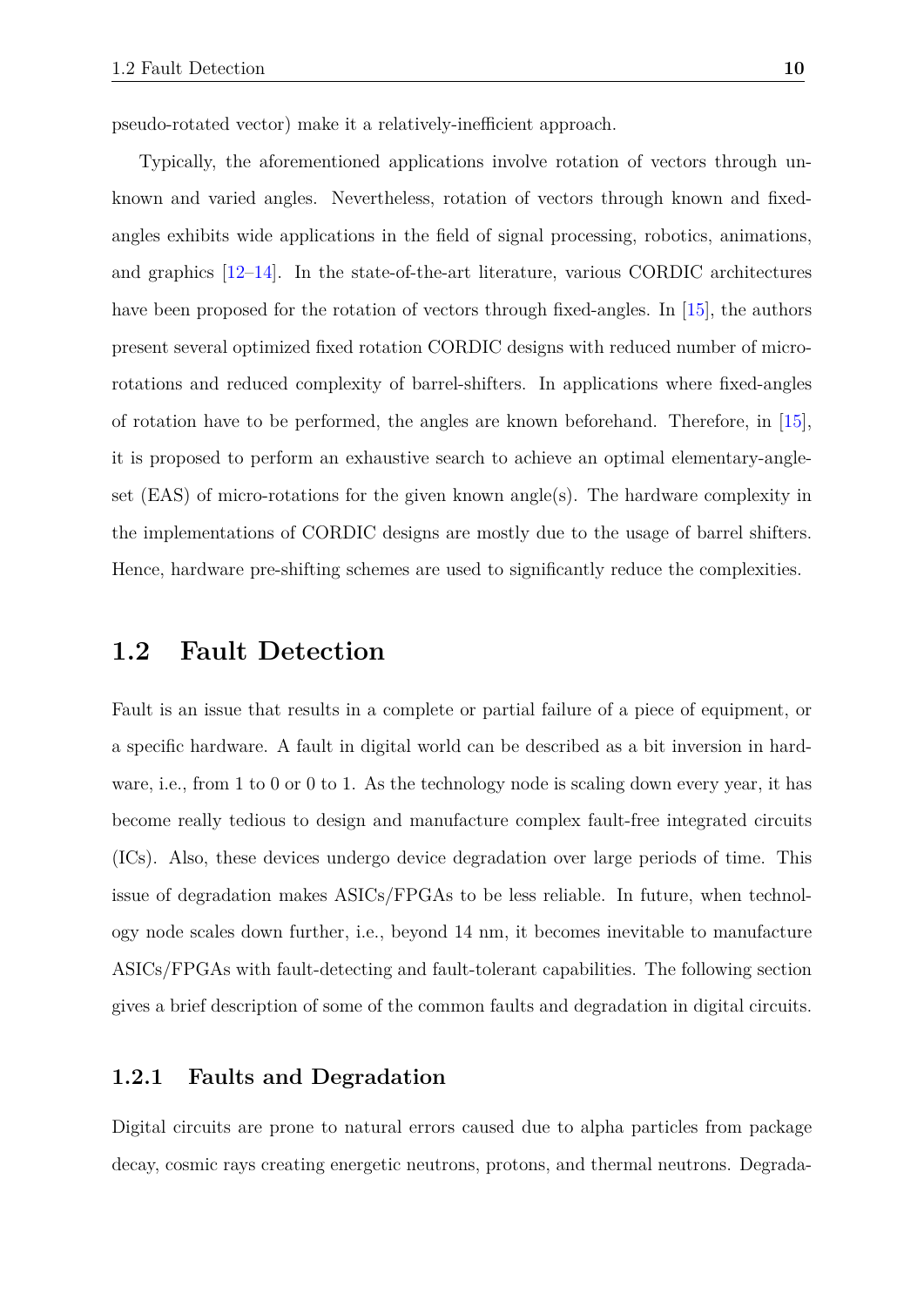tion due to faults in digital circuits occur in many ways [\[16\]](#page-46-4), some of the common ways are as follows:

- A MOS transistor in pinch-off condition or saturation region has hot carriers traveling with saturation velocity that causes parasitic effects at the drain side of the channel. This effect is known as *Hot-Carrier Effect (HCE)*. Due to this effect, charges gets trapped in the gate-channel interface region [\[17\]](#page-46-5) which in turn leads to increased threshold voltage and degradation in electron mobility of CMOS transistors.
- The gradual electron movement in the conducting wire causes a momentum transfer between electrons and ions of the interconnecting material. This momentum transfer results in *Electromigration* that leads to voids (open circuit) or hillocks (closed circuit) in the interconnects [\[18\]](#page-47-0).
- When MOS transistors are operated very close to the specified operating voltages or beyond, a conducting path is formed between the gate-oxide to the substrate due the electron tunneling current. This leads to the breakdown of gate oxide due to the long-time application of low electric field and this effect is called as *Time-Dependent Gate Oxide Breakdown or Time-Dependent Dielectric Breakdown (TDDB)* [\[19,](#page-47-1) [20\]](#page-47-2).

#### <span id="page-12-0"></span>**1.2.2 Fault Detection Techniques**

There have been a number of works on fault diagnosis in the hardware architectures of different usage models, e.g., for cryptographic applications  $[21-27]$  $[21-27]$ . The two main purposes of fault detection are signaling the supervising process that some action has to be performed for the system to operate correctly and to identify the defective components so that it can be fixed. Typically, these two processes are done simultaneously or done separately involving different strategies. Fault detection strategies can be categorized into the following three types.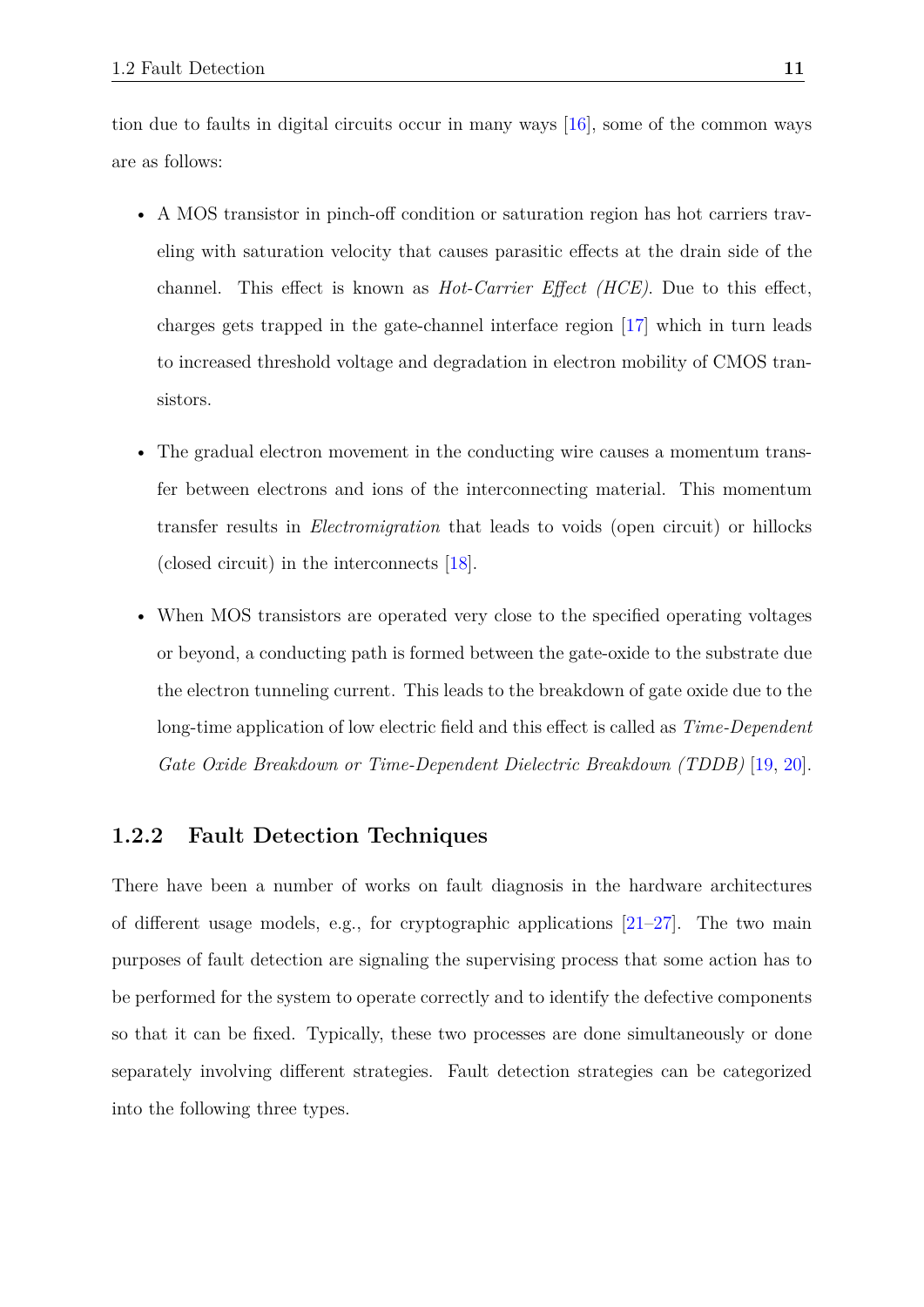#### <span id="page-13-0"></span>**1.2.2.1 Concurrent Error Detection**

Concurrent Error Detection (CED) scheme works based on the following principle. Let us consider a system with an input *i* that produces an output response  $f(i)$ . CED technique usually has another unit that independently predicts the output response for every possible input given to the system. A checker unit is finally used to compare the original output and the predicted output. If a mismatch occurs, an error signal is produced. The error coverage efficiency of CED comes with the trade-off with additional area overheads. Over the years various CED techniques have been proposed in literature to design and develop reliable computer systems [\[28–](#page-48-1)[30\]](#page-48-2). Error coverage through CED does not have to be limited to area overheads. It is also feasible to detect faults at the expense of delay, i.e., latency or throughput. RERO, RESO and a variant of RESO proposes a technique in which operations are carried out twice [\[31,](#page-48-3) [32\]](#page-48-4). During the first run of operation, original operands are used and during the second run, the operations are encoded in a different way so that the system gives a different output. These two outputs are compared using an appropriate checker unit that produces an error signal if any mismatch occurs.

#### <span id="page-13-1"></span>**1.2.2.2 Off-Line Fault Detection**

Off-line fault detection is one of the most commonly used fault detection method utilized in identifying the manufacturing defects. This method of fault detection uses external circuitry to identify faults in ASICs or FPGAs when the device is not in operation. Some examples of off-line test circuits are Built-In-Self-Test (BIST) and Automated-Test-Pattern-Generator (ATPG). These devices are built with an external circuit that does the fault detection without involving the original operating circuitry. This off-line system equips the original circuitry (device under test) between a test pattern generator and an output response analyzer. The test pattern generator generates one or more pseudorandom test vectors using Linear Feedback Shift Registers (LFSRs) and loads them into the original circuitry during the test mode. Apart from testing of manufacturing defects, BIST-based models proposed in [\[33](#page-48-5)[–36\]](#page-49-0) can also be reused for system-level and board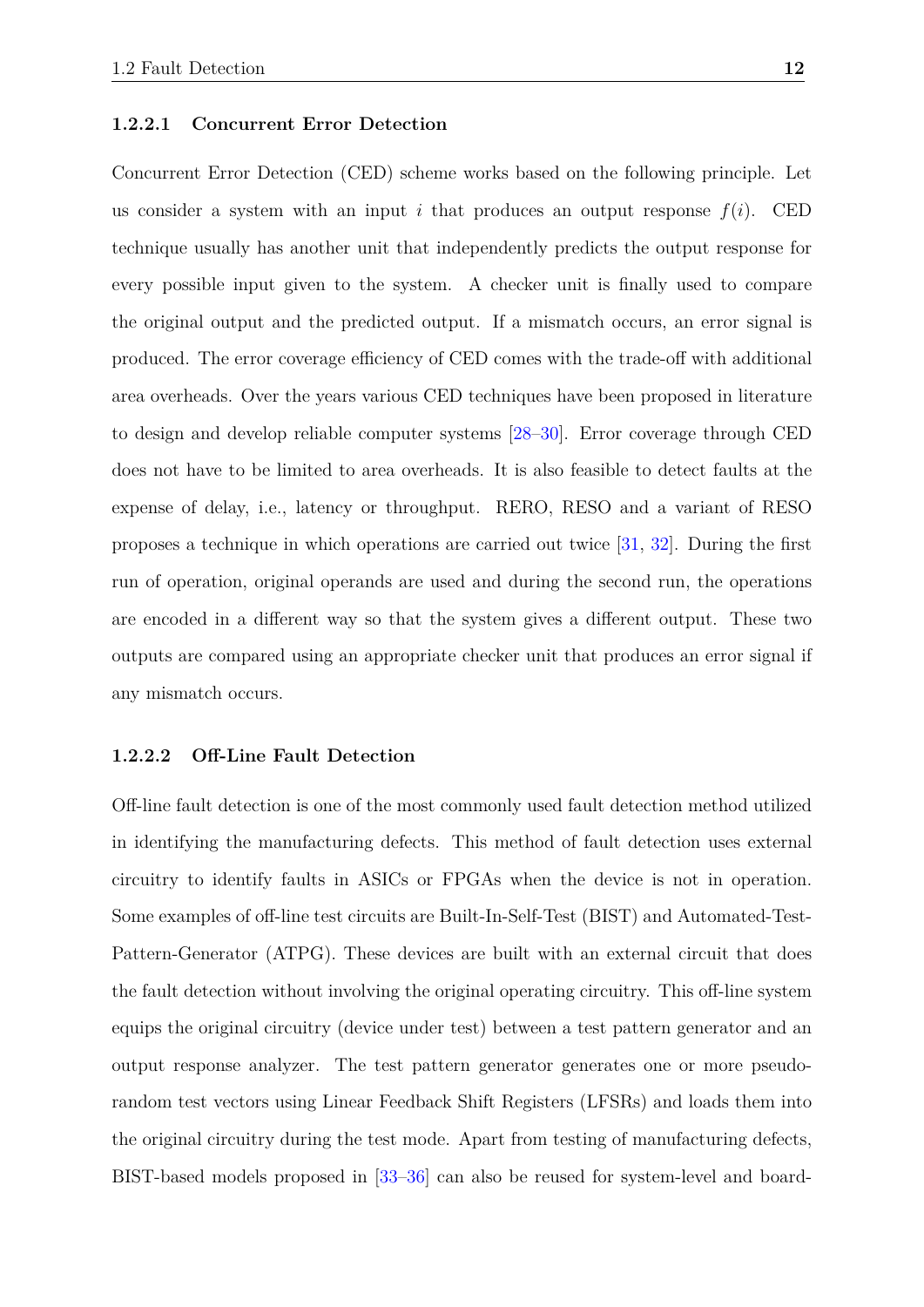level testing; this reusing capability reduces the effort required in developing diagnostic routines to test FPGAs in their system mode of operation. To achieve full error coverage, the system will have to test not only the interconnects and logic, but also the configuration network. Most consumer grade FPGAs have this additional testing circuitry built into the development boards. This eradicates the necessity of large number of test configurations. BIST does not interfere with normal operation of the device under test and also covers complicated systems such as clock and PLL networks. The major disadvantage of BIST is that it can detect faults only when the circuit is not operational, i.e., it can detect faults only when a dedicated test mode is run. This is usually done at system startup or when an error event triggers the BIST check.

#### <span id="page-14-0"></span>**1.2.2.3 Roving Fault Detection**

Roving method of error detection uses operation run-time configurations to acclimatize BIST techniques while the circuit is in operation with very less increase in area cost. In this error detection mechanism, the device under test is divided into few number of regions. One of the regions carries out the testing operation with BIST while the rest of the regions undergo normal desired operations. In due course of time, another region is picked for testing and in this regard, the whole device is tested for faults. The overheads required in this technique are the self-test regions and a controller that manages the swapping process (swapping of regions for testing). However, the overall increase in overheads is proved to be lesser than most modular techniques and is considered to be superior than off-line error detection schemes because the device can be operational while the testing process is carried out. The error detection speed of a roving method depends on the operation time and the speed of the roving cycle. The best roving tests are reported to have less than one second latency [\[37\]](#page-49-1).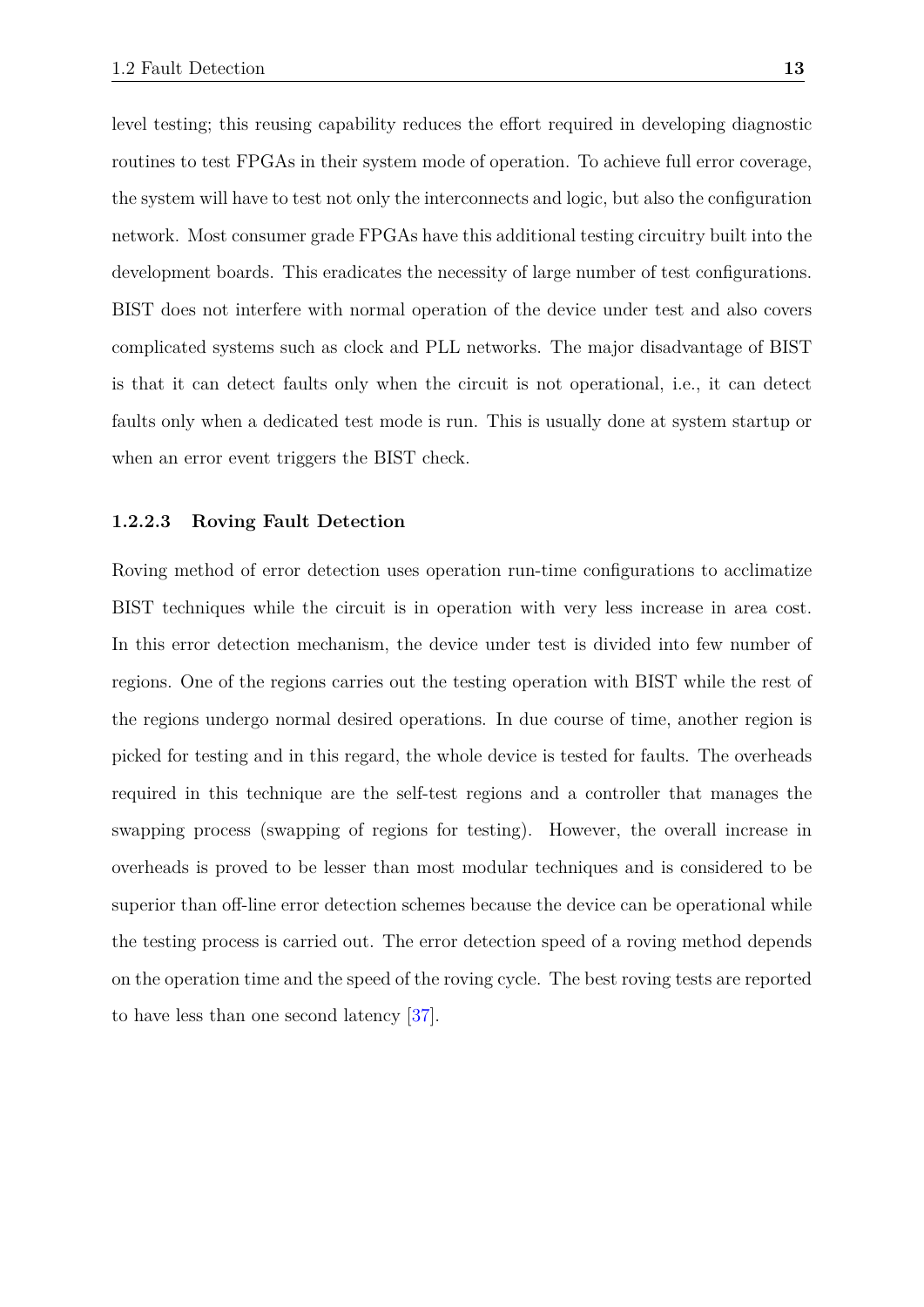### <span id="page-15-0"></span>**1.3 Objectives**

In this thesis, we propose a number of error detection schemes for two different fixedangle rotation CORDIC designs. The first proposed approach is the Interleaved Scaling CORDIC design which is optimized for low-area realizations. It is noted that we refrain from proposing the detection approaches which are not in-line with the implementation objectives of the respective designs. Therefore, it would only be reasonable to use error detection techniques that do not add unacceptable area overheads which could, potentially, result in impractical realizations. The second design is the Cascaded Single-rotation CORDIC which is optimized for high performance. Thus, error detection schemes which are not burden to the performance of the architectures are proposed.

For the proposed error detection schemes through time redundancy, we base the schemes on detecting both transient and permanent faults, i.e., in the first step, the actual operands are used for the operation run and in the second step, the operands are encoded, e.g., shifted (recomputing with shifted operands, RESO [\[31\]](#page-48-3)) or rotated (recomputing with rotated operands, RERO [\[32\]](#page-48-4)), such that the original result is achieved. In these approaches, all the operations are performed twice for error detection in a unit under test; once with the actual operands (*n* bits) and one more time with shifted (rotated) operands by *k* bits. As the values of *n* and *k* increase, the hardware and time complexities increase. RERO also needs two operation runs; however, for the recomputation run, the operands are rotated. We note that we pinpoint the architectures for which these schemes are utilized and we also propose variants of the RESO scheme through which the hardware overhead is reduced.

The proposed approaches are not confined to the aforementioned architectures and can be modified based on the required performance, reliability, and implementation metrics for constrained applications. The contributions of this thesis are summarized as follows:

• We propose error detection approaches for two variants of the CORDIC algorithm (Interleaved Scaling and Cascaded Single-rotation CORDIC) considering the reliability and performance metrics objectives. Unified and combined signature-based approaches (including modified self-checking based on two-rail encoding) are used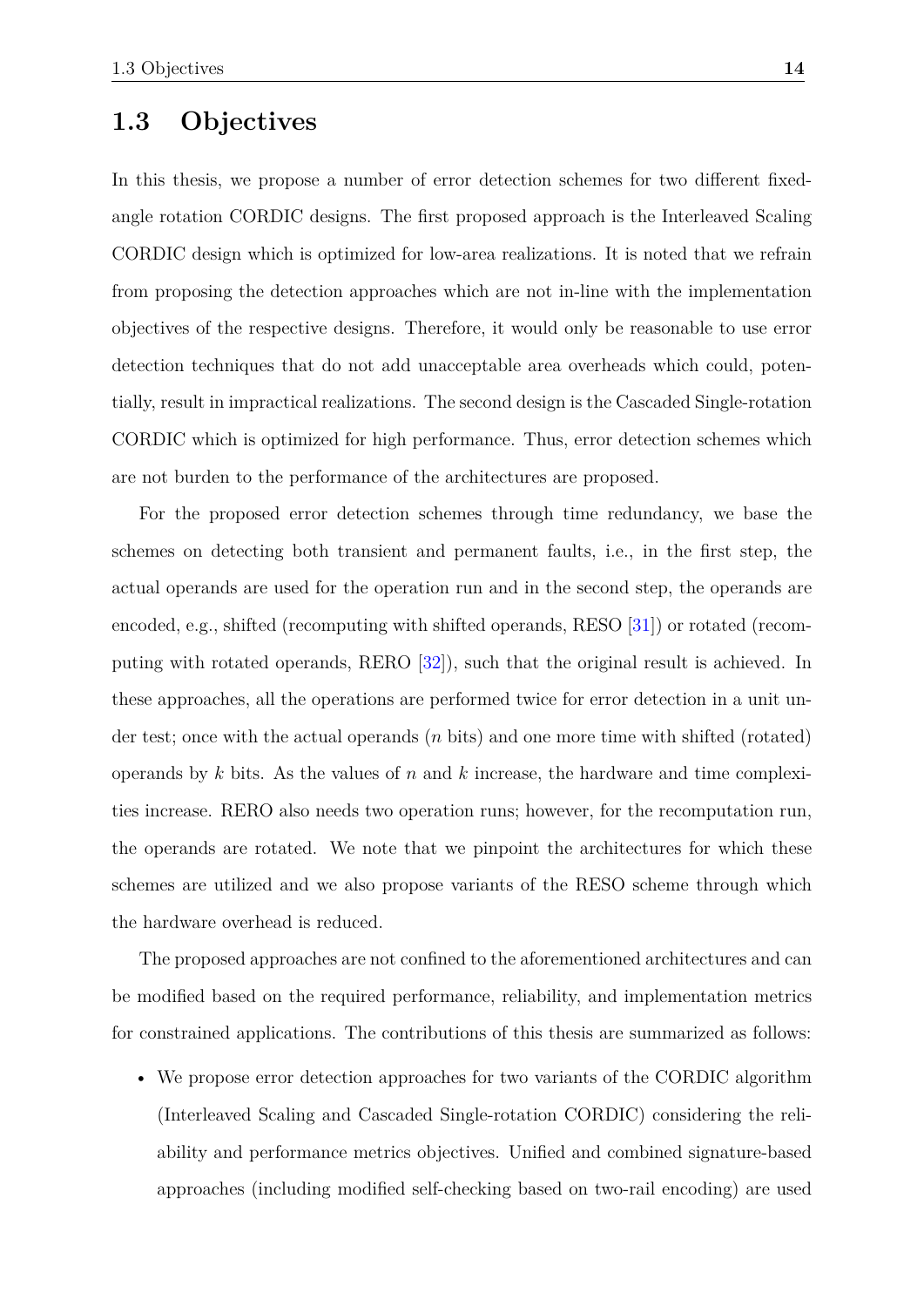in conjunction with performance boost modifications to achieve high throughput architectures while maintaining high error coverage. Variants of recomputing with encoded operands on a number of architectures within the CORDIC algorithm are presented as well.

- Through error simulations, we benchmark the error detection capabilities of the proposed schemes. The results of these simulations show acceptable error detection capabilities, ensuring reliability of the proposed approaches.
- We implement the proposed fault immune architectures on Xilinx FPGA families. Our results show that the proposed efficient error detection architectures can be feasibly utilized for reliable architectures making them suitable for the required performance, reliability, and implementation metrics for constrained applications.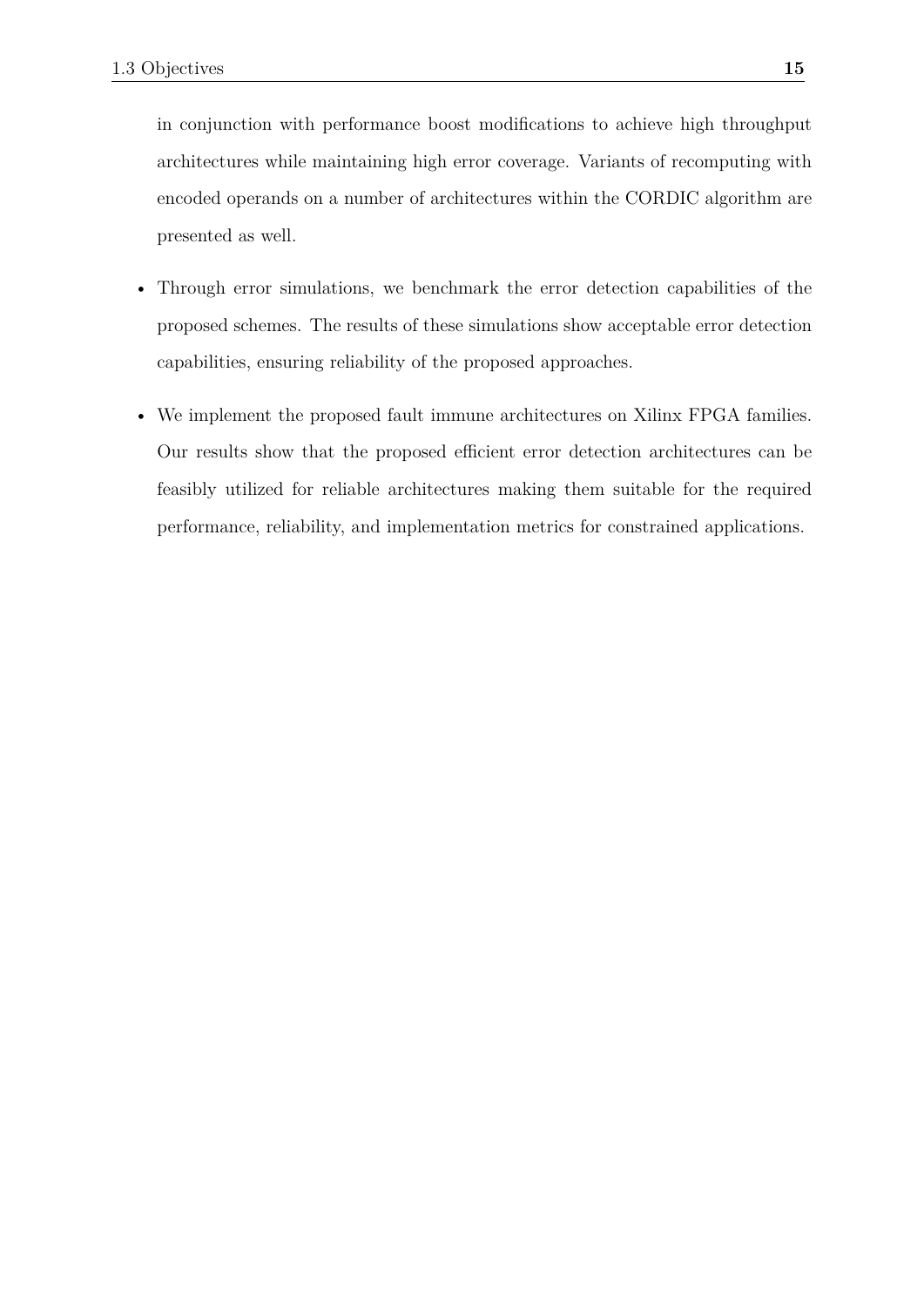### <span id="page-17-0"></span>**1.4 Thesis Outline**

The structure of the thesis is as follows:

- CHAPTER 2: This chapter explains the basic CORDIC algorithm used for rotation of vectors on a two-dimensional plane followed by a detailed description of CORDIC algorithm used for fixed angle applications. In addition, this chapter also presents a brief overview of CORDIC architecture with Interleaved Scaling and Single Rotation Cascaded CORDIC design.
- CHAPTER 3: In this chapter, we present the proposed hardware and time redundant error detection approaches for fixed-angle rotation CORDIC algorithms.
- CHAPTER 4: The fault model used for testing the proposed deigns is discussed in this chapter. The chapter also presents the error coverage results of both hardware and time redundant error detection schemes.
- CHAPTER 5: The FPGA benchmarks of two different FPGAs (Xilinx Spartan-3A) DSP and Virtex-4) for the proposed architectures are discussed in this chapter.
- CHAPTER 6: Conclusions and possible future work are presented in this chapter.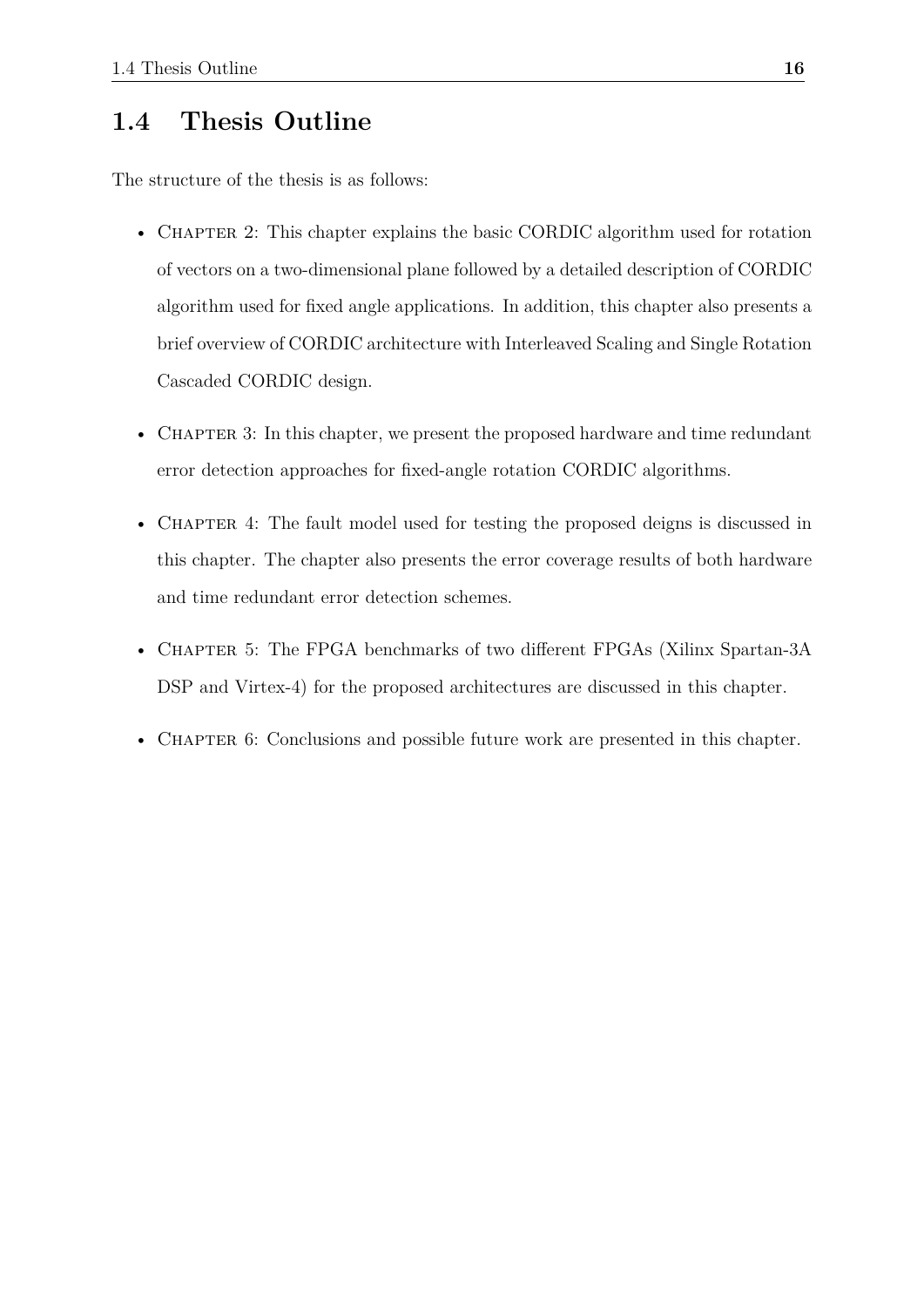## <span id="page-18-0"></span>**Chapter 2**

## **Preliminaries**

### <span id="page-18-1"></span>**2.1 Basic CORDIC Algorithm for Vector Rotation**

The rotation of a two-dimensional vector  $V_o(X_o, Y_o)$  through an angle  $\theta$ , to obtain a rotated vector  $V_n(X_n, Y_n)$ , as shown in Fig. 2.1, could be performed by the matrix product,  $V_n = RV_o$ , where R is the rotation matrix and is given by the below equation,

$$
R = \left[\begin{array}{cc} \cos\theta & -\sin\theta \\ \sin\theta & \cos\theta \end{array}\right].
$$

Also, the equations corresponding to  $X_n$  and  $Y_n$  are as follows.

$$
X_n = X_o \cdot \cos\theta - Y_o \cdot \sin\theta
$$
  

$$
Y_n = Y_o \cdot \cos\theta + X_o \cdot \sin\theta
$$

The above equations are rearranged as follows.

$$
X_n = cos\theta[X_o - Y_o, tan\theta]
$$
  

$$
Y_n = cos\theta[Y_o + X_o, tan\theta]
$$

If the rotation angles are limited such that  $tan\theta = \pm 2^{-i}$ , the multiplication by the tangent term is reduced to simple shift operation. Arbitrary angles of rotation are obtainable by performing a series of successively smaller elementary rotations. If decision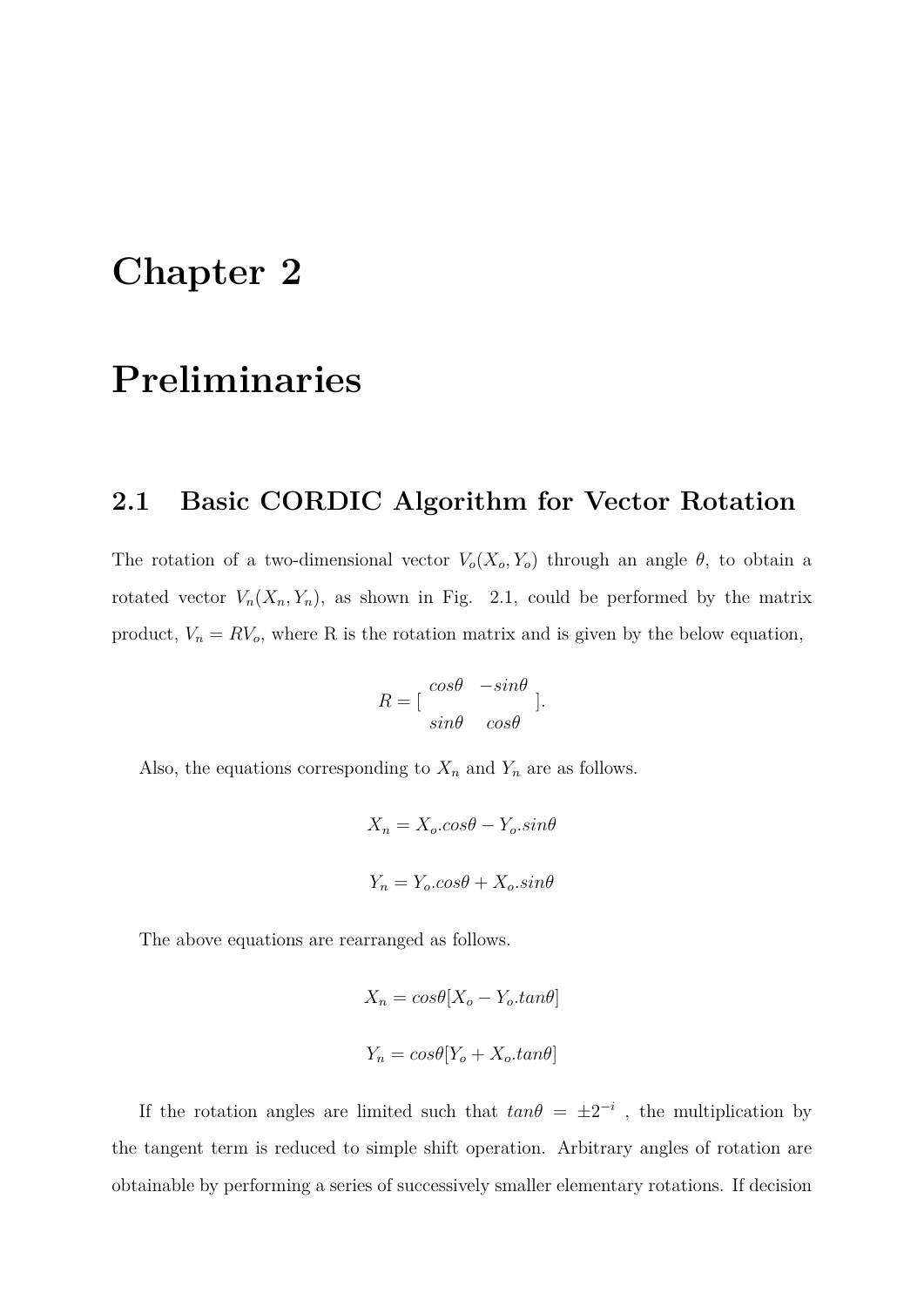

<span id="page-19-0"></span>Figure 2.1: Rotation of vector on a two-dimensional plane.

at each iterations (i) signifies the direction to rotate rather than whether or not to rotate, then the  $cos(\delta i)$  term becomes a constant because  $cos(\delta i) = cos(-\delta i)$ . The equations for the iterative rotation can now be expressed as,

$$
X_{i+1} = K_i[X_i - Y_i.d_i.2^{(-i)}]
$$
  

$$
Y_{i+1} = K_i[Y_i + X_i.d_i.2^{(-i)}]
$$

where,  $K_i = \cos(\tan^{-1} 2^{(-i)}) = 1/\sqrt{(1 + 2^{(-2i)})}$  and  $d_i = \pm 1$ .

Removing the scale constant form the iterative equations yields a shift-add algorithm for vector rotation. The product of the  $K_i$ 's can be applied elsewhere in the system or treated as part of a system processing gain. That product approaches 0.6073 as the number of iterations goes to infinity. Therefore, the rotation algorithm has a gain,  $A_n$ , of approximately 1.647. The exact gain depends on the number of iterations, and obeys the relation,

$$
A_n = \prod_n \sqrt{(1 + 2^{(-2i)})}
$$

The angle of a composite rotation is uniquely defined by the sequence of the directions of the elementary rotations. That sequence can be represented by a decision vector. The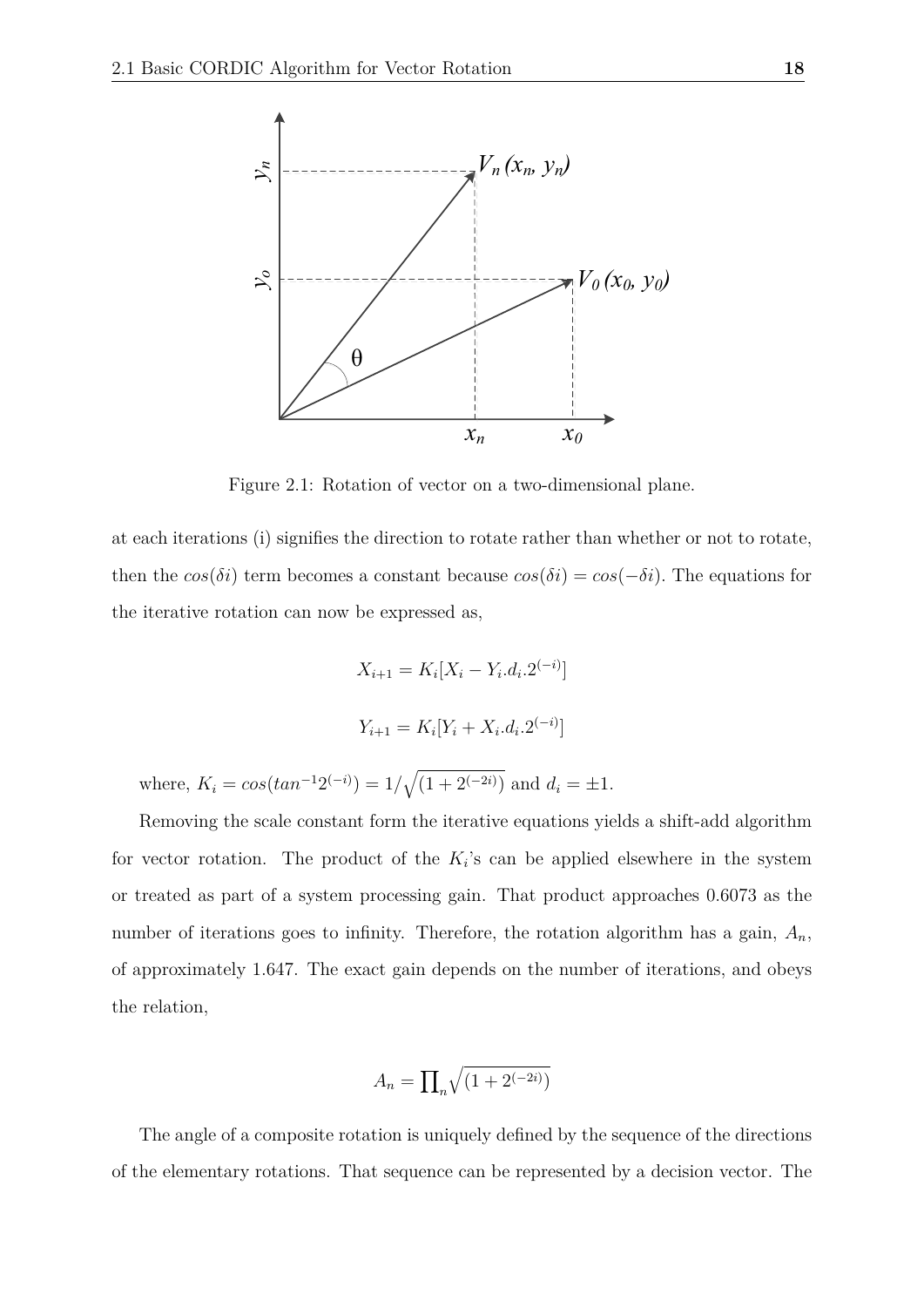set of all possible decision vectors is an angular measurement system based on binary arc tangents. Conversions between this angular system and any other system can be accomplished using a look-up table. A better conversion method uses an additional adder-subtractor that accumulates the elementary rotation angles at each iteration. The elementary angles can be expressed in any convenient angular unit. Those angular values are supplied by a small lookup table (one entry per iteration) or are hardwired, depending on the implementation. The angle accumulator adds a third difference equations to the CORDIC algorithm. Of course, in cases where the angle is useful in the arctangent base, this extra element is not needed.

$$
Z_{i+1} = Z_i - d_i \cdot \tan^{-1}(2^{(-i)})
$$

The CORDIC algorithm works in two modes: (a) the first mode is denoted as the rotating mode, where the input vector with coordinates  $(x, y)$  is rotated by an input angle  $\theta$  to achieve the new vector with coordinates  $(x', y')$ , and (b) the second mode of operation is the vectoring mode, where the input vector is rotated to *x*-axis while returning the angle *θ* as output is required to make that rotation. In rotation mode of CORDIC algorithm, the angle accumulator is initialized with the desired rotation angle. The rotation decision at each iteration is made to diminish the magnitude of the residual angle in the angle accumulator. The decision at each iteration is therefore based on the sign of the residual angle after each step. Naturally, if the input angle is already expressed in the binary arctangent base, the angle accumulator may be eliminated. For rotation mode, the CORDIC equations are as follows.

$$
X_{i+1} = X_i - Y_i \cdot d_i \cdot 2^{(-i)}
$$
  

$$
Y_{i+1} = Y_i + X_i \cdot d_i \cdot 2^{(-i)}
$$
  

$$
Z_{i+1} = Z_i - d_i \cdot \tan^{-1}(2^{(-i)})
$$

)

where,  $d_i = -1$ , if  $Z_i < 0, +1$  otherwise.

The above equations are realized in digital world with only adders/subtractors and shifters as shown in Fig. 2.2.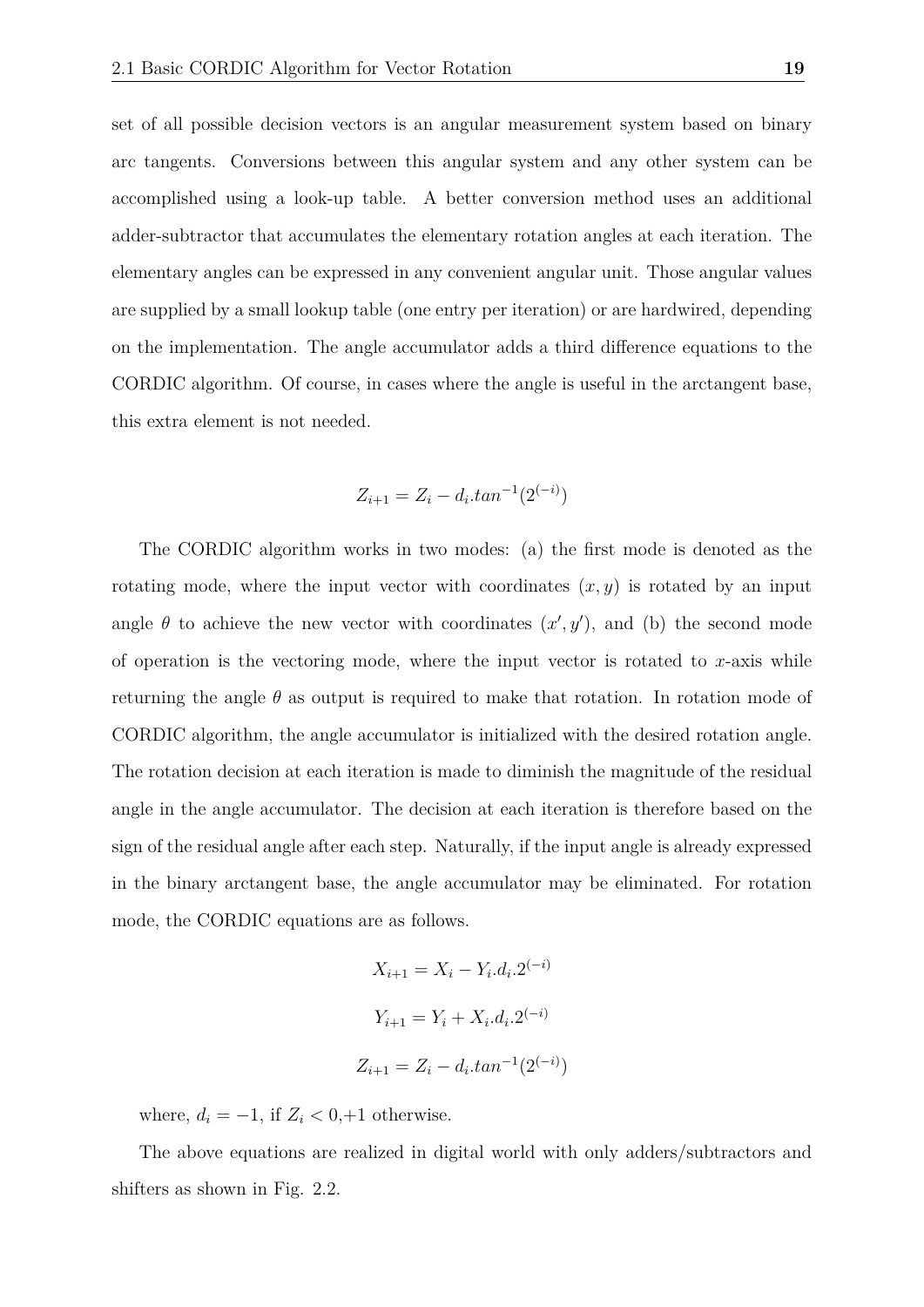

<span id="page-21-1"></span>Figure 2.2: Hardware implementation of a regular CORDIC iteration.

### <span id="page-21-0"></span>**2.2 CORDIC Design for Fixed-Angle of Rotations**

The CORDIC architecture for fixed angle of rotations is shown in Fig. 2.3. Since the angle of rotation for the fixed rotation case is known beforehand, precomputations can be done and respective values can be stored (these values can be stored in a sign-bit register (SBR) in the CORDIC architecture). The rotation through any angle  $\theta$ ,  $0 < \theta < 2\pi$ , can be mapped into a positive rotation through  $0 < \theta < \frac{\pi}{4}$  without any extra arithmetic operations [\[38\]](#page-49-2). Therefore, the rotation mapping is done so that the rotation angle lies in the range of  $0 < \theta < \frac{\pi}{4}$ . The equations for CORDIC operations gets reduced as follows.

$$
X_{i+1} = X_i - Y_i.d_i.2^{k(-i)}
$$
  

$$
Y_{i+1} = Y_i + X_i.d_i.2^{k(-i)}
$$

The accuracy of CORDIC algorithm is based on how closely the resultant rotation due to all micro-rotations approximates to the desired angle which, in turn, determines the deviation of actual rotation vector form the estimated value. Now that the elementary angles and direction of micro-rotations are determined beforehand for the given angle of rotation, the datapath in which angle estimation is performed is not required for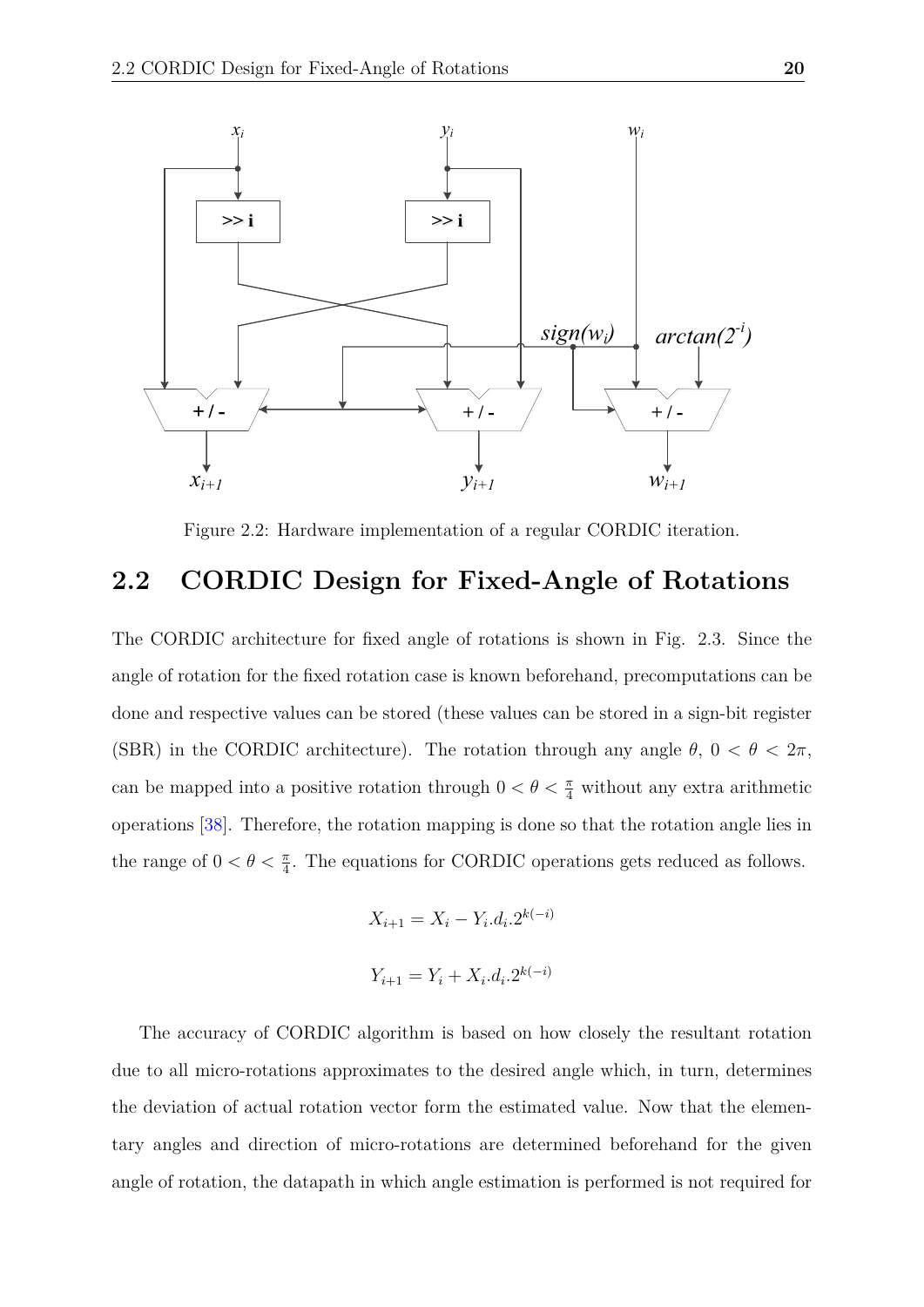

<span id="page-22-0"></span>Figure 2.3: Hardware implementation of CORDIC for fixed rotations.

fixed and known angle CORDIC rotations. Furthermore, since we are dealing with only few elementary angles, the corresponding control-bits can be stored in ROM of smaller size. Therefore, the ROM will have the control-bits for the number of micro-rotations to be performed whereas the SBR will have the directions of the micro-rotations. Fig. 2.4 shows a sample CORDIC circuit for complex constant multiplications. The hardware complexities in a CORDIC circuit increases due to the use of barrel shifters. The complexity increases with the word length linearly and also with the number of shifts logarithmically. This can be minimized by hardware pre-shifting as shown in Fig. 2.5. If *L* is the total length of the word, *l* is the minimum number of shifts and *s* is the maximum number of shifts, it is enough to load only (*L*−*l*) most significant bits to the barrel-shifter and the barrel shifter has to implement only  $(s - l)$  shifts. This is because *l* number of less significant bits will get truncated during shifting operation. The remaining bits are hardwired with 0 before loading it into the adder/subtractor units. This method will also reduce the total propagation delay of the shifters, as the delay is proportional to the word size.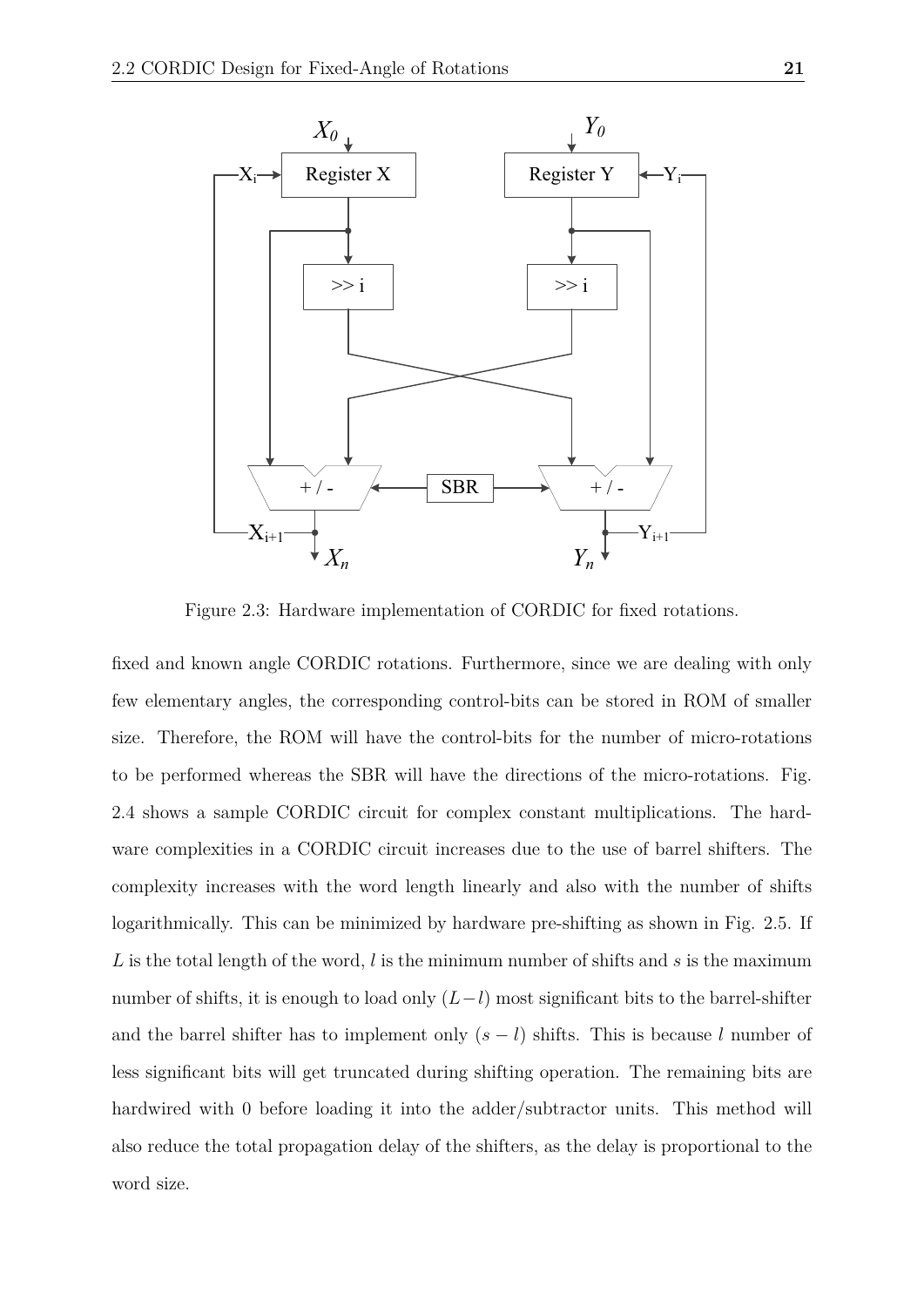

<span id="page-23-0"></span>Figure 2.4: Sample CORDIC circuit for constant complex multiplications



<span id="page-23-1"></span>Figure 2.5: CORDIC circuit with hardwired pre-shifting technique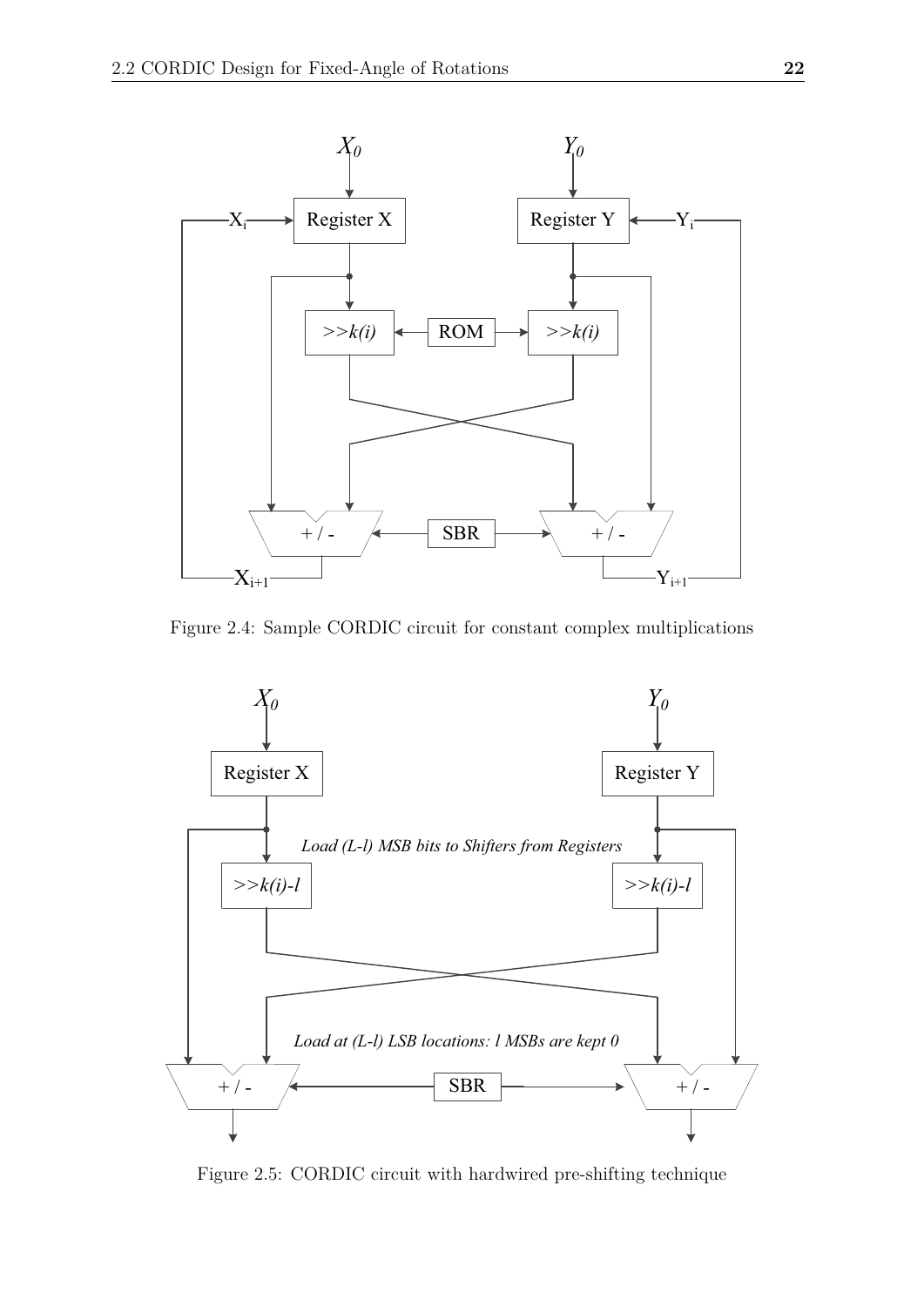### <span id="page-24-0"></span>**2.3 Single Rotation Cascaded CORDIC**

The advantage of hardwired pre-shifting is that the micro-rotations can be implemented in separate cascade modules. This would provide high throughput as the modules are inherently pipelined. This design can be implemented without hampering the accuracy of CORDIC rotations by employing cascaded multi-stage CORDIC comprising of either single rotation cells or bi-rotation cells. In this thesis, we propose error detection schemes for single-rotation cascade CORDIC and interleaved scaling CORDIC architectures and hence, we consider only single-rotation cascade CORDIC here. A multi-stage-cascaded pipelined-CORDIC circuit consisting of single-rotation modules is shown in Fig. 2.6. The cascaded implementation of CORDIC circuit has multiple stages, each stage consisting of a dedicated rotation module that performs a specific micro-rotation. The structure and function of a rotation-module is depicted in Fig. 2.6 as well. Each rotation-module consists of only one pair of adders or subtractors (depending on the direction of microrotation which it is required to implement) apart from a pair of pipelining registers. Each of the adders/subtractors loads one of the pair of inputs directly and loads the other input in a pre-shifted form in  $(L - s(i))$  LSB locations, where  $s(i)$  is the number of right-shifts required to be performed to implement the *i*-th micro-rotation. The *s*(*i*) numbers of MSB bit locations are set to zero. Here, the rotation modules does not require SBR input, as each adder module will perform either addition or subtraction. This model also does not require barrel shifters, MUXes or ROM since all the shifting operations are hardwired and there is no feedback path in the circuit. The output of each stage is connected to the input of the subsequent stage as shown in the Fig. 2.6.

#### <span id="page-24-1"></span>**2.4 CORDIC with Interleaved Scaling**

Finally, in this CORDIC architecture, the micro-rotations and scaling of the pseudorotated vector are performed in alternate cycles in an interleaved fashion as shown in Fig. 2.7(a). The micro-rotations and scaling can also be performed in two separate stages, however, in this thesis we consider CORDIC designs that perform micro-rotations with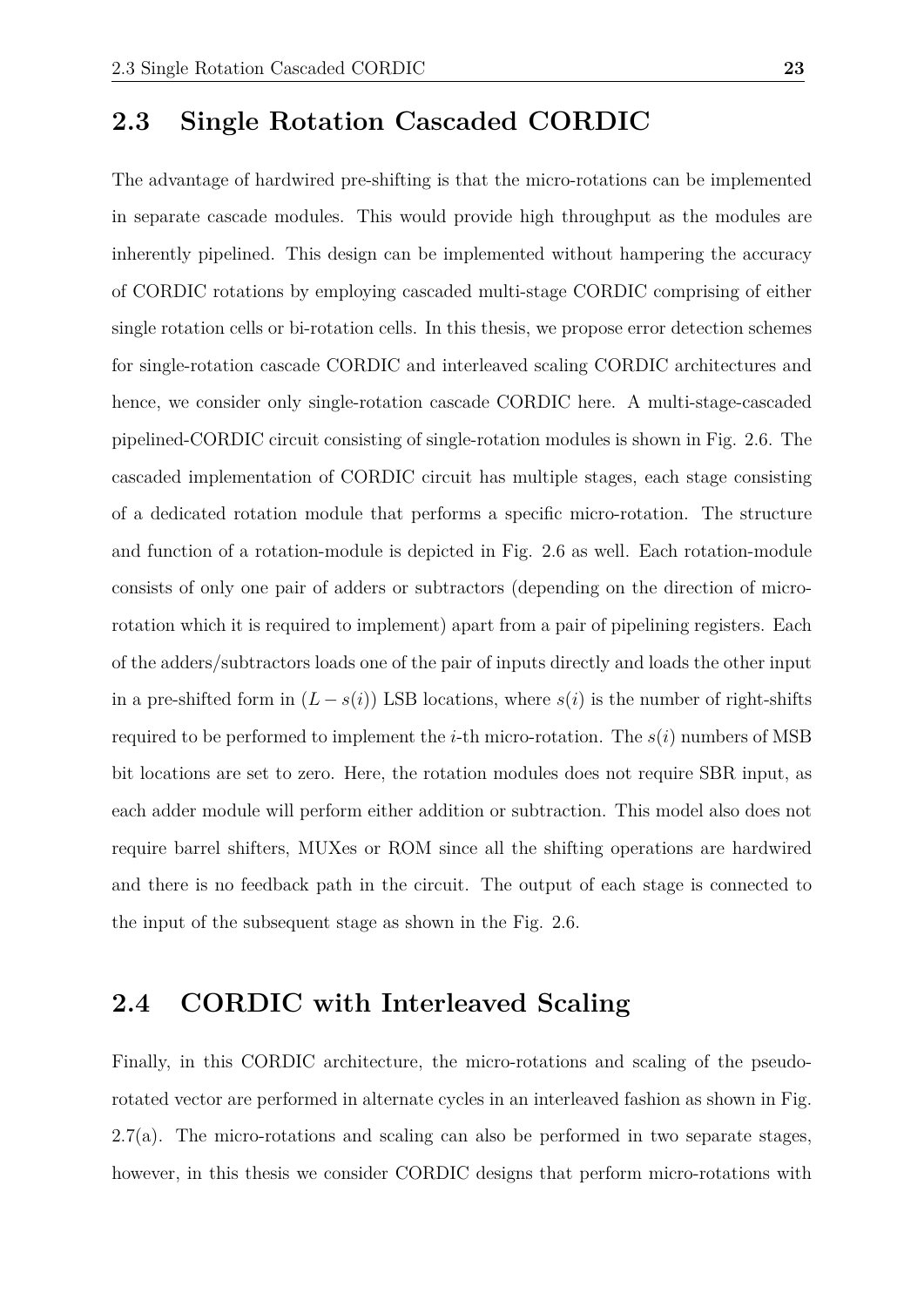

<span id="page-25-0"></span>Figure 2.6: Multi-stage single-rotation cascaded CORDIC circuit [*s*(*i*) indicates right shift operation by i-bit locations].

interleaved scaling. This design requires an additional line-changer circuitry to alter the un-shifted data (direct) input. The critical path is maintained the same as the ordinary CORDIC circuit by placing the line-changer circuit on the un-shifted input data line. Fig. 2.7(b) depicts the structure and the operation of a line-changer circuit. The line-changer circuit has two pairs of tri-state buffers used in selecting the right output at channels *Y*<sup>1</sup> and  $Y_2$  for every clock cycle. The function of tri-state buffers and the control-bit is as follows. If the control-bit is 1, then channels  $Y_1$  and  $Y_2$  are connected with inputs  $X_1$ and  $X_2$  respectively, i.e., the design performs micro-rotations; besides, if the control-bit is 0, then channels  $Y_1$  and  $Y_2$  are connected with inputs  $X_2$  and  $X_1$  respectively such that the circuit does shift-add operations. The control-bit is generated by a T-FF (toggle flip-flop) as the control-bit value toggles every clock cycle. Apart from the line-changer circuit, this design also requires an additional ROM.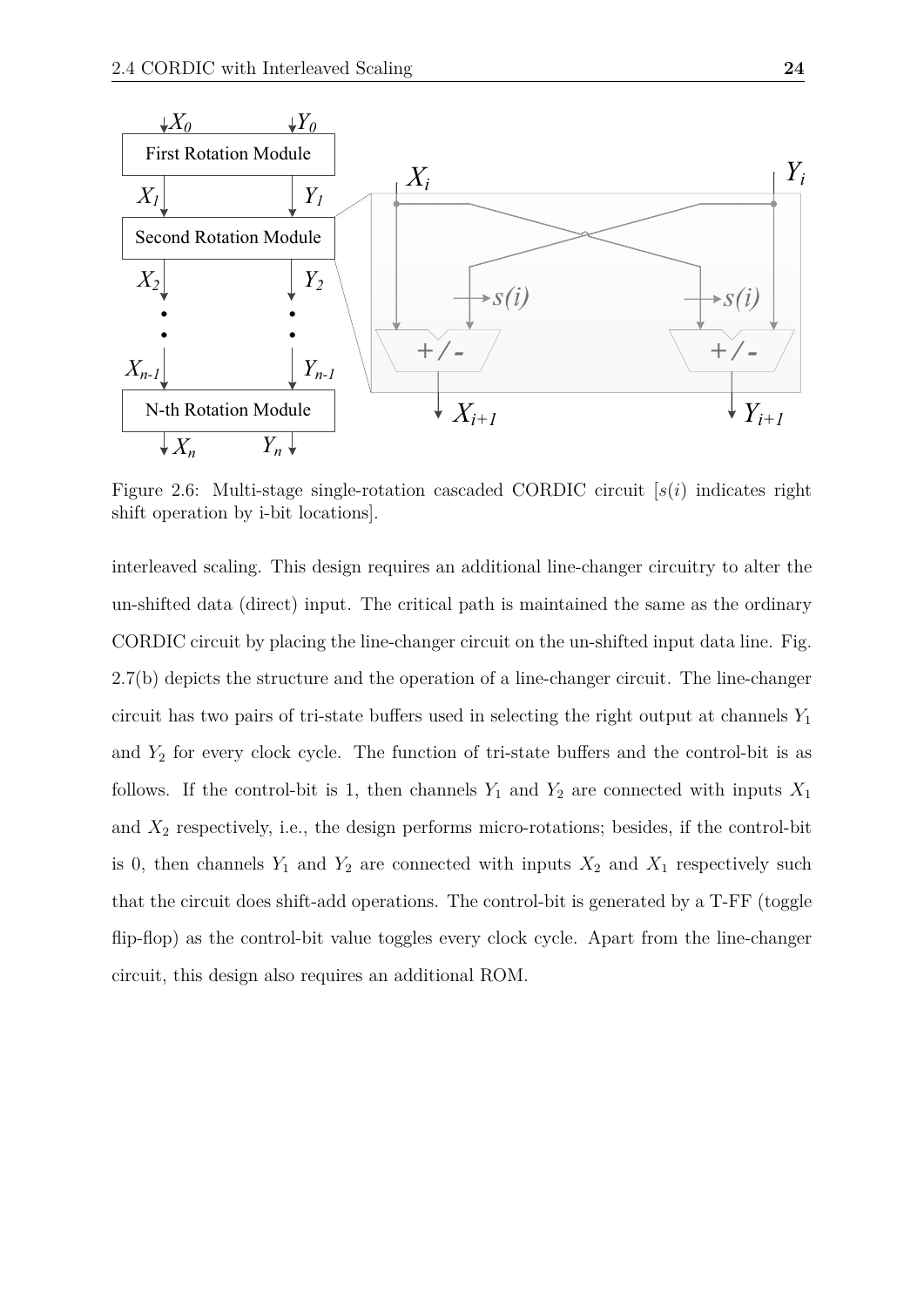.







<span id="page-26-0"></span>Figure 2.7: CORDIC architecture for interleaved implementation of micro-rotations as well as scaling circuit. (a) The CORDIC circuit, and (b) the structure and function of line-changer.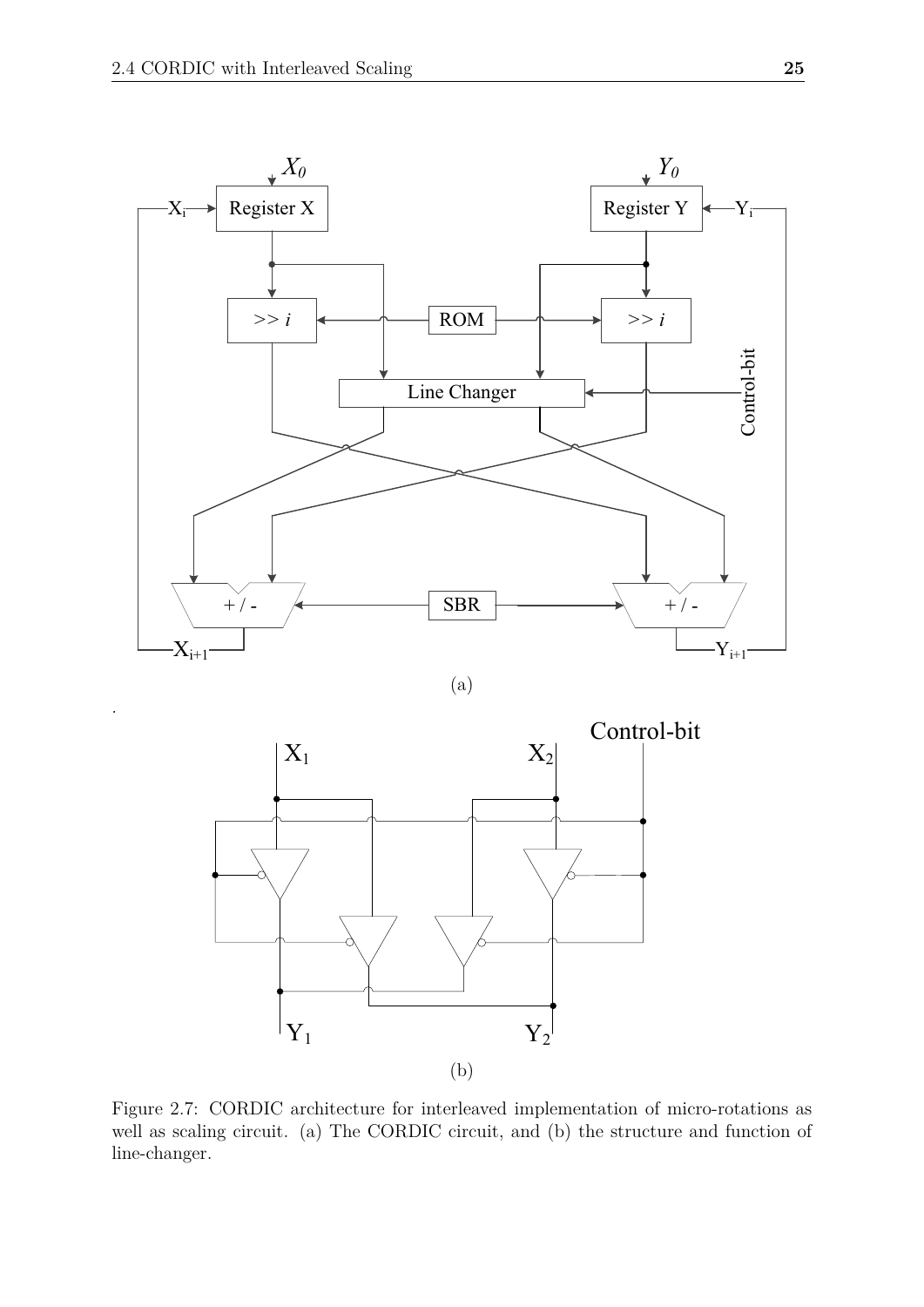## <span id="page-27-0"></span>**Chapter 3**

### **Proposed Error Detection Schemes**

Concurrent error detection (CED) is the most widely used error detection scheme in complex VLSI systems. It is well-known that hardware and time redundancy schemes are two variants of CED, requiring either redundancy in hardware, i.e., increase in area and consequently power consumption, e.g., through error detection codes such as hamming codes and parity, or redundancy in time, adding negligible area at the expense of higher total time (throughput and latency) [\[39,](#page-49-3) [40\]](#page-49-4).

In this section, through signature-based schemes and recomputing with encoded operands approaches, both transient and permanent faults can be detected. In what follows, we present error detection techniques for single rotation cascade CORDIC architecture, and structures with Interleaved Scaling. Since single rotation cascade CORDIC is optimized for high performance, we propose signature-based approaches; nonetheless, since CORDIC with Interleaved Scaling is optimized for low area, we present recomputing with encoded operands schemes.

## <span id="page-27-1"></span>**3.1 Unified Signature-based Scheme for Single Rotation Cascaded CORDIC**

CORDIC is an iterative approach and hence, even a single stuck-at fault may lead to erroneous (multi-bit) result (the error may also propagate to the circuitry which lies ahead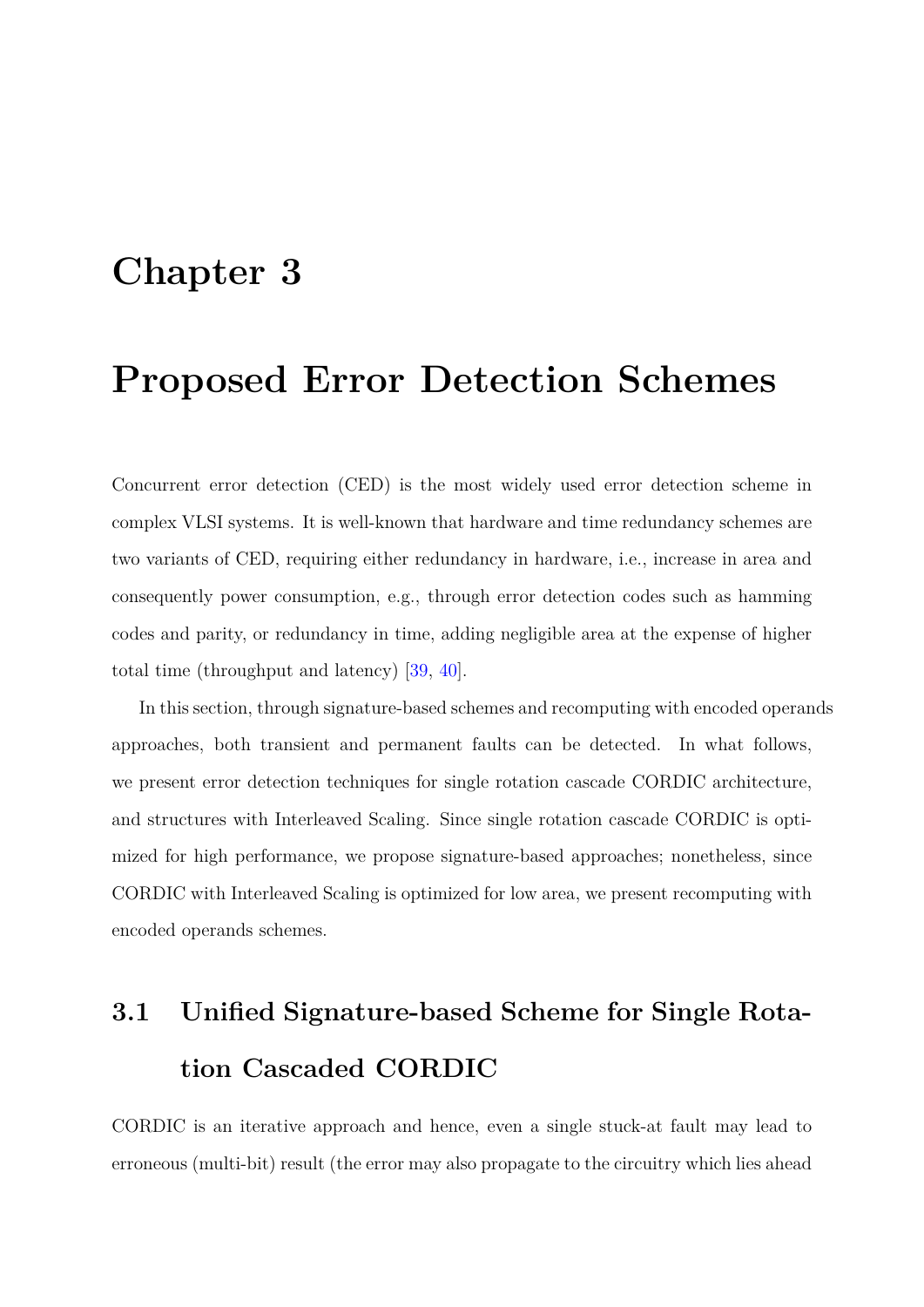of the affected location, with the domino effect propagated system-wise). The critical elements in single rotation cascaded CORDIC architecture are the datapath registers and adder/subtractor modules. Therefore, signatures (single-bit, multiple-bit, or interleaved parity, cyclic redundancy check, and the like, to name a few) are employed for all the registers. Moreover, self-checking adders based on dual-rail encoding are included for the adder/subtractor modules. Fig. 3.1 shows the high level error detection design for single rotation CORDIC with shared error detection modules. The registers and adder/subtractor modules are available in all the rotation modules of the architecture. Therefore, the above mentioned error detection setup is used for all rotation modules. The following section explains the error detection procedure in detail.

#### <span id="page-28-0"></span>**3.1.1 Signature-based Checking for Datapath Registers**

CED through signatures for registers are utilized throughout the architectures. The error is detected by comparing the actual signature, e.g., parity, of the value stored in the register to the predicted one. The registers are responsible for randomizing the error propagation in the design; therefore, it is critical to have the faults detected in the datapath registers. The resulting error indication flags are derived to alert even if a single error is detected, as shown in Fig. 3.1. The computed signature is compared with the predicted value using an XOR gate and if there is any change in the value, the error indication flag is raised. However, the critical compromise here is the error coverage, e.g., single parity-bit error detection technique might have low error coverage for critically-sensitive applications (the merit here is the iterative nature of CORDIC which gives confidence on high error coverage). It is emphasized that the approach here is general and is not confined to a specific CED approach, and can be tailored based on the resources available and the error coverage to achieve.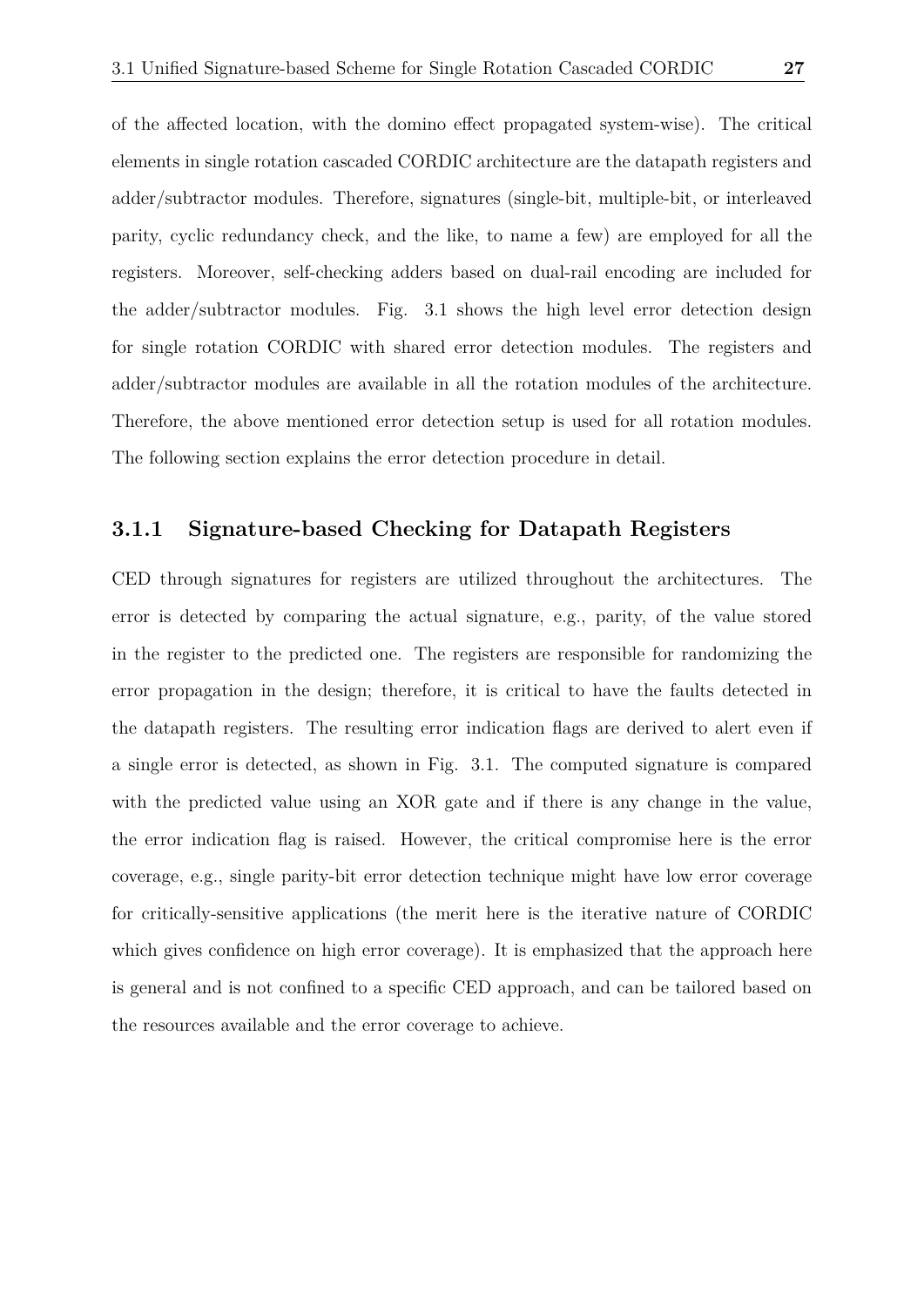

<span id="page-29-0"></span>Figure 3.1: Error detection in single rotation cascaded CORDIC through unified signature-based scheme.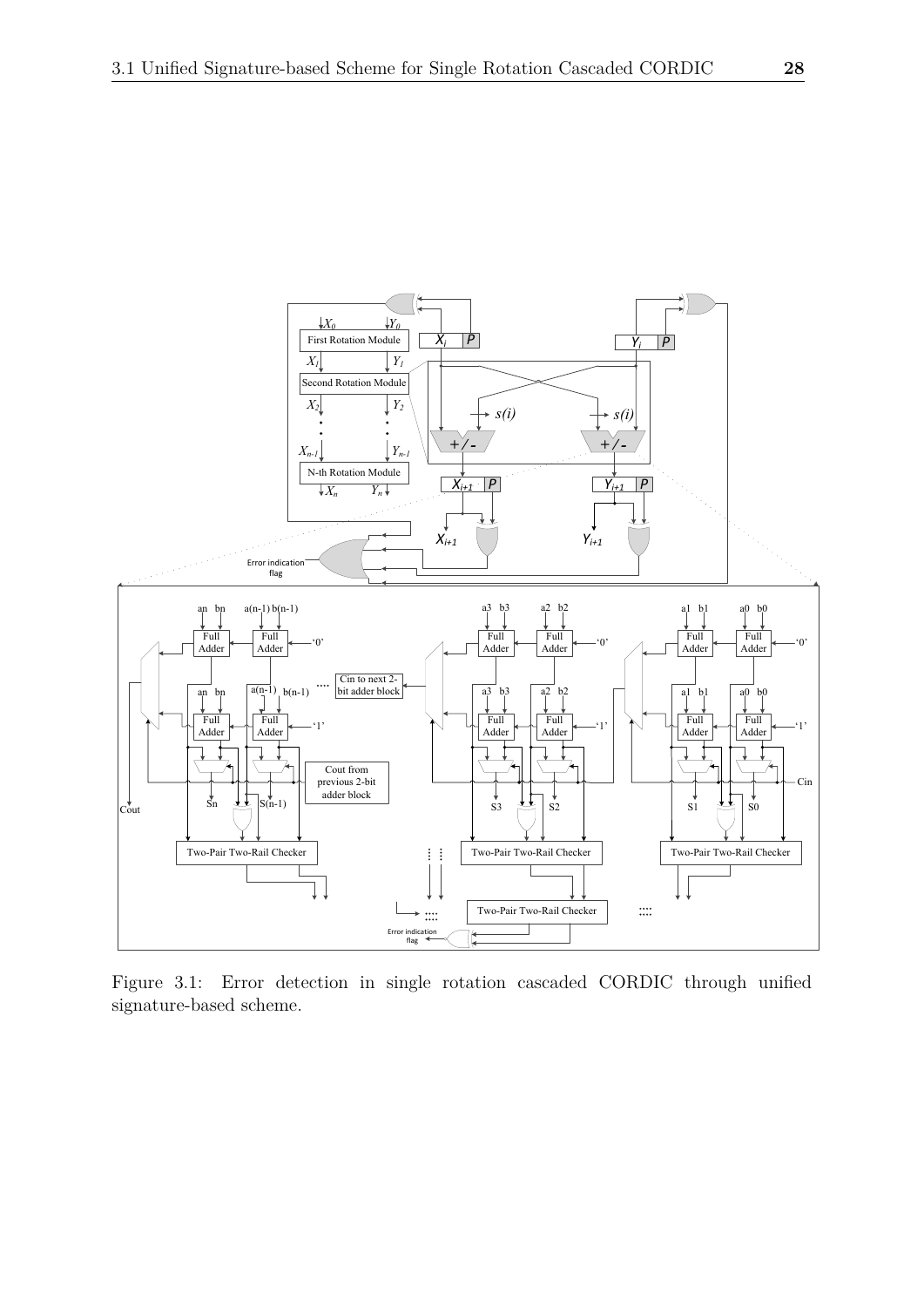### <span id="page-30-0"></span>**3.1.2 Self-Checking Adder and Subtractor Modules based on Two-Rail Encoding**

Arithmetic operations need reliable, fast, and fault-free architectures in VLSI systems [\[41\]](#page-49-5). Many adder designs have been proposed [\[42\]](#page-49-6); yet, in our design, we use carry-select type adders for their high speed and low area. It is well-known that in a carry-select adder, adders compute sum and carry for the two alternatives of the input carry, i.e., "0" and "1". The carry-out of each section has to ripple through multiplexers to select the appropriate ripple carry adder.

As discussed above, due to the decrease in the dimensions of transistors, there is a tremendous increase in the probability of transient fault occurrence in today's modern VLSI systems [\[43\]](#page-49-7). Over the years, various types of adders with self-checking capability for online error detection have been proposed [\[44–](#page-49-8)[52\]](#page-50-0). We propose using self-checking carry-select adder designs based on a series of cascaded totally self-checking 2-bit adders.

The self-checking adder design used in the single rotation cascaded CORDIC architecture is shown Fig. 3.1. XNOR gates and two-pair two-rail (TPTR) checkers are the additional resources utilized for error detection. The checker has two pairs of inputs  $(x_0, y_0)$  and  $(x_1, y_1)$ . The inputs are driven in such a way that in the fault free scenario,  $x_0 = y'_0$  and  $x_1 = y'_1$ . This is performed using XNOR gates and appropriate connections as explained in the following. There are two outputs from the checker and the outputs are also in two-rail form as the inputs, i.e.,  $z_0 = z'_1$ . Therefore, two of the output combinations 01 and 10 are considered valid fault-free codewords whereas the remaining two output combinations 00 and 11 are considered non-valid and indicate presence of faults. In fault-free scenario,  $x_0$  and  $y_0$  should be complementary to each other and similarly  $x_1$ and *y*1. This ensures that the output of the checker is also received in two-rail form, i.e.,  $z_0 = z_1'$ . Even if one of the inputs of the checker has a fault, the output is not in two-rail form and thus an error indication flag is raised to indicate that a fault has been incurred in the system.

Let us consider S00 and S01 are the sum outputs of the two full adders with inputs (A0, B0) and (A1, B1) and carry-in equal to "0". The corresponding carry-out signals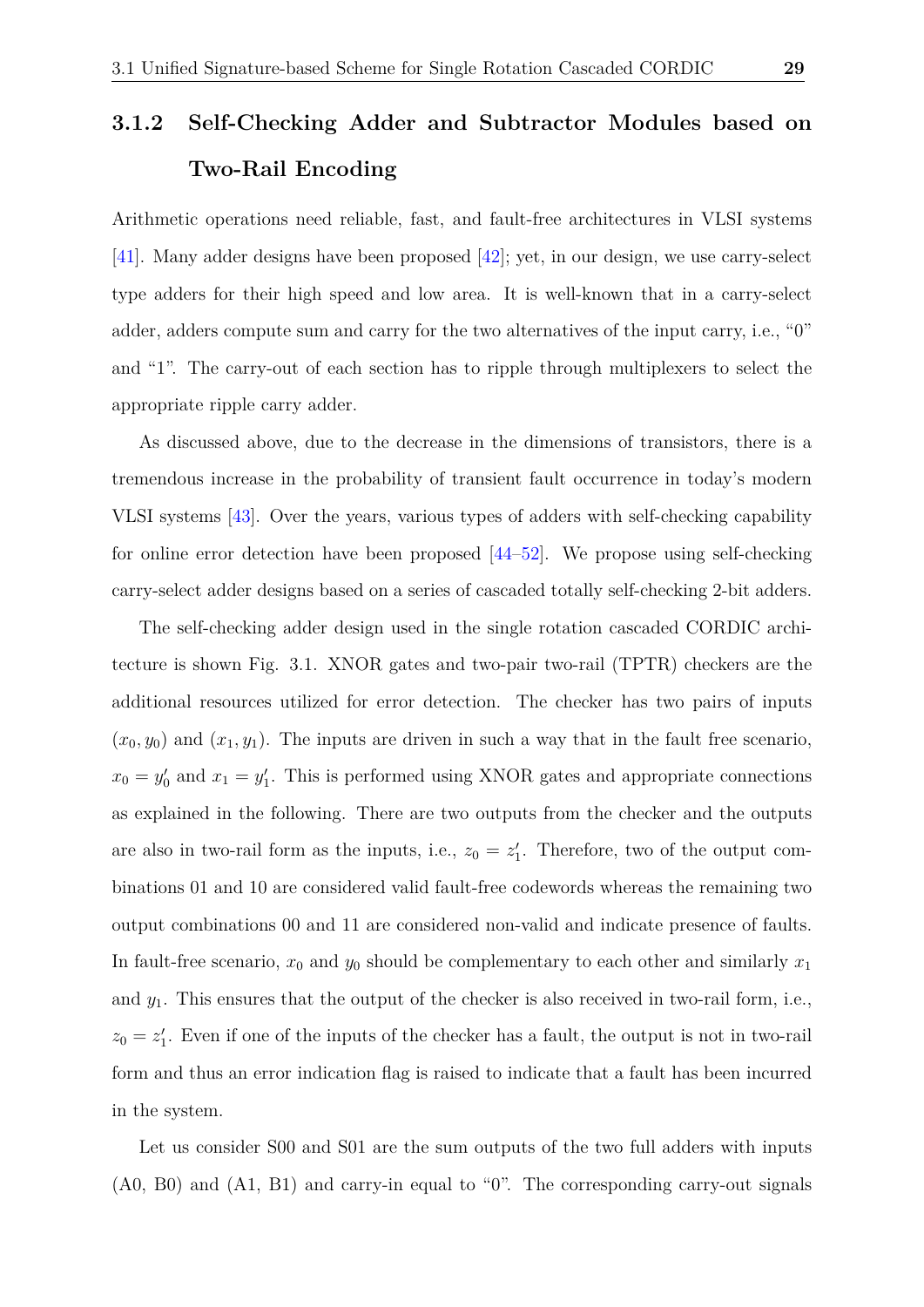

<span id="page-31-0"></span>Figure 3.2: A variant of a 4-bit self-checking carry-select adder.

are C01 and C02. Similarly, S10 and S11 are the two sum outputs of the full adders with inputs (A0, B0) and (A1, B1) and carry-in equal to "1". The carry-out signals in this case would be C11 and C12. In a fault-free scenario, it is shown in [\[53\]](#page-50-1) that the sum bits S00 and S10 are always complementary to each other. Therefore, these two signals are directly fed into the TPTR checker as inputs  $x_0$  and  $y_0$ . Furthermore, it is also proven in [\[53\]](#page-50-1) that S01 is always complementary to the Ex-NOR of S00 and S11 in a valid scenario. Thus, signal S01 and signal (S00 Ex-NOR S11) form the other two complementary input pairs to the checker, i.e., *x*<sup>1</sup> and *y*1. Thus, it is ensured to receive the output of the TPTR checker in two-rail form.

A variant of self-checking adder design utilizes two *n*-bit ripple carry adders to precompute the sum bits with complemented values of  $C_{in}$ , i.e., 0 and 1, and the original value of  $C_{in}$  is used to select the actual sum bits  $[54]$ . We employ this new adder in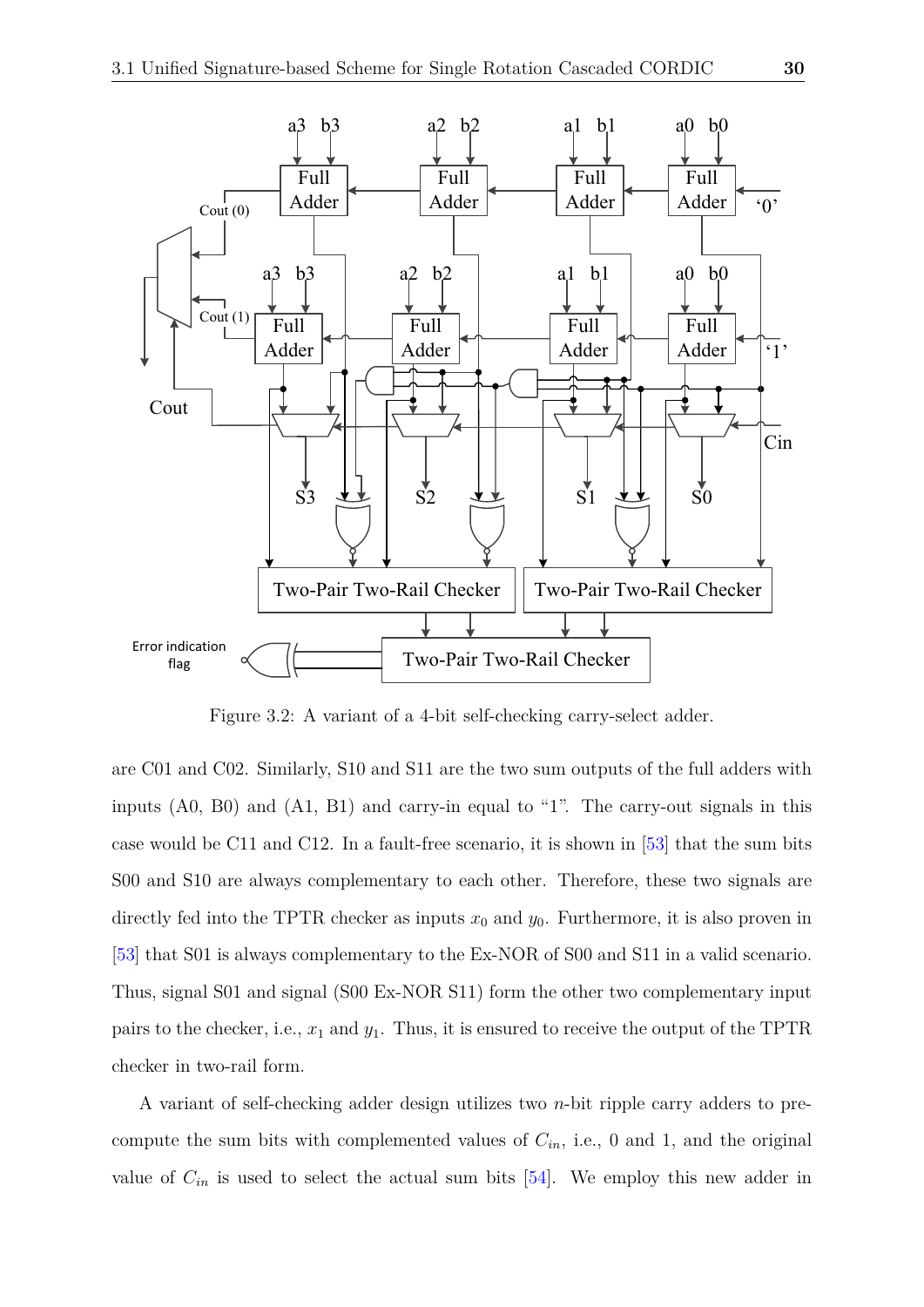the single rotation cascaded CORDIC architecture and evaluate its performance and efficiency. Fig. 3.2 shows the design module of a 4-bit self-checking carry-select adder; an n-bit model of the same design module is employed in place of the adder/subtractor unit in the single rotation cascaded CORDIC circuit. The area overhead of this new adder design is found to be in the range of 20%-35% based on the input bit-size. An important modification done in this new adder is the inputs that are given to the TPTR checker. Let us consider  $S_{0N}$  is the sum output of the full adder with inputs  $(A_n, B_n)$  with the initial  $C_{in}$  equal to "0". An XNOR operation is performed between  $S_{0N}$  and the product of all the lower sum bits computed in the full adders at the initial  $C_{in} = "0"$ . The output of the XNOR is given as one of the inputs to the TPTR checker, say  $x_0$ . The other input  $(y_0)$  is the sum output  $S_{1N}$  of the full adder with inputs  $(A_n, B_n)$  with the initial  $C_{in}$ equal to "1". The output of the XNOR and  $S_{1N}$  is always complementary to each other

and, hence, is chosen as the inputs to the TPTR checker. For example, at bit-position " $3"$  – one input to the checker will be equal to S03 Ex-NOR (S00 AND S01 AND S02) whereas the other complementary input will be equal to S13. As a result, there will be 2 Ex-NORs per TPTR checker as opposed to 1 ex-NOR per TPTR checker in the previous adder design which is one of the reason for additional area cost. Moreover, in this adder design, several AND gates are utilized for computing the product of all the lower sum bits computed in the full adders at the initial  $C_{in} = 0$ " which adds to the extra area overhead.

## <span id="page-32-0"></span>**3.2 Recomputing with Encoded Operands for Interleaved Scaling CORDIC**

In this section, the CORDIC architecture for fixed-angle of rotation with Interleaved Scaling is designed through recomputing with encoded operands, e.g., RESO, RERO, and variants of RESO, as shown in Fig. 3.3 with the locations of the error detection modules shaded. Since this approach takes more number of cycles for completion, the architecture is pipelined in the following fashion to increase the throughput. Pipeline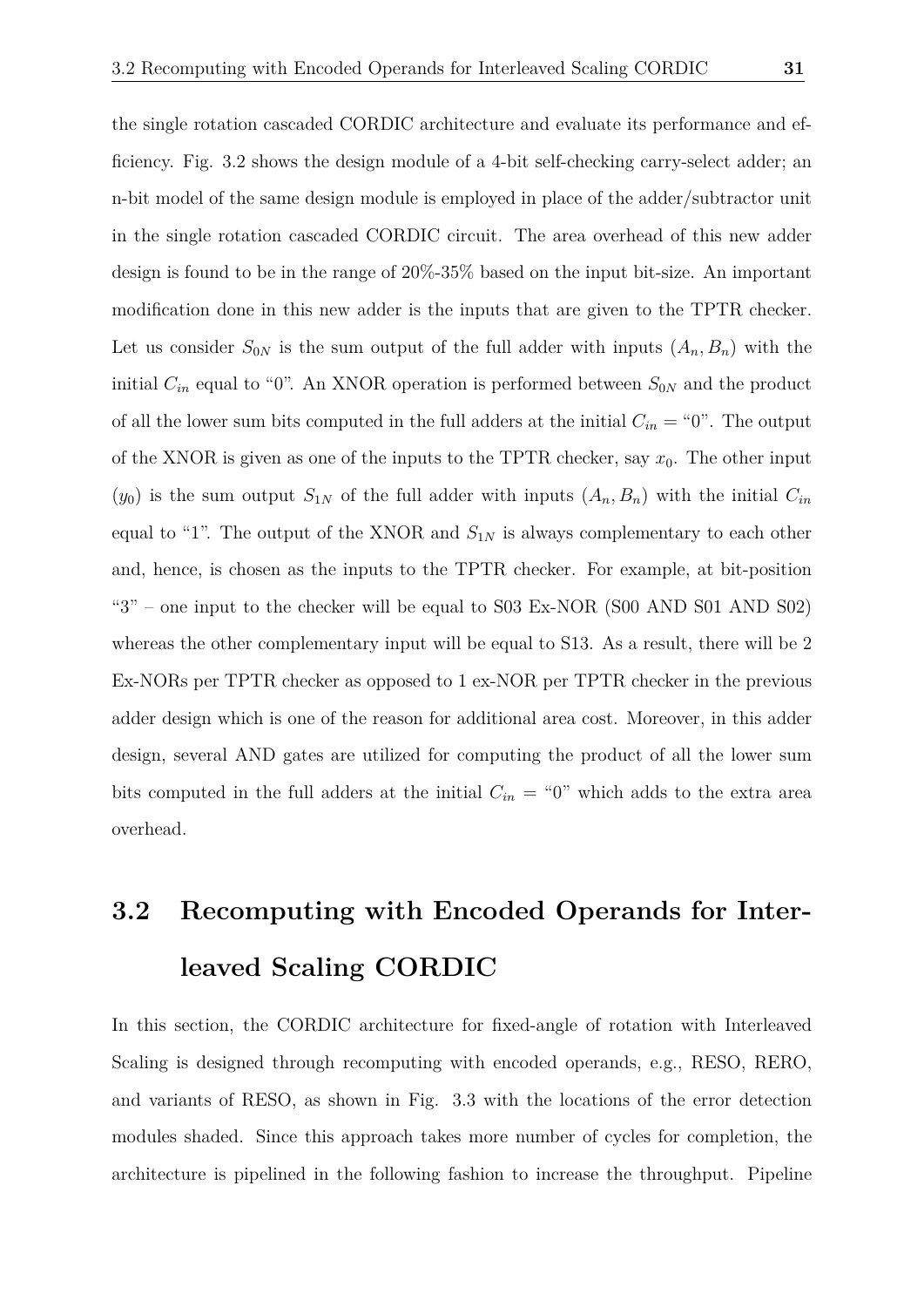registers are added to sub-pipeline the design which help in dividing the timing into subparts. The original operands are fed in during the first cycle. During the second cycle, the second half of the circuit operates on the original operands and the first half is fed in with the rotated operands.

#### <span id="page-33-0"></span>**3.2.1 Variants of Recomputing with Encoded Operands**

In what follows, we propose a number of detection schemes for both transient and permanent faults. We have utilized RESO which performs the recomputation step with shifted operands, i.e., all operands are shifted left or right by *k* bits. This method is efficient in detecting *k* consecutive logic errors and *k* − 1 arithmetic errors. For the CORDIC architecture, let us assume *f* is the function performed on operands *x* and *y* such that  $f(x, y)$  is the result of the operation which is stored in a register. The same operation is performed again with *x* and *y* shifted by certain number of bits. This new result  $f'(x, y)$ is stored in a new register. The original result  $f(x, y)$  can be obtained by shifting  $f'(x, y)$ in the opposite direction to that of the operands if and only if there are no defects. If there are any defects, the value stored in  $f'(x, y)$  can never be restored back to  $f(x, y)$ by shifting the value in the opposite direction. The proposed error detection process of CORDIC in RESO can be demonstrated using a simple register as follows. Let a register *R*<sup>1</sup> contain a permanent stuck-at-one fault at "bit 3" position. Moreover, let us assume that the register is supposed to hold the value  $000000011_2(3_{10})$  in the original run and the stuck-at-fault changes the value in the register to  $000001011_2(11_{10})$ . During the recomputation step, the value in the register is shifted one bit to the left which leads to 000010110<sub>2</sub>(22<sub>10</sub>) instead of 000000110<sub>2</sub>(6<sub>10</sub>). Assuming that the same result as  $f(x)$  can be achieved by shifting  $f'(x)$  in the opposite direction, we can detect the faults. As shown in Fig. 3.3, the size of registers, adder/subtractor modules, and ROM are increased to  $(n + k)$  number of bits. In our design, the RESO method applied is for one shift; yet, the approach is general. The recomputation step takes  $(n + k)$  bit operation time in this technique.

For the CORDIC architecture, our utilized RESO requires  $(n + k)$  number of bits for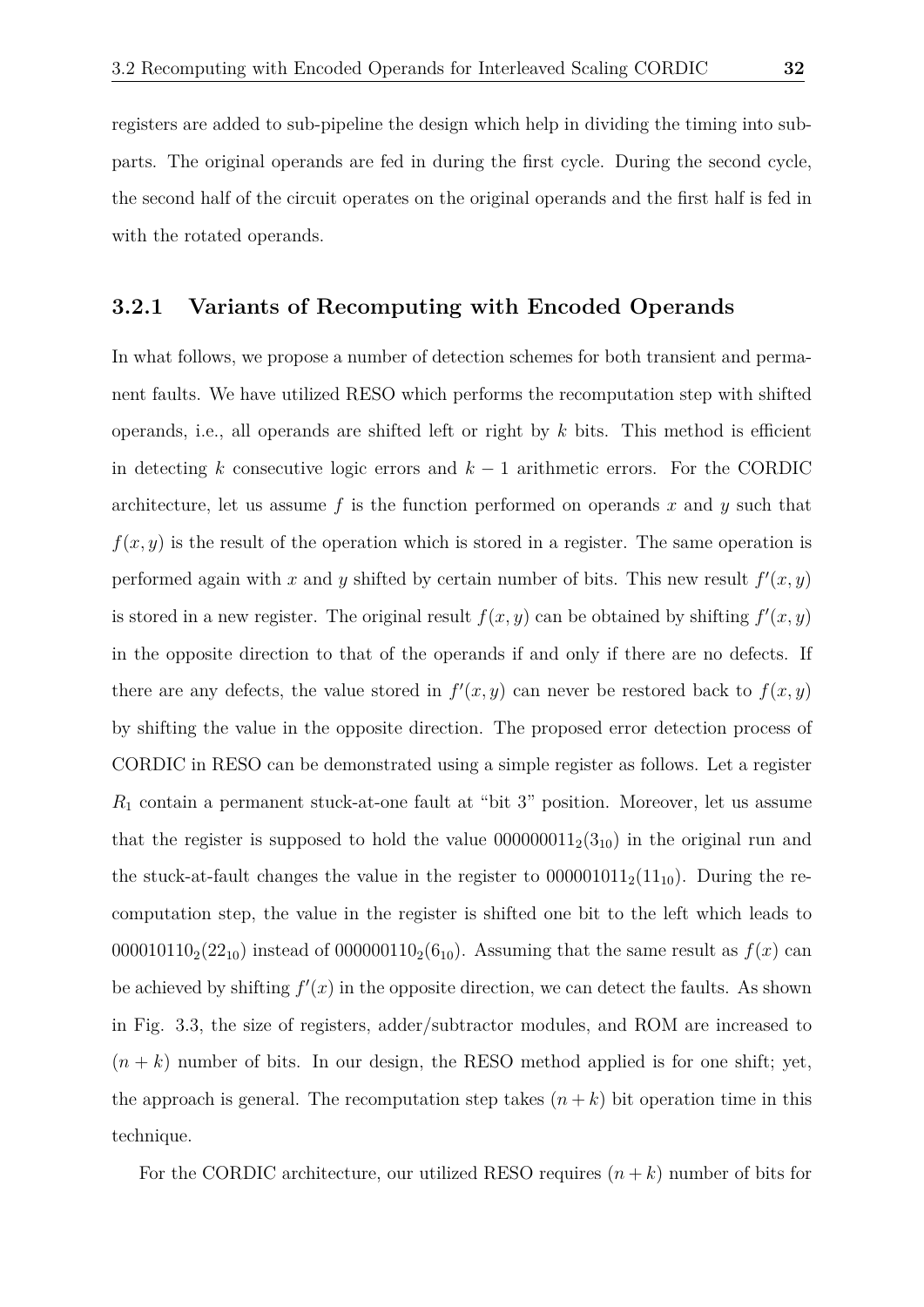

<span id="page-34-0"></span>Figure 3.3: Error detection in fixed-angle of rotation CORDIC design with Interleaved Scaling.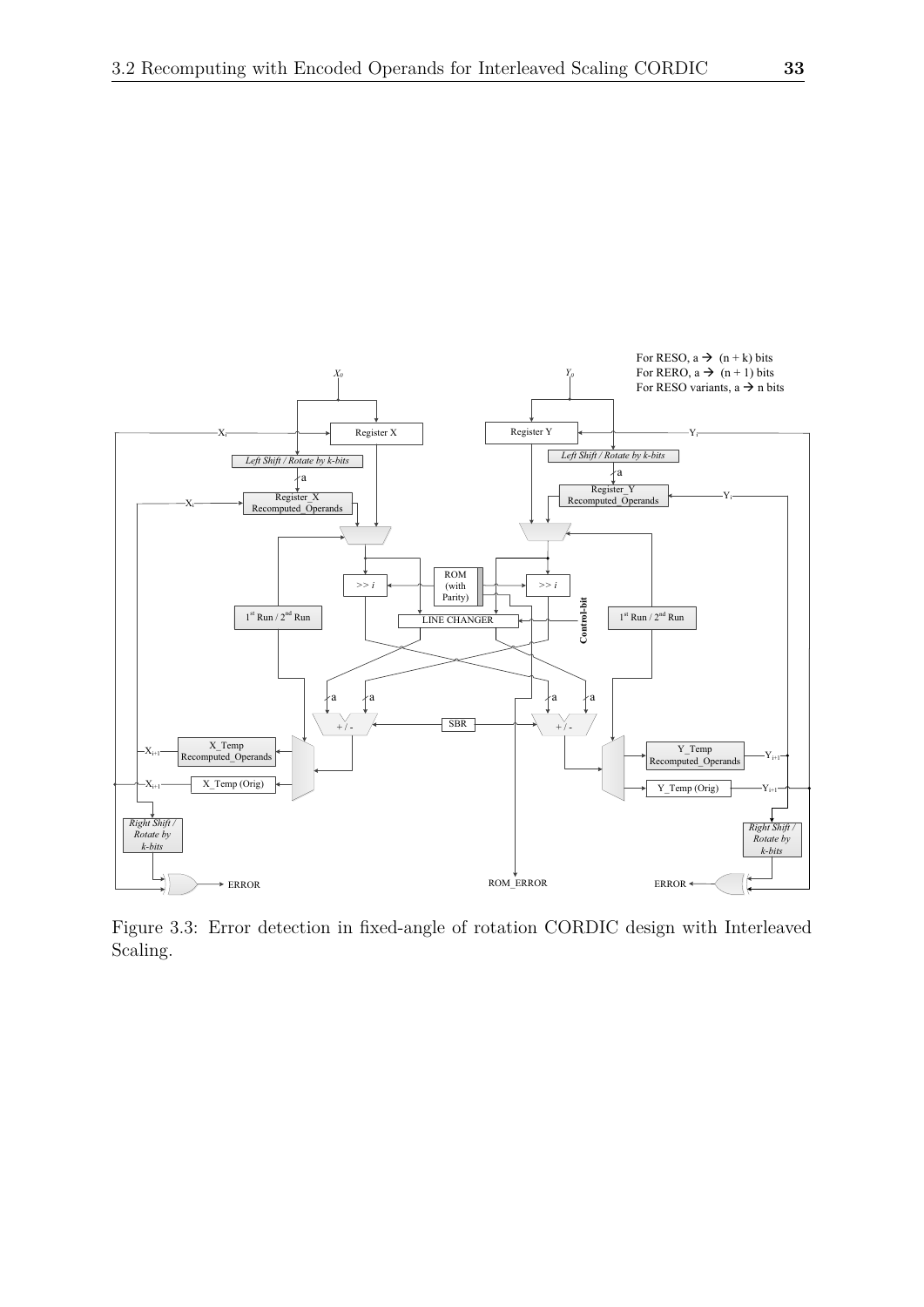its operation in order to preserve the *k* number of bits moving out. In this thesis, we also employ a RESO variant for the CORDIC architecture with Interleaved Scaling. This method is a modified version of the RESO scheme and the modification done is that the bits that are shifted out are not preserved. This signifies that the total number of bits required for operation is only "*n*" bits and, hence, the architecture becomes less involved. Let us assume  $f(x)$  is the output of the system (the CORDIC architecture, for instance) when running with the original operands, and  $f'(x)$  is the output when running with the shifted operands (say left shift by k bits). Normally to detect faults,  $f'(x)$  is shifted back in the opposite direction as the operands (right shift) and the error indication flag is raised if  $f(x)$  is not retrieved from  $f'(x)$ . However, in modified RESO, only  $(n - k)$ LSBs of  $f(x)$  is compared with the shifted  $(n - k)$  LSBs of  $f'(x)$  for error detection. The point to note here is that the operands are left shifted during recomputation step. If the operands are shifted in right direction during recomputation run, then  $f'(x)$  is shifted in left direction to retrieve  $(n-k)$  MSBs of  $f(x)$  and, consequently,  $(n-k)$  MSBs are compared for error detection. This approach is a compromise between area/power consumption and error coverage, based on the architecture objectives and requirements. For example, let the operand be  $11110011_2(243_{10})$  in the original run which gets shifted left by 2-bits during the recomputation step. Therefore, during the recomputation run, the operand will be  $11001100(204_{10})$  and not  $1111001100(972_{10})$ .

For the CORDIC architecture, in RESO method, when *n*-bit operand is shifted left by *k* bits, the operand's leftmost *k* bits, i.e., the '*k*' number of most significant bits, shift out. In order to preserve the moving out bits, all the units in the datapath are required to handle  $(n+k)$  bits, i.e., the adders, registers, and shifters. For example, if the original unit has 32 bits and if '*k*' is equal to 16, then, the new unit for recomputation should be equal to 48 bits. In RERO, the sizes of the adders, registers, and rotators increase only by one bit, i.e.,  $n + 1$  bits. It is proven that the RERO method effectively detects  $(k)$ mod *n*) consecutive logical errors and  $(k \mod (n+1) -1)$  consecutive faults in arithmetic operations, where "*n*" is the length of original operands [\[32\]](#page-48-4). The first challenge in RERO for the CORDIC architecture is to avoid the interaction between the most significant bit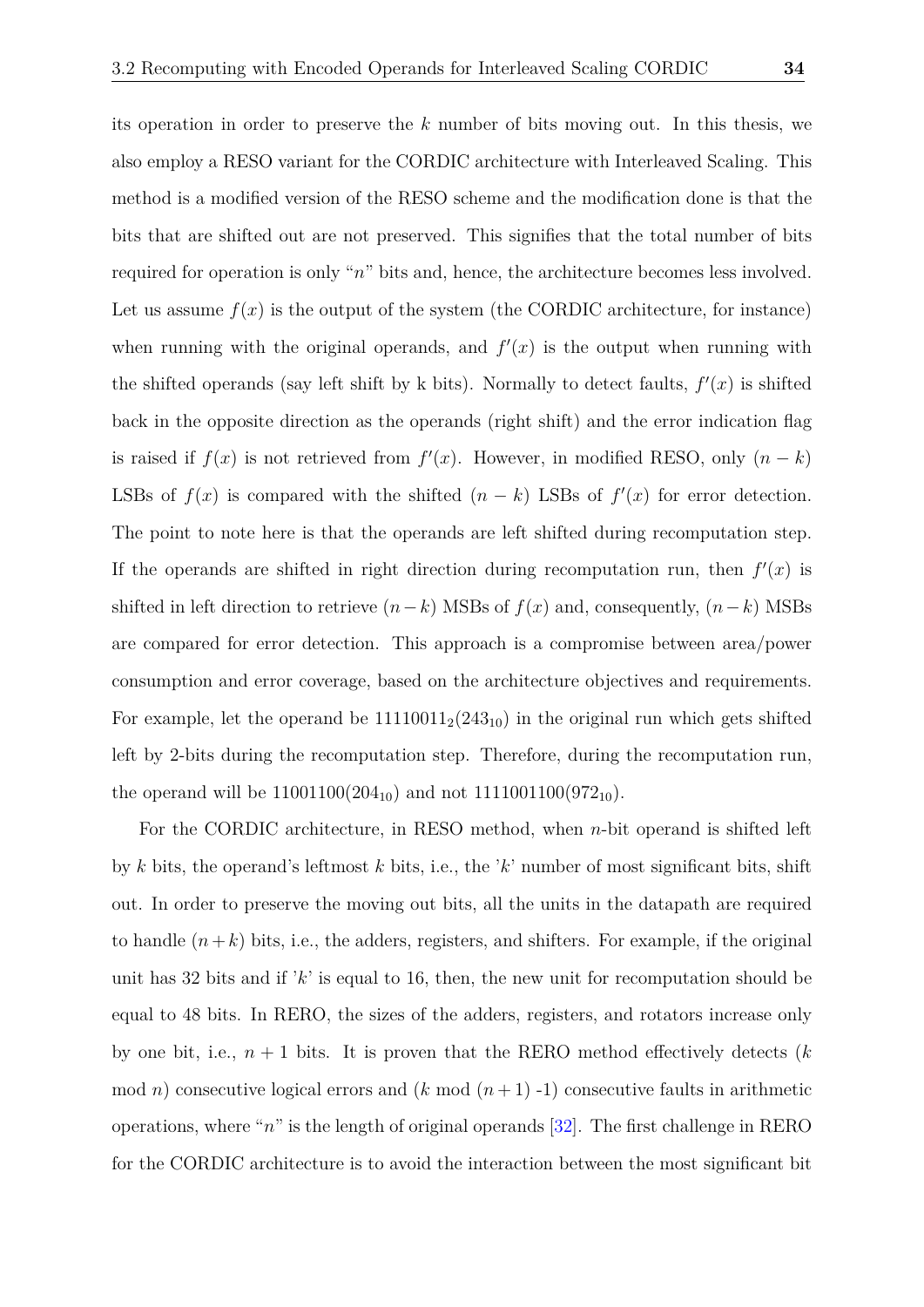of the original operand and the least significant bit of the original operand during the recomputation operation. This is accomplished by adding an extra bit to the original operands in the most significant position before the rotate operation is performed (the value of this bit will be equal to "0"). For the CORDIC architecture, this ensures that there is no carry-out to the LSB from this bit during the recomputation step. The second challenge in RERO for the CORDIC architecture is to ensure that the carry-out from the MSB of the rotated operand is connected with the carry-in of the LSB of the same rotated operand. Finally, we note that we propose performance enhancements through sub-pipelining to increase the frequency and alleviate the throughput overhead as part of the FPGA implementations. In the original run, the carry-out from the physical MSB to the physical LSB will be always be equal to "0" as an extra-bit(#) with value "0" is

The recomputation time for RERO will be equal to *n*-bit operation time which is lesser than the  $(n+k)$  bit operation time taken by the RESO method. Let a register R2 contain a permanent stuck-at-zero fault at bit-3 position. Also, let us assume that the register is supposed to hold the value  $110001111_2(399_{10})$  in the original run and the stuck-at-fault changes the value in the register to  $110000111_2(391_{10})$ . During the recomputation step, the value in the register is rotated one bit to the left which leads to  $100000111_2(263_{10})$ instead of  $100011111_2(287_{10})$ . Assuming that the same result as  $f(x)$  can be achieved by rotating  $f'(x)$  in the opposite direction, we can detect the faults using a simple XOR gate where  $f(x)$  and  $f'(x)$  signifies the result of the operation with original and rotated operands respectively.

already included. During the recomputation step, the MSB of the rotated operand may

generate the carry-out and is correctly applied to the LSB via the connection.

#### <span id="page-36-0"></span>**3.2.2 Data Reliability and Availability**

Suppose one pipeline-register has been placed to sub-pipeline the structures to break the timing path to approximately equal halves. Let us denote the two halves of pipelined stages by  $\Omega_1$  and  $\Omega_2$ . The original input is first applied to the architecture and in the second cycle, while the second half of the circuit executes the first input, the encoded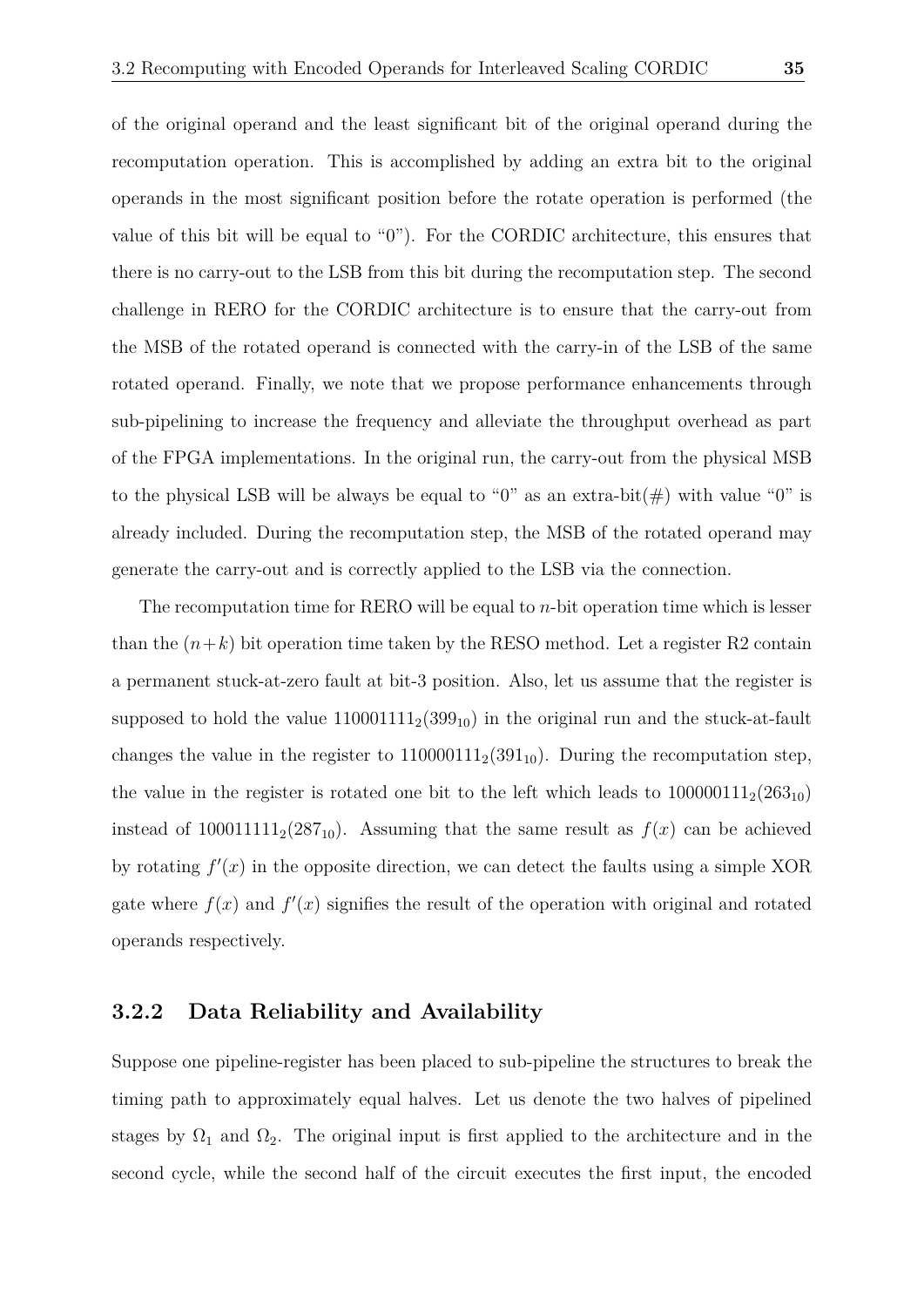|               |       |       |         | 2n                      |           |       |     |       |               |       |       |       | 2n                      |                                                                         |       |     |       |        |       |       |         | 2n                        |                          |       |     |  |
|---------------|-------|-------|---------|-------------------------|-----------|-------|-----|-------|---------------|-------|-------|-------|-------------------------|-------------------------------------------------------------------------|-------|-----|-------|--------|-------|-------|---------|---------------------------|--------------------------|-------|-----|--|
|               |       |       |         | Cycles                  |           |       |     |       |               |       |       |       | Cycles                  |                                                                         |       |     |       |        |       |       |         | Cycles                    |                          |       |     |  |
|               | $N_1$ | $N_2$ | $N_3$   | $\bullet\bullet\bullet$ | $E_n$     |       |     |       |               | $N_1$ | $E_1$ | $N_2$ | $\bullet\bullet\bullet$ | $E_n$                                                                   |       |     |       |        | $N_1$ | $N_2$ | $E_1$   | $\bullet \bullet \bullet$ | $E_n$                    |       | 000 |  |
|               |       | $N_1$ | $N_{2}$ | $\bullet\bullet\bullet$ | $E_{n-1}$ | $E_n$ | 000 |       | s             |       | $N_1$ | $R_1$ | $\bullet\bullet\bullet$ | $N_n$                                                                   | $E_n$ | 000 |       |        |       | $N_1$ | $N_{2}$ | $\bullet\bullet\bullet$   | $E_{n-1}$                | $E_n$ |     |  |
| <b>Stages</b> |       |       |         | $\bullet\bullet\bullet$ |           | 2     |     | ۰     | <b>Stage:</b> |       |       |       | $\bullet\bullet\bullet$ |                                                                         | :     |     |       | Stages |       |       |         |                           |                          |       |     |  |
|               |       |       |         | $\bullet\bullet\bullet$ | $E_1$     | Ŀ٥    |     | $E_n$ |               |       |       |       | $\bullet\bullet\bullet$ | $\left  N_{n/2} \right  E_{n/2} \left  \bullet \bullet \bullet \right $ |       |     | $E_n$ |        |       |       |         | $\bullet\bullet\bullet$   | $N_{n/2}N_{n/2-1}$ $E_n$ |       |     |  |

<span id="page-37-0"></span>Figure 3.4: Data reliability and availability compromise through sub-pipelining.

variant of the first input is fed to the first half of the circuit. This trend (which can be scaled to  $n$  stages) is consecutively executed for normal  $(N)$  and encoded  $(E)$  operands for  $\Omega_n$  stages. Such approach ensures lower degradation in the throughput (and achieving higher frequencies) at the expense of more area overhead. Fig. 3.4 shows two possibilities for such a scheme. In the first one, output data availability has precedence over reliability (while both are achieved, the output data are derived first and fault diagnosis is performed after). Nevertheless, in the second approach, error detection is performed for each subsegment of input data while the entire output is derived after such an order is followed. Depending on the requirements in terms of reliability and availability, one can tailor these approaches to fulfill such constraints, e.g., the third part of Fig. 3.4 in which an illustrative compromise is seen where two sub-segments are considered.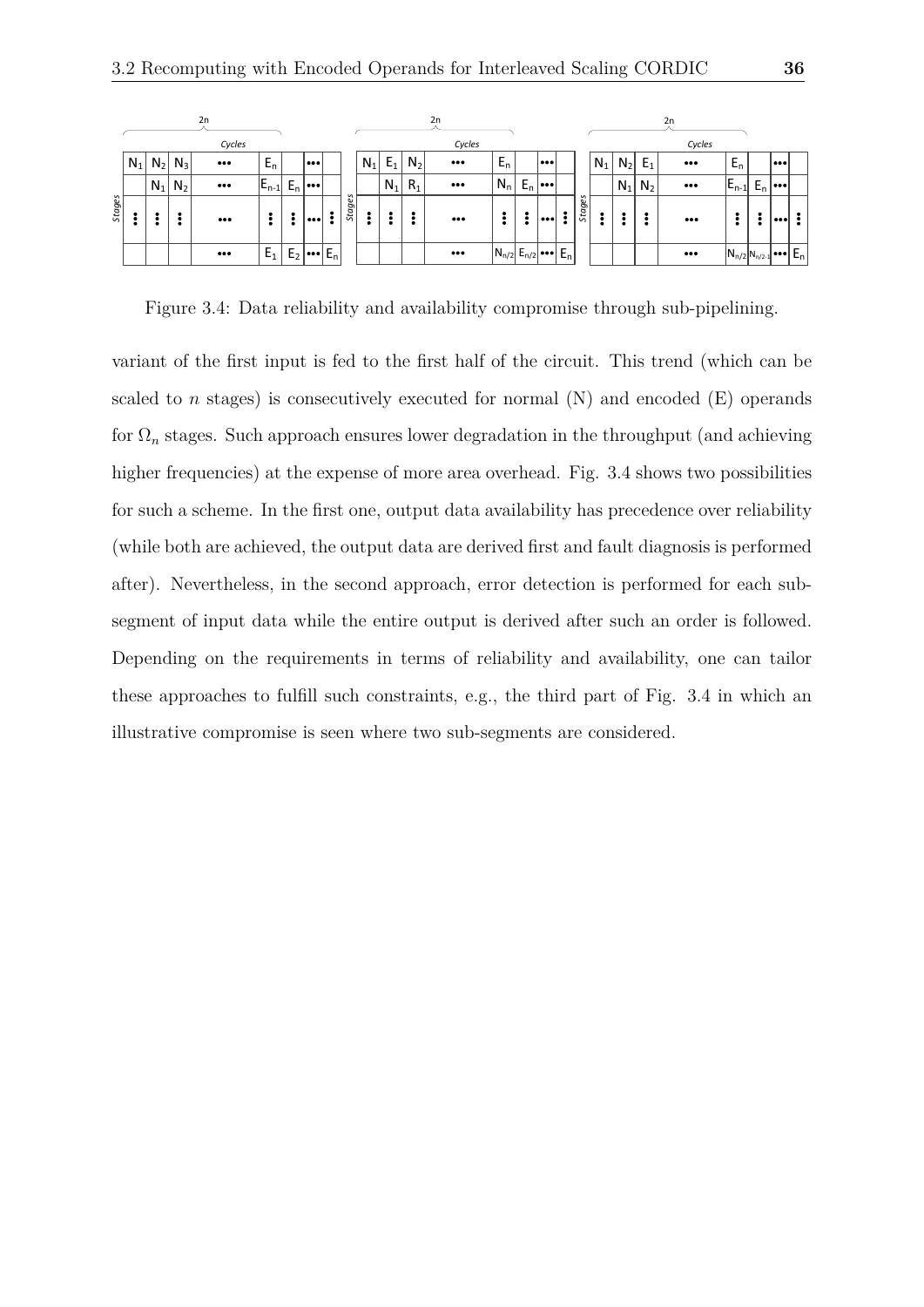## <span id="page-38-0"></span>**Chapter 4**

### **Error Simulations**

In general, faults that occur in a digital system is categorized into two types, permanent and transient faults. Permanent faults occur due to manufacturing process or faulty components. These faults are persistent and will continue to exist until the faulty components are replaced or fixed. Transient faults occur mainly due to environmental conditions like electromagnetic interference and cosmic rays. These faults are said to account for approximately 80% of field failures in digital systems [\[55,](#page-50-3) [56\]](#page-50-4). Therefore, we go for an in-built error detection system that identifies these faults. Now, to assess the fault detection capabilities of the proposed error detection structures, fault injection simulations are performed.

The proposed error detection schemes are capable of detecting both permanent and transient faults that occur due to unexpected fault attacks and natural faults. In our simulations, we consider both single and multiple stuck-at fault scenarios. Through simulations, it is derived that the proposed error detection schemes detect all single stuckat faults. Nevertheless, in our fault model, the case for which multiple bits are flipped is also considered, thereby providing a more real-world scenario to the error structures. The fault model applied for evaluating the proposed error schemes has been realized through linear feedback shift registers (LFSRs) to generate pseudo-random test patterns. LFSRs are used at different parts of the system in the following fashion. 16-bit LFSRs are used for adder/subtractor modules and registers and for the ROM, a 3-bit LFSR is used. The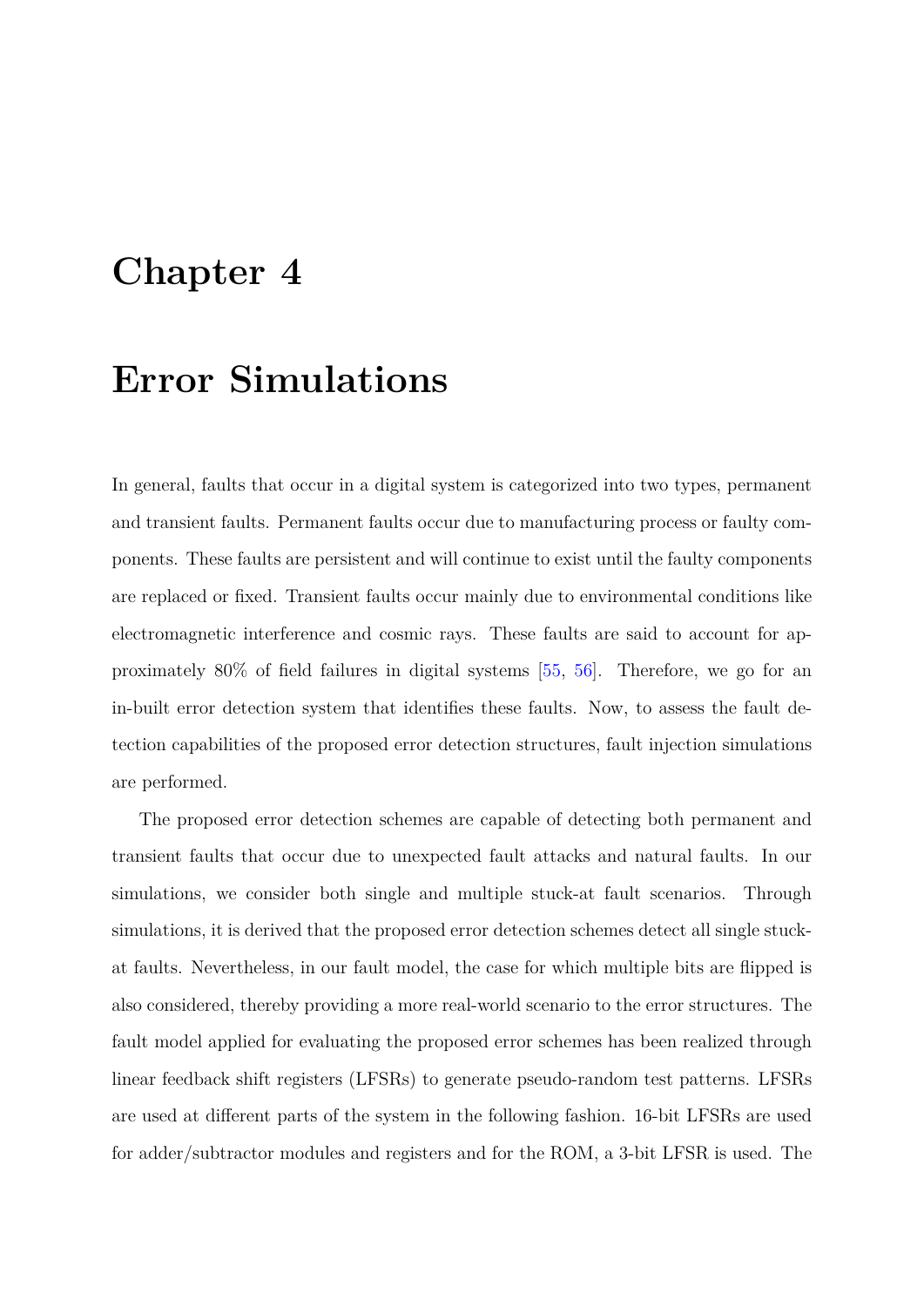16-bit LFSR is implemented with the polynomial  $x^{16} + x^{13} + x^{11} + 1$ , whereas the 3-bit LFSR has the polynomial  $x^3 + x^2 + 1$ . The LFSR outputs have been either ANDed or ORed with the actual outputs to generate transient fault patterns.

Three different test cases have been used for fault simulations. In the first case, one fault is injected into the entire system either in the output of the register or adder/subtractor or in the output of the ROM. In the second case, two faults are injected in different combinations of adder, register, and ROM. Finally, in the third case, three faults are injected. In total, 10,000 faults are injected using the above-mentioned test cases. For each injection, error indication flag is observed and the result demonstrates a very high fault coverage of close to 100% (99.99%). We note that the signature-based error checking technique provides 100% coverage of single stuck-at faults and for multiple stuck-at faults, this technique has slightly lower coverage but close to 100%. The RERO, RESO, and modified variant of RESO provide full fault coverage of 100%, based on our simulations. However, it is noted that in fault checking, modified RESO ignores a specific number of bits (which get shifted during the recomputation step) [with the advantage of low overhead. Therefore, if error occurs in those bits, the modified RESO is not able to identify the errors. This is a compromise based on reliability objectives and overhead tolerance and in applications where 100% fault coverage is necessary, it would be only ideal to use RERO or RESO.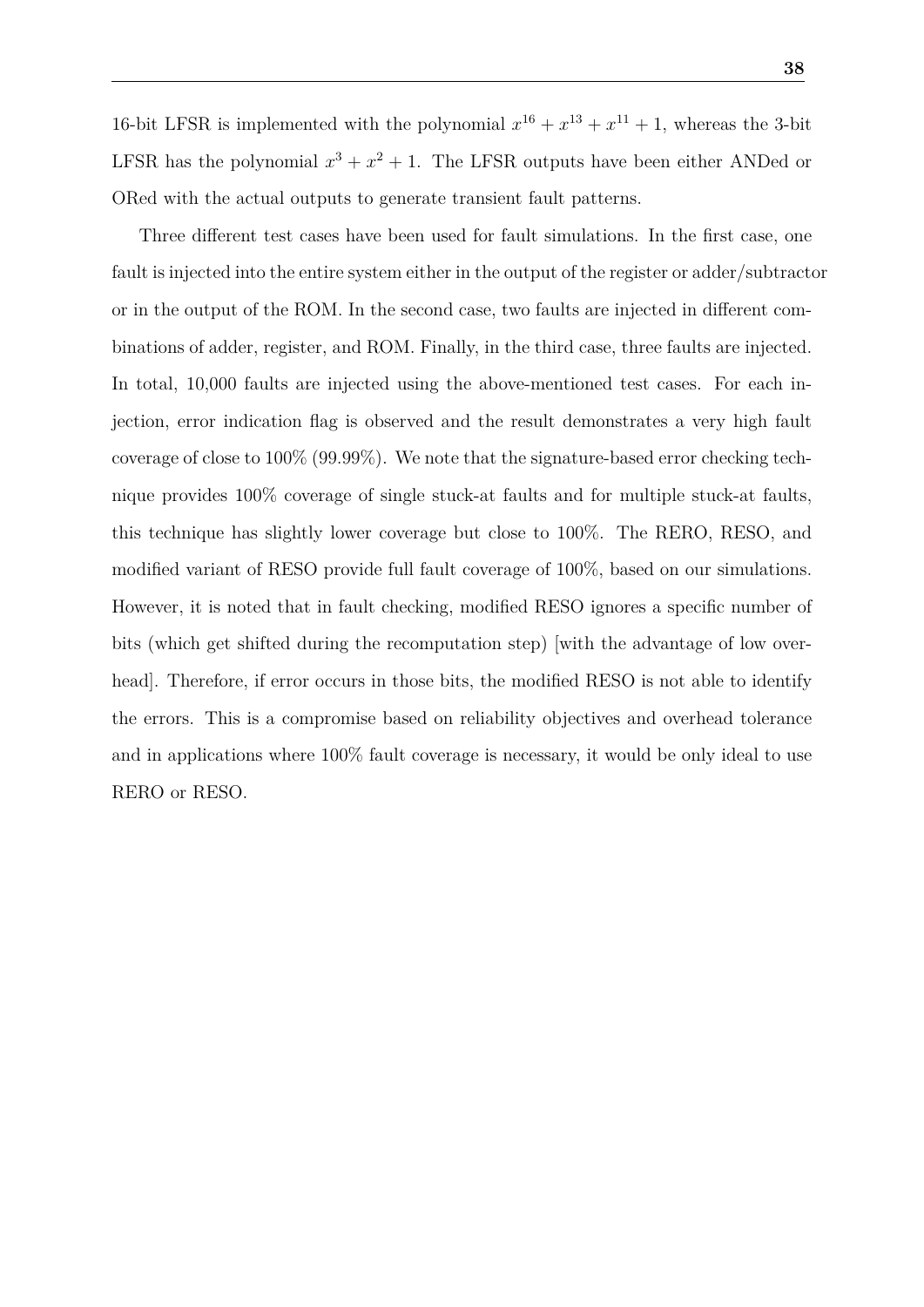## <span id="page-40-0"></span>**Chapter 5**

# **FPGA Implementations and Benchmark**

In this section, we present the overheads attained due to the proposed error detection schemes through FPGA implementations. We implement the proposed deigns over two diverse families of Xilinx FPGAs, i.e., Spartan-3A and Virtex-4, and discuss the overhead assessment results. This analysis is performed for the original CORDIC designs and also for the CORDIC designs with the proposed error detection structures using Xilinx ISE for Spartan-3A (XC3SD1800A-4FG676) and Virtex-4 (XC4VSX35-10FF668). The original CORDIC architectures, i.e., Single Rotation Cascaded CORDIC and CORDIC with Interleaved Scaling, and the proposed error detection methods have been considered for this assessment.

For Single Rotation Cascaded CORDIC, the designs are divided into seven rotation modules and each rotation module has two self-checking or ordinary adder/subtractor modules. Similarly, CORDIC with Interleaved Scaling has two adder/subtractor modules with a ROM. Each of these parts are designed separately and are port-mapped at the top-level. The overheads are benchmarked for each error scheme as shown in Tables 5.1 and 5.2. The throughput is degraded more for the schemes based on recomputing with encoded operands as two iterations with original and modified (shifted or rotated) operands have to be performed. However, as mentioned before, the performance degra-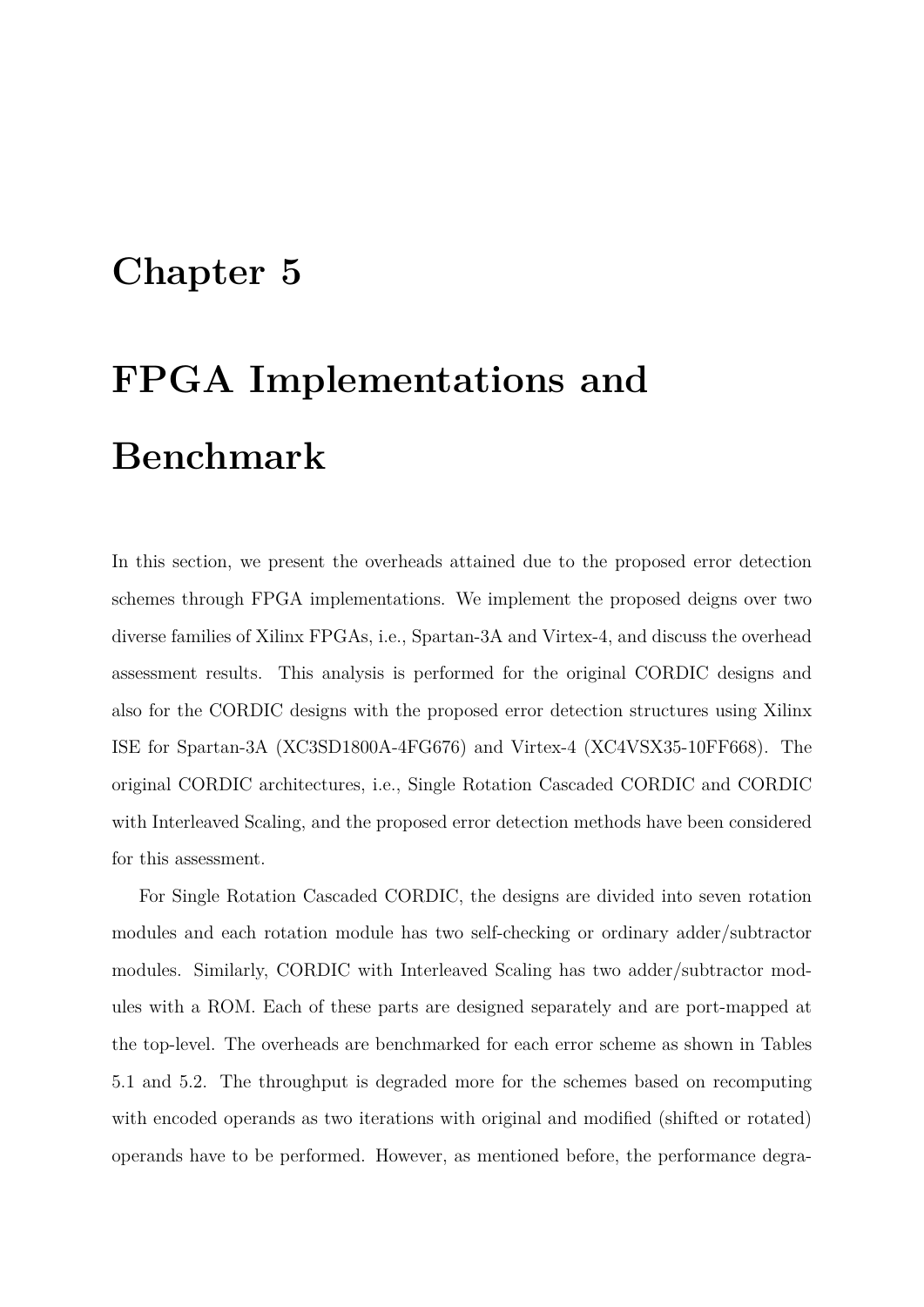<span id="page-41-0"></span>

| Design                   | Xilinx Spartan-3A DSP | Xilinx Virtex-4                                       |
|--------------------------|-----------------------|-------------------------------------------------------|
|                          |                       | Throughput (Mbps) $[deg.]$ Throughput (Mbps) $[deg.]$ |
| $O$ riginal <sup>1</sup> | 576.0                 | 916.8                                                 |
| Proposed <sup>2</sup>    | 572.8 [0.56\%]        | $907.2$ [1.06\%]                                      |

Table 5.1: Performance degradation comparison for the proposed signature-based error detection schemes.

1. Single Rotation Cascaded CORDIC.

2. Proposed Signature-based Error Detection Scheme

Table 5.2: Performance degradation comparison for the proposed recomputing with encoded operands schemes.

<span id="page-41-1"></span>

| Design                   | Xilinx Spartan-3A DSP    | Xilinx Virtex-4          |  |  |  |  |
|--------------------------|--------------------------|--------------------------|--|--|--|--|
|                          | Throughput (Gbps) [deg.] | Throughput (Gbps) [deg.] |  |  |  |  |
| $O$ riginal <sup>3</sup> | 2.58                     | 5.13                     |  |  |  |  |
| <b>RERO</b>              | 2.40 $[7.0\%]$           | 4.39 $[14.4\%]$          |  |  |  |  |
| <b>RESO</b>              | $2.53$ [1.9%]            | 4.40 [14.2%]             |  |  |  |  |
| Modified RESO            | $2.25 \overline{12.8\%}$ | 3.66 [28.7\%]            |  |  |  |  |

3. CORDIC design with Interleaved Scaling.

dations can be alleviated by the use of sub-pipeline registers. At the expense of adding additional registers to sub-pipeline the architectures, higher frequencies which substantially increase the overall throughput can be achieved. The delay overheads for signaturebased error detection schemes are calculated to be 0.56% and 1.06% for Spartan-3A DSP and Virtex-4 FPGAs, respectively. Likewise, the delay overheads for recomputing with encoded operands schemes are determined to be in the range of approximately 2-12% for Spartan-3A DSP and and 14-28% for Virtex-4 FPGAs.

The area in terms of number of slices, power consumption at 100 MHz frequency, and the maximum operating frequency are shown in Tables 5.3 and 5.4. As seen in these tables, the lowest area and power consumption overheads are for the modified RESO approach, which is suitable for constrained applications.For hardware redundant scheme, the area overhead is in the range of approximately  $1\%$  and  $16\%$  for Spartan-3A DSP and Virtex-4. For time redundant schemes, the area overheads are lesser than the hardware redundant schemes and are in the range of 1-7% for Spartan-3A DSP and 6-12% for Virtex-4. The power consumption overheads are also in the order of 1-8% for hardware redundant schemes and 3-6% for time redundant schemes. Furthermore, maximum frequency degradation are in the range of 1-8% for hardware redundant schemes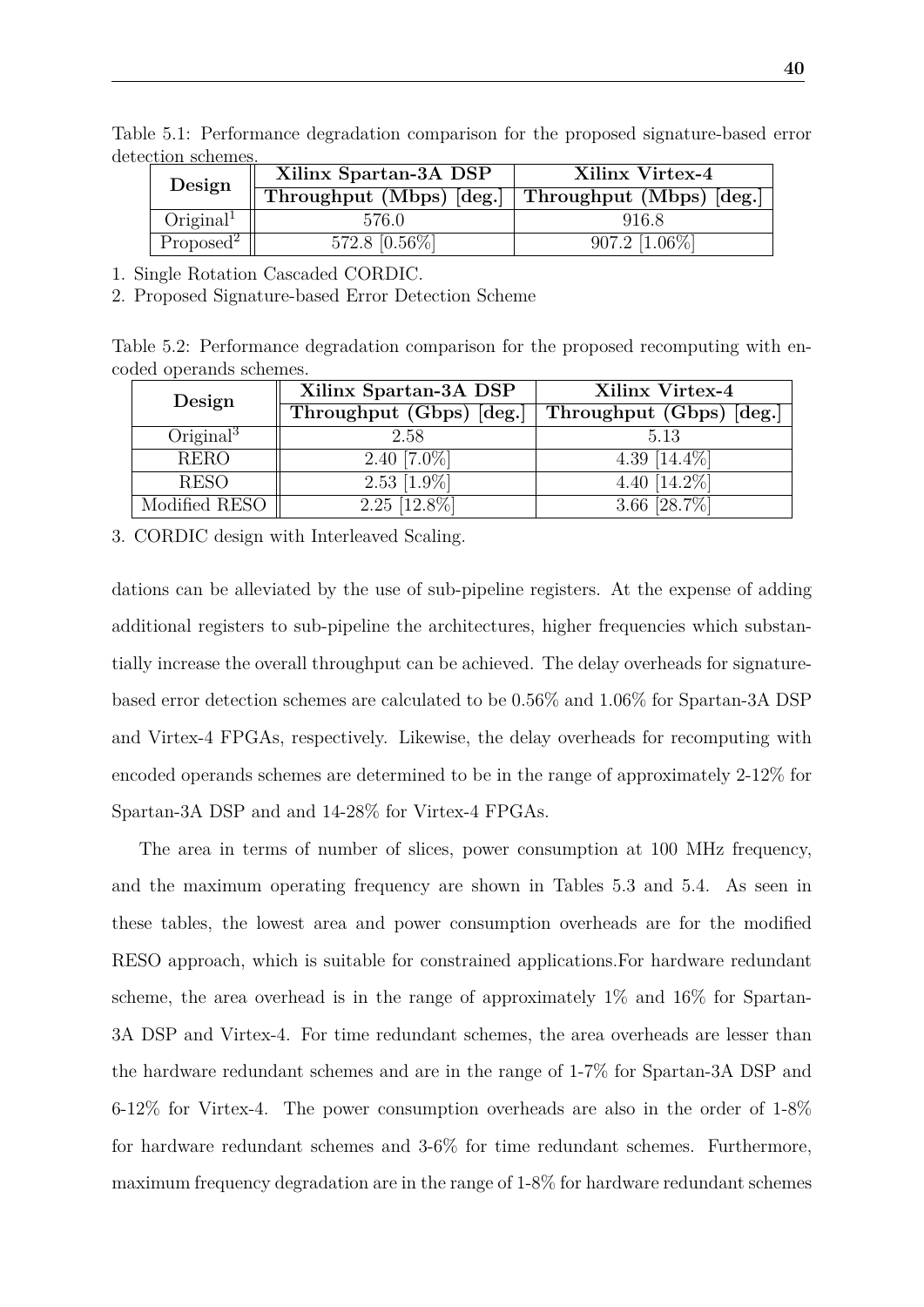<span id="page-42-0"></span>

| Design                            | Xilinx Spartan-3A DSP (XC3SD1800A-4FG676) |                                    |                 |  |  |  |  |  |  |
|-----------------------------------|-------------------------------------------|------------------------------------|-----------------|--|--|--|--|--|--|
|                                   | Power $(mW)$                              | Area (no. of slices)               | Max. Frequency  |  |  |  |  |  |  |
| $O$ riginal <sup>1</sup>          | 119                                       | 507                                | 36              |  |  |  |  |  |  |
| Proposed <sup>2</sup>             | 129 $(8.40\%)$                            | 510 $(0.6\%)$                      | 39 $(8.3\%)$    |  |  |  |  |  |  |
| Design                            |                                           | Xilinx Virtex-4 (XC4VSX35-10FF668) |                 |  |  |  |  |  |  |
| $O$ riginal <sup>1</sup>          | 454.26                                    | 473                                | 57.3            |  |  |  |  |  |  |
| Proposed <sup>2</sup> $\parallel$ | $461.68(1.63\%)$                          | 553 $(16.91\%)$                    | 56.7 $(1.05\%)$ |  |  |  |  |  |  |

Table 5.3: Area, power, and delay overheads comparison for signature-based schemes.

1. Single Rotation Cascaded CORDIC

2. Proposed Signature-based Error Detection Scheme

Table 5.4: Overheads for the proposed recomputing with encoded operands schemes.

<span id="page-42-1"></span>

| Design                   | Xilinx Spartan-3A DSP (XC3SD1800A-4FG676) |                          |                  |  |  |  |  |  |  |  |
|--------------------------|-------------------------------------------|--------------------------|------------------|--|--|--|--|--|--|--|
|                          | Power (mW)                                | Area (no. of slices)     | Max. Frequency   |  |  |  |  |  |  |  |
| $O$ riginal $3$          | 120.66                                    | 270                      | 165.02           |  |  |  |  |  |  |  |
| <b>RERO</b>              | $124.81(3.43\%)$                          | 288 (6.67%)              | 143.53 $(13\%)$  |  |  |  |  |  |  |  |
| <b>RESO</b>              | $125.42(3.94\%)$                          | 289 (7.04%)              | 144.09 (12.7%)   |  |  |  |  |  |  |  |
| Modified RESO            | $\overline{124.63}$ $(3.29\%)$            | $\overline{274}$ (1.48%) | 144.45 (12.5%)   |  |  |  |  |  |  |  |
| Design                   | Xilinx Virtex-4 (XC4VSX35-10FF668)        |                          |                  |  |  |  |  |  |  |  |
| $O$ riginal <sup>3</sup> | 460                                       | 265                      | 328.45           |  |  |  |  |  |  |  |
| <b>RERO</b>              | 469.42 (2.04%)                            | 299 (12.83%)             | 264.4 $(19.5\%)$ |  |  |  |  |  |  |  |
| <b>RESO</b>              | 488.2 $(6.13\%)$                          | 299 $(12.83\%)$          | 250.34 (23.8%)   |  |  |  |  |  |  |  |
| Modified RESO            | 476.08 $(3.5\%)$                          | 283 (6.7%)               | 234.37 (28.6%)   |  |  |  |  |  |  |  |

3. CORDIC design with Interleaved Scaling.

and 12-30% for time redundant schemes.

As seen in Tables 5.1 to 5.4, the proposed error detection methodologies for CORDIC designs provide high error coverage at the expense of negligible and acceptable overheads on hardware platforms (Xilinx Spartan and Virtex FPGAs), which make the architectures for CORDIC designs with fixed-angle o f r otation m ore r eliable. F inally, w e w ould like to emphasize that for application-specific integrated circuit (ASIC) platforms and other FPGA families, we expect similar results as the proposed schemes are platform-oblivious. One can refer to [57]-[74] for similar sub-block works on fault detection in cryptography.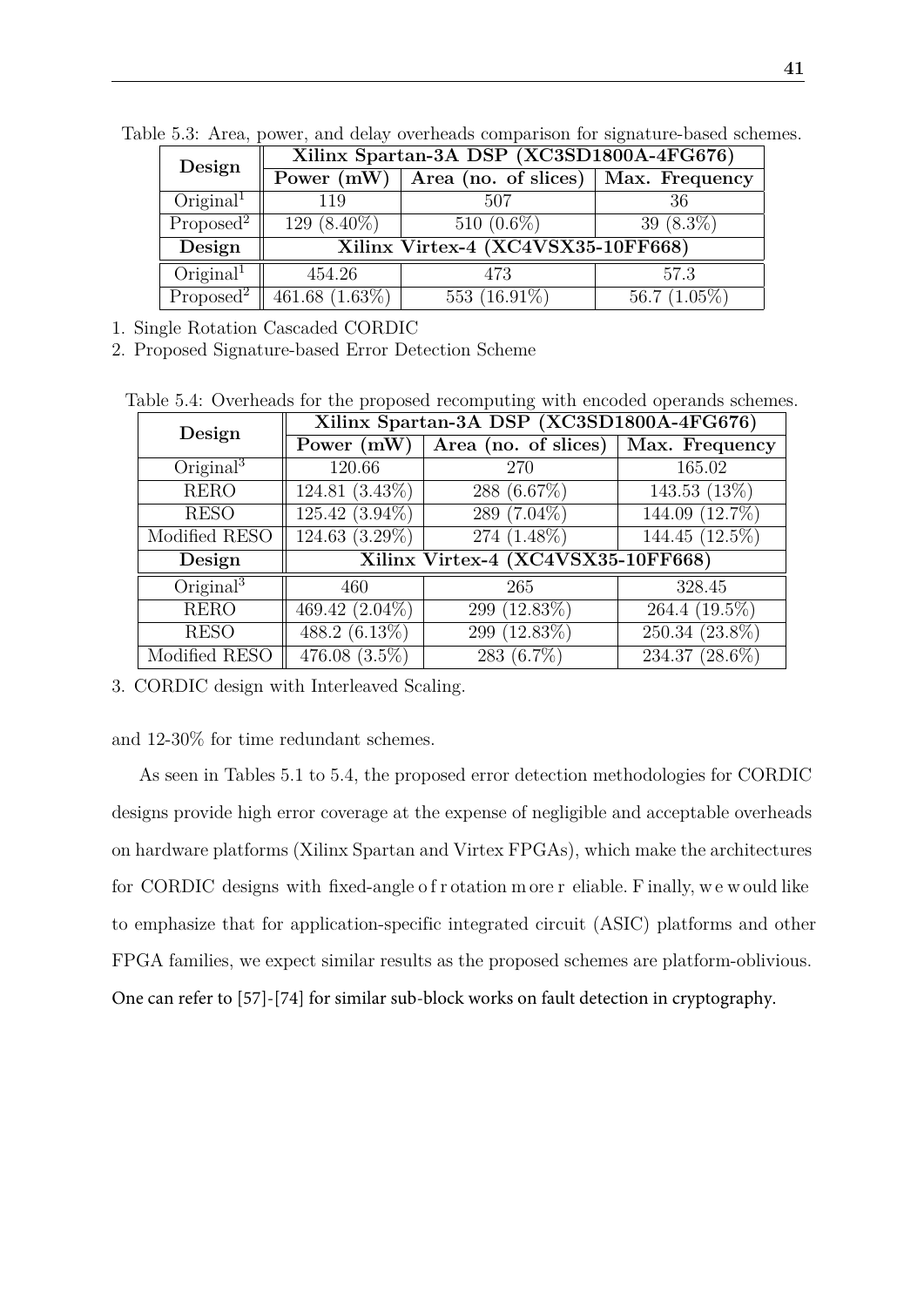### <span id="page-43-0"></span>**Chapter 6**

## **Conclusion**

We have presented efficient error detection schemes for two variants of CORDIC designs with fixed-angle of rotation, i.e., the Cascaded Single-rotation CORDIC and the Interleaved Scaling CORDIC. Since the Cascaded Single-rotation CORDIC is optimized for high-performance applications, signature-based error detection schemes have been proposed which degrade the performance of the system only to a negligible extent. The Interleaved Scaling CORDIC is optimized for low-area applications; thus, design-space explorations of variants of recomputing with encoded operands have been presented. The simulation results show that high fault coverage (very close to 100%) is achieved for the injected faults through the proposed error detection schemes. Furthermore, the error detection structures have been implemented on two different FPGA families, i.e., Xilinx Spartan-3A DSP and Virtex-4. The hardware implementation assessments show that the overheads gained by the error detection structures are in the acceptable range. Thus, the proposed hardware architectures for fixed-angle of rotation CORDIC designs provide reliable and efficient structures which can be tailored based on the reliability requirements and the overhead tolerance.

#### <span id="page-43-1"></span>**6.1 Future Work**

In this thesis, only two different models of CORDIC algorithm are considered for fault detection. However, there are several other models of fixed-angle rotation CORDIC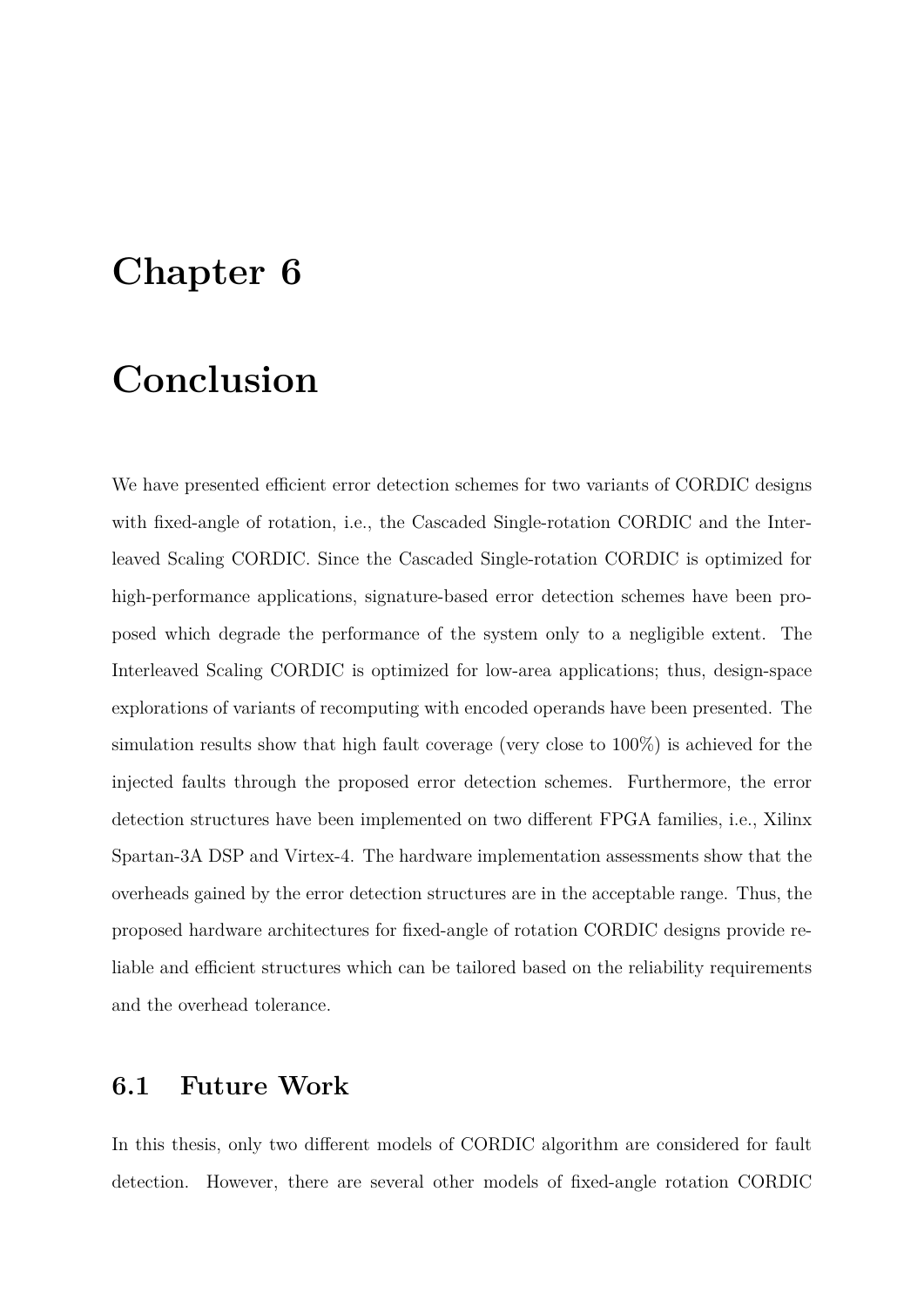designs in literature such as cascaded CORDIC with bi-rotation cells and CORDIC design with separate scaling and micro-rotation stages that require efficient fault detection methodologies. Bi-rotation CORDIC are employed in fields where high throughput and low latency are critical. Likewise, CORDIC with separate scaling and micro-rotation stages finds its applications where high area overheads are forbidden. Therefore, this research can be further extended by designing efficient and appropriate fault detection mechanisms for these new variants of known and fixed angle vector rotation CORDIC structures with area and time complexities in the tolerable range. In addition, future research work can be directed towards exploring newer fault detection techniques like roving and off-line error detection schemes for CORDIC designs with lower overheads and better error detection rate.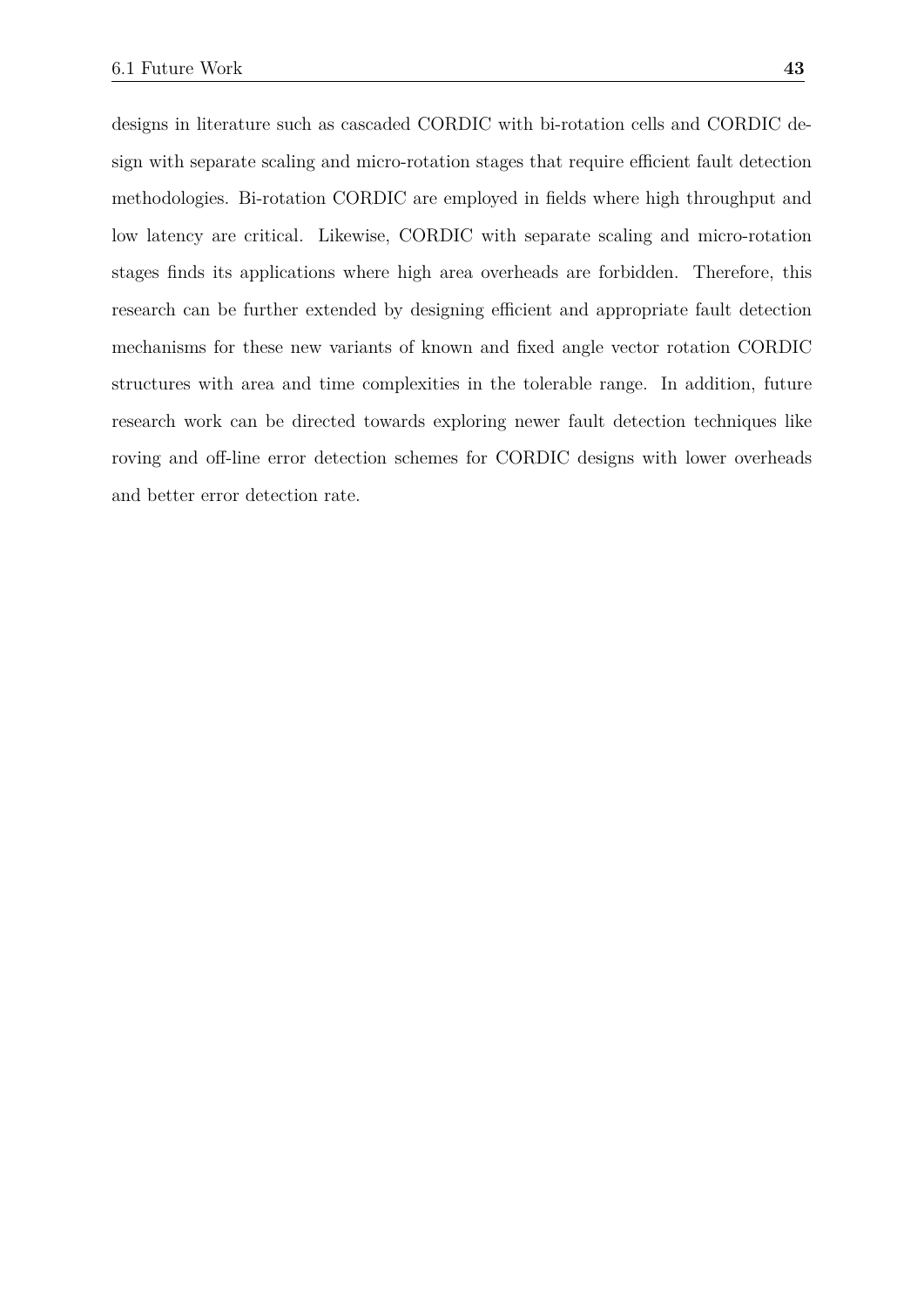## <span id="page-45-0"></span>**References**

- <span id="page-45-1"></span>[1] J. E. Volder, "The CORDIC trigonometric computing technique," *IRE Trans. Electron. Comput.*, vol. EC-8, no. 3, pp. 330–334, Sep. 1959.
- <span id="page-45-2"></span>[2] J. S. Walther, "A unified algorithm for elementary functions," in *Proc. Spring Joint Comput. Conf.* ACM, 1971, pp. 379–385.
- <span id="page-45-3"></span>[3] K. Jones, "2D systolic solution to discrete fourier transform," *IEE Proc. Comput. Digit. Techn.*, vol. 136, no. 3, pp. 211–216, 1989.
- [4] P. Meher, J. Satapathy, and G. Panda, "Efficient systolic solution for a new prime factor discrete Hartley transform algorithm," *IEE Proc. Circuits, Devices Syst.*, vol. 140, no. 2, pp. 135–139, 1993.
- <span id="page-45-4"></span>[5] S. Freeman and M. O'Donnell, "A complex arithmetic digital signal processor using CORDIC rotators," in *Proc. IEEE Int. Conf. Acoust., Speech, Signal Process.* IEEE, 1995, pp. 3191–3194.
- <span id="page-45-5"></span>[6] J. R. Cavallaro and F. T. Luk, "CORDIC arithmetic for an SVD processor," *J. Parallel Distrib. Comput.*, vol. 5, pp. 271–290, 1988.
- <span id="page-45-6"></span>[7] Y. H. Hu and S. Naganathan, "An angle recoding method for CORDIC algorithm implementation," *IEEE Trans. Comput.*, vol. 42, no. 1, pp. 99–102, 1993.
- [8] Y. H. Hu and H. H. Chern, "A novel implementation of CORDIC algorithm using backward angle recoding (BAR)," *IEEE Trans. Comput.*, vol. 45, no. 12, pp. 1370– 1378, 1996.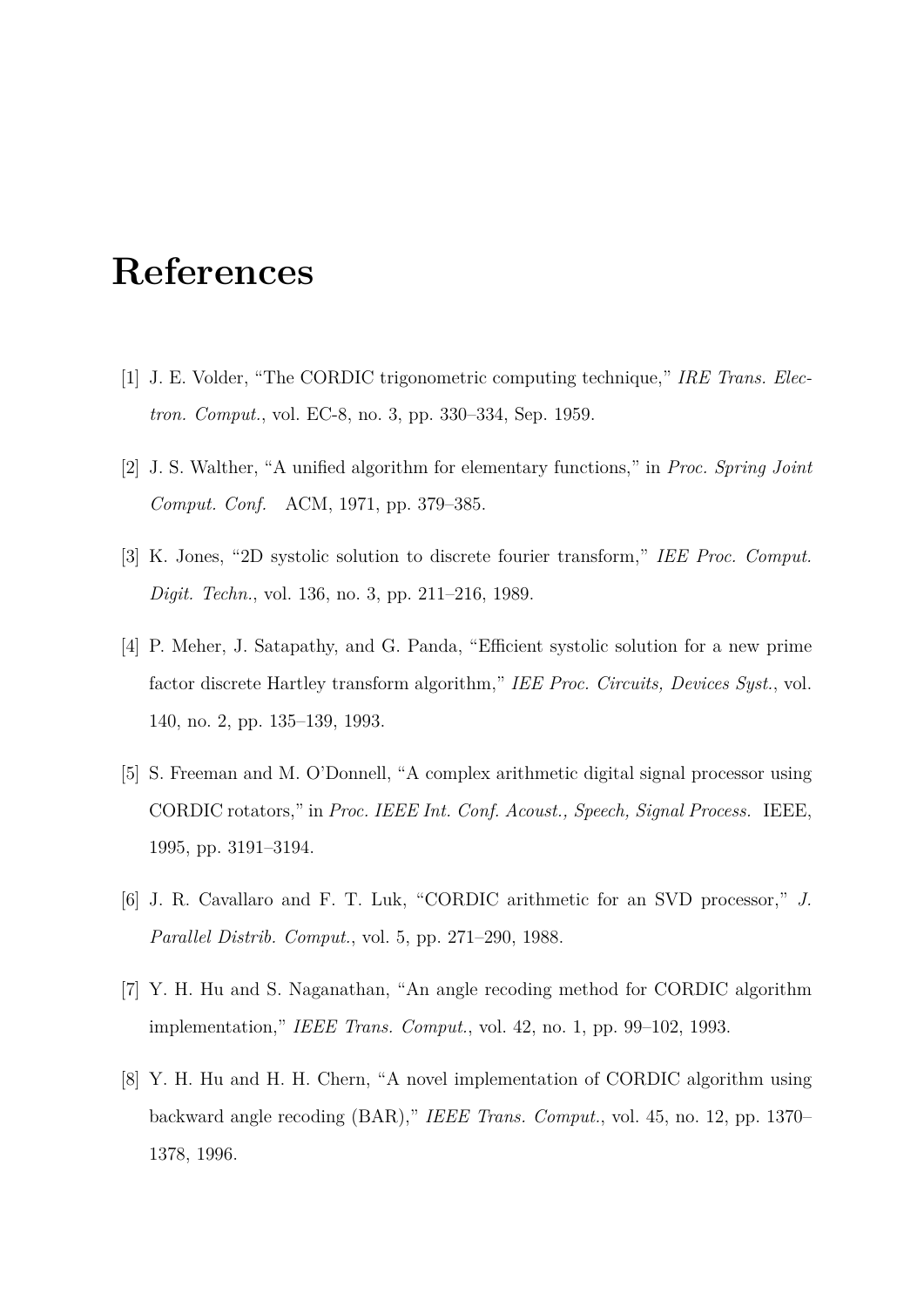- [9] C.-S. Wu, A.-Y. Wu, and C.-H. Lin, "A high-performance/low-latency vector rotational CORDIC architecture based on extended elementary angle set and trellisbased searching schemes," *IEEE Trans. Circuits Syst. II.*, vol. 50, no. 9, pp. 589–601, 2003.
- [10] T.-B. Juang, S.-F. Hsiao, and M.-Y. Tsai, "Para-CORDIC: Parallel CORDIC rotation algorithm," *IEEE Trans. Circuits Syst. I: Regular Papers*, vol. 51, no. 8, pp. 1515–1524, 2004.
- <span id="page-46-0"></span>[11] T. K. Rodrigues and E. E. Swartzlander Jr, "Adaptive CORDIC: Using parallel angle recoding to accelerate CORDIC rotations," in *Proc. Asilomar Conf. on Signals, Syst. and Computers*. IEEE, 2006, pp. 323–327.
- <span id="page-46-1"></span>[12] B. Blundell, *An Introduction to Computer Graphics and Creative 3-D Environments*. Springer Science & Business Media, 2008.
- [13] T. Lang and E. Antelo, "High-throughput CORDIC-based geometry operations for 3D computer graphics," *IEEE Trans. Comput.*, vol. 54, no. 3, pp. 347–361, 2005.
- <span id="page-46-2"></span>[14] P. K. Meher, J. Valls, T.-B. Juang, K. Sridharan, and K. Maharatna, "50 years of CORDIC: Algorithms, architectures, and applications," *IEEE Trans. Circuits Syst. I, Reg. Papers*, vol. 56, no. 9, pp. 1893–1907, 2009.
- <span id="page-46-3"></span>[15] P. K. Meher and S. Y. Park, "CORDIC designs for fixed angle of rotation," *IEEE Trans. Very Large Scale Integration (VLSI) Systems*, vol. 21, no. 2, pp. 217–228, 2013.
- <span id="page-46-4"></span>[16] S. Srinivasan, P. Mangalagiri, Y. Xie, N. Vijaykrishnan, and K. Sarpatwari, "FLAW: FPGA lifetime awareness," in *Proc. 43rd Design Automation Conf.* ACM, 2006, pp. 630–635.
- <span id="page-46-5"></span>[17] C. Guerin, V. Huard, and A. Bravaix, "The energy-driven hot-carrier degradation modes of nMOSFETs," *IEEE Trans. Device and Materials Reliability*, vol. 7, no. 2, pp. 225–235, 2007.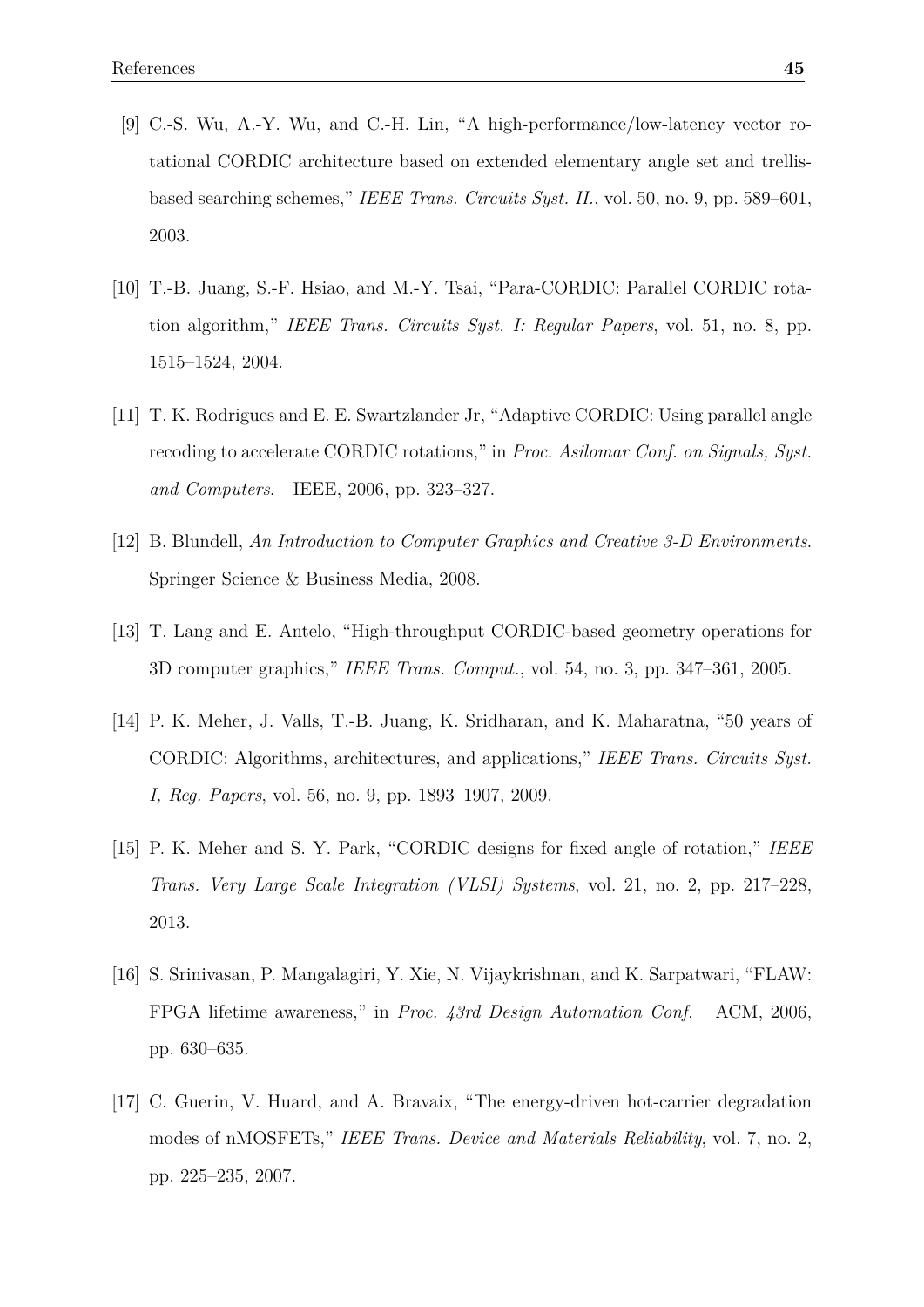- <span id="page-47-0"></span>[18] P. Clarke, A. Ray, and C. Hogarth, "Electromigration - a tutorial introduction," *Int. Journal of Electronics*, vol. 69, no. 3, pp. 333–338, 1990.
- <span id="page-47-1"></span>[19] D. Esseni, J. D. Bude, and L. Selmi, "On interface and oxide degradation in VLSI MOSFETs. I. Deuterium effect in CHE stress regime," *IEEE Trans. Electron Devices*, vol. 49, no. 2, pp. 247–253, 2002.
- <span id="page-47-2"></span>[20] D. Esseni, J. Bude, and L. Selmi, "On interface and oxide degradation in VLSI MOS-FETs. II. Fowler-Nordheim stress regime," *IEEE Trans. Electron Devices*, vol. 49, no. 2, pp. 254–263, Feb 2002.
- <span id="page-47-3"></span>[21] C.-H. Yen and B.-F. Wu, "Simple error detection methods for hardware implementation of Advanced Encryption Standard," *IEEE Trans. Comput.*, vol. 55, no. 6, pp. 720–731, 2006.
- [22] T. G. Malkin, F.-X. Standaert, and M. Yung, "A comparative cost/security analysis of fault attack countermeasures," in *Proc. Int. Workshop Fault Diagnosis and Tolerance in Cryptography*. Springer, 2006, pp. 159–172.
- [23] G. Di Natale, M. Doulcier, M.-L. Flottes, and B. Rouzeyre, "A reliable architecture for parallel implementations of the Advanced Encryption Standard," *J. Electronic Testing: Theory and Applications*, vol. 25, no. 4-5, pp. 269–278, 2009.
- [24] M. Mozaffari-Kermani and A. Reyhani-Masoleh, "Concurrent structure-independent fault detection schemes for the Advanced Encryption Standard," *IEEE Trans. Comput.*, vol. 59, no. 5, pp. 608–622, 2010.
- [25] M. Mozaffari-Kermani and R. Azarderakhsh, "Efficient fault diagnosis schemes for reliable lightweight cryptographic ISO/IEC standard CLEFIA benchmarked on ASIC and FPGA," *IEEE Trans. Ind. Electron.*, vol. 60, no. 12, pp. 5925–5932, 2013.
- [26] P. Maistri and R. Leveugle, "Double-Data-Rate computation as a countermeasure against fault analysis," *IEEE Trans. Comput.*, vol. 57, no. 11, pp. 1528–1539, 2008.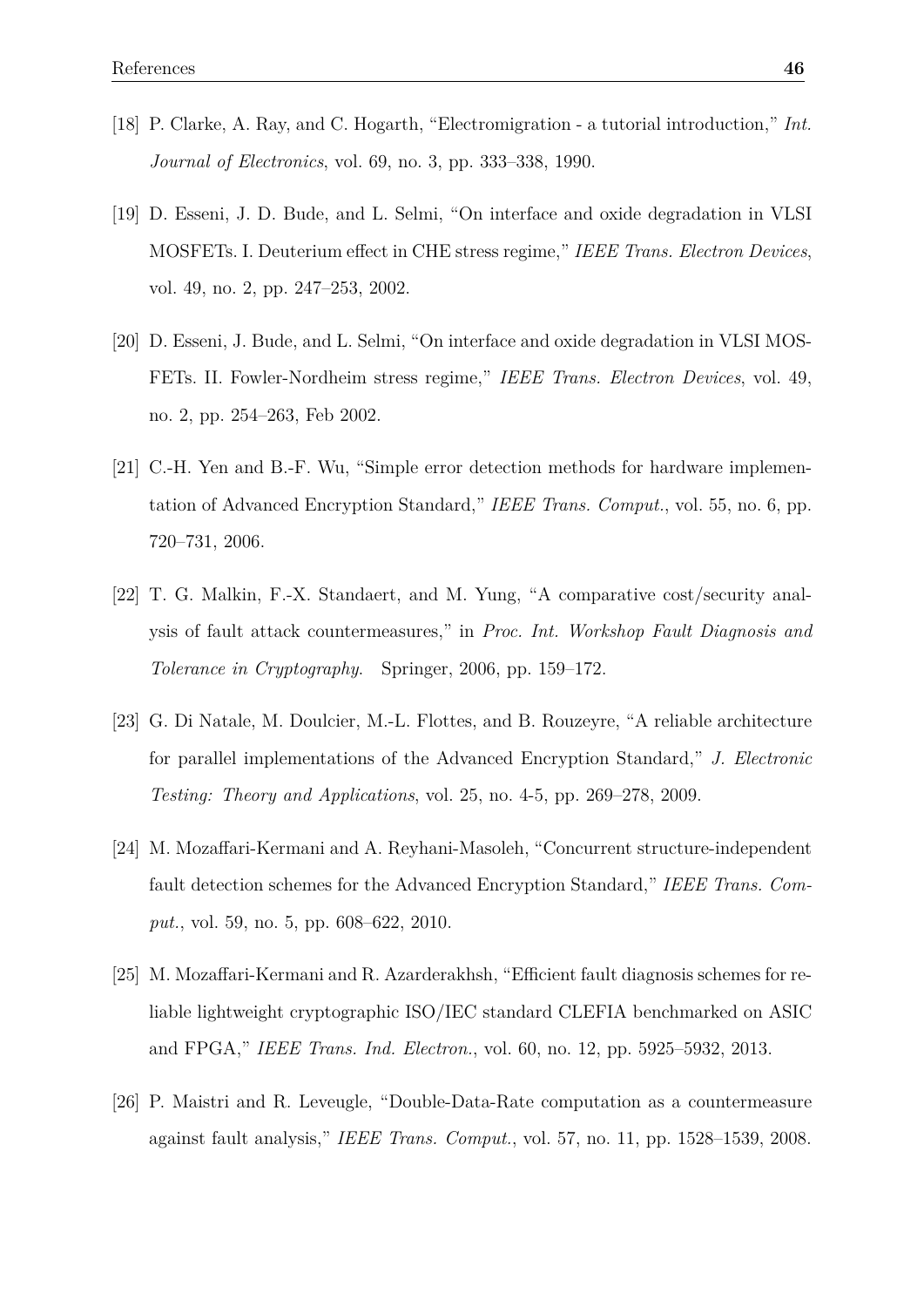- <span id="page-48-0"></span>[27] G. Bertoni, L. Breveglieri, I. Koren, P. Maistri, and V. Piuri, "A parity code based fault detection for an implementation of the Advanced Encryption Standard," in *Proc. Int. Symp. Defect and Fault Tolerance in VLSI Systems*. IEEE, 2002, pp. 51–59.
- <span id="page-48-1"></span>[28] M. Hsiao, W. Carter, J. Thomas, and W. Stringfellow, "Reliability, availability, and serviceability of IBM Computer Systems: A Quarter Century of Progress," *IBM Journal Res. and Dev*, vol. 25, no. 5, pp. 453–468, Sep 1981.
- [29] C. Chen, N. Tendolkar, A. Sutton, M. Hsiao, and D. Bossen, "Fault-tolerance design of the IBM Enterprise System/9000 type 9021 processors," *IBM Journal Res. and Dev*, vol. 36, no. 4, pp. 765–779, July 1992.
- <span id="page-48-2"></span>[30] C. F. Webb and J. S. Liptay, "A high-frequency custom CMOS S/390 microprocessor," *IBM Journal Res. and Dev*, vol. 41, no. 4.5, pp. 463–473, 1997.
- <span id="page-48-3"></span>[31] J. H. Patel and L. Y. Fung, "Concurrent error detection in ALUs by recomputing with shifted operands," *IEEE Trans. Comput.*, vol. 100, no. 7, pp. 589–595, 1982.
- <span id="page-48-4"></span>[32] J. Li and E. E. Swartzlander Jr, "Concurrent error detection in ALU's by recomputing with rotated operands," in *Proc. IEEE Int. Workshop on Defect and Fault Tolerance in VLSI Systems*. IEEE, 1992, pp. 109–116.
- <span id="page-48-5"></span>[33] C. Stroud, P. Chen, S. Konala, and M. Abramovici, "Evaluation of FPGA resources for built-in self-test of programmable logic blocks," in *Proc. 1996 ACM/SIGDA Int. Symp. on FPGAs*. IEEE, 1996, pp. 107–113.
- [34] C. Stroud, S. Konala, P. Chen, and M. Abramovici, "Built-in self-test of logic blocks in FPGAs (Finally, a free lunch: BIST without overhead!)," in *Proc. IEEE VLSI Test Symp.* IEEE, 1996, pp. 387–392.
- [35] C. Stroud, E. Lee, S. Konala, and M. Abramovici, "Using ILA testing for BIST in FPGAs," in *Proc. IEEE International Test Conf.* IEEE, 1996, pp. 68–75.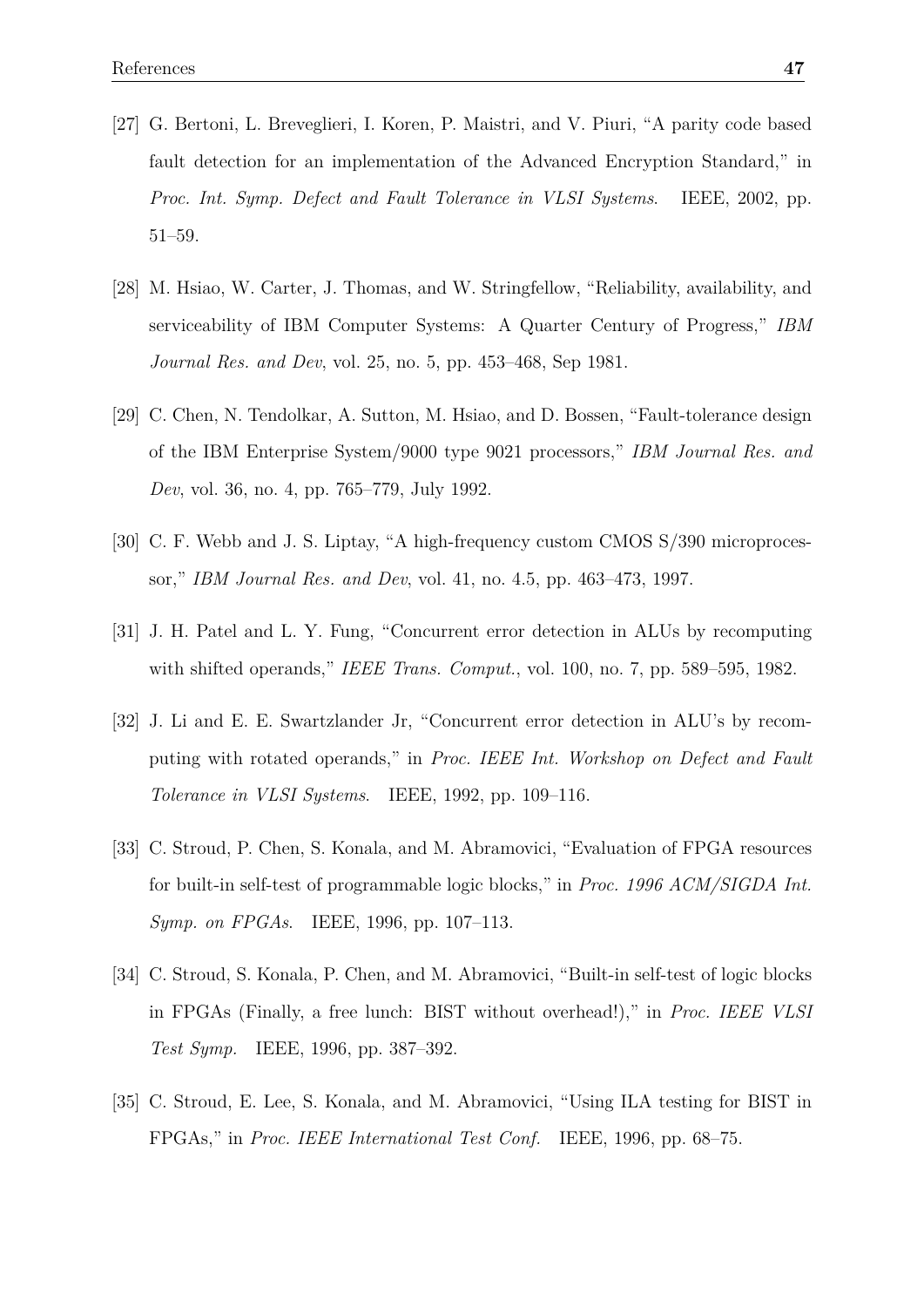- <span id="page-49-0"></span>[36] C. Stroud, E. Lee, and M. Abramovici, "BIST-based diagnostics of FPGA logic blocks," in *Proc. IEEE Int. Test Conf.* IEEE, 1997, pp. 539–547.
- <span id="page-49-1"></span>[37] M. Abramovici, J. M. Emmert, and C. E. Stroud, "Roving STARs: an integrated approach to on-line testing, diagnosis, and fault tolerance for FPGAs in adaptive computing systems," in *Proc. NASA/DoD Workshop on Evolvable Hardware*. IEEE, 2001, pp. 73–92.
- <span id="page-49-2"></span>[38] C. Y. Kang and E. E. Swartzlander Jr, "Digit-pipelined direct digital frequency synthesis based on differential CORDIC," *IEEE Trans. Circuits Syst. I, Reg. Papers*, vol. 53, no. 5, pp. 1035–1044, 2006.
- <span id="page-49-3"></span>[39] H. Hana and B. Johnson, "Concurrent error detection in VLSI circuits using time redundancy," in *Proc. IEEE Southeastcon Regional Conf.*, vol. 86, 1986, pp. 208–212.
- <span id="page-49-4"></span>[40] B. W. Johnson, J. H. Aylor, and H. H. Hana, "Efficient use of time and hardware redundancy for concurrent error detection in a 32-bit VLSI adder," *lEEE Journal of Solid- State Circuits*, vol. 23, no. 1, pp. 208–215, 1988.
- <span id="page-49-5"></span>[41] N. Weste and D. Harris, *CMOS VLSI Design: A Circuits And Systems Perspective*. Addison Wesley, 2004.
- <span id="page-49-6"></span>[42] Z. Chen and I. Koren, "Techniques for yield enhancement of VLSI adders," in *Proc. Int. Conf. Appl. Specific Array Process.* IEEE, 1995, pp. 222–229.
- <span id="page-49-7"></span>[43] A. Allan, D. Edenfeld, W. H. Joyner Jr, A. B. Kahng, M. Rodgers, and Y. Zorian, "2001 Technology Roadmap for Semiconductors," *Computer*, vol. 35, no. 1, pp. 42– 53, 2002.
- <span id="page-49-8"></span>[44] G. Langdon and C. Tang, "Concurrent error detection for group look-ahead binary adders," *IBM J. Res. Dev.*, vol. 14, no. 5, pp. 563–573, 1970.
- [45] F. F. Sellers, H. M. Yue, and L. W. Bearnson, *Error detecting logic for digital computers*. New York: McGraw-Hill, 1968.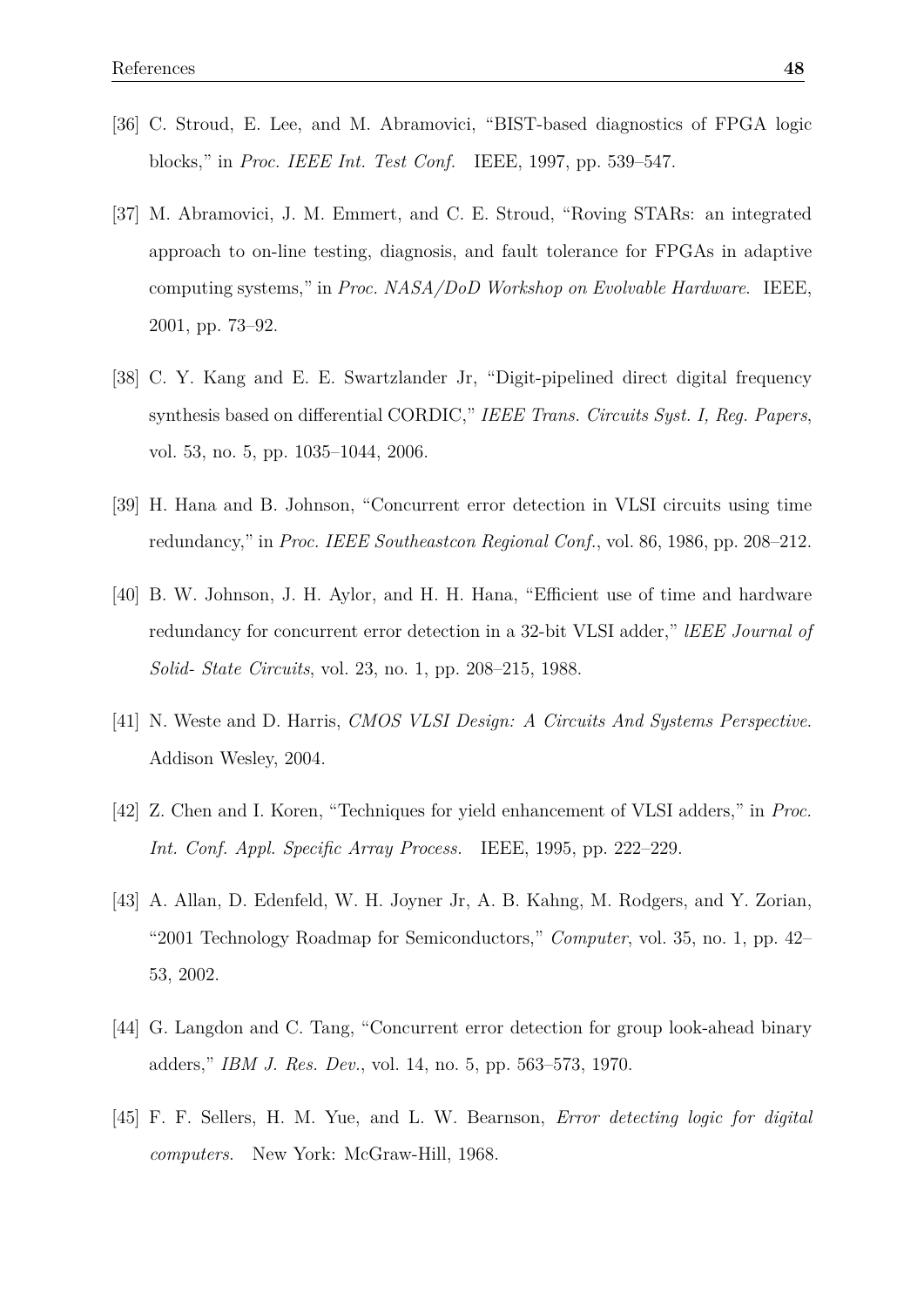- [46] E. Fujiwara and K. Haruta, "Fault-tolerant arithmetic logic unit using parity-based codes," *Trans. IECE Jpn.*, vol. 64, no. 10, pp. 653–660, 1981.
- [47] J.-C. Lo, J. C. Daly, and M. Nicolaidis, "Design of static CMOS self-checking circuits using built-in current sensing," in *Proc. Fault Tolerant Comput. Symp.* IEEE, 1992, pp. 104–111.
- [48] F. W. Shih, "High performance self-checking adder for VLSI processor," in *Proc. IEEE Custom Integr. Circuits Conf.* IEEE, 1991, pp. 15–7.
- [49] M. Nicolaidis, "Carry checking/parity prediction adders and ALUs," *IEEE Trans. Very Large Scale Integr. (VLSI) Syst.*, vol. 11, no. 1, pp. 121–128, 2003.
- [50] W. J. Townsend, J. A. Abraham, and P. K. Lala, "On-line error detecting constant delay adder," in *Proc. Int. On-Line Testing Symp.* IEEE, 2003, pp. 17–22.
- [51] P. K. Lala and A. Walker, "On-line error detectable carry-free adder design," in *Proc. IEEE Int. Symp. Defect Fault Toler. VLSI Syst.* IEEE, 2001, pp. 66–71.
- <span id="page-50-0"></span>[52] T.-Y. Chang and M.-J. Hsiao, "Carry-select adder using single ripple-carry adder," *Electron. Lett.*, vol. 34, no. 22, pp. 2101–2103, 1998.
- <span id="page-50-1"></span>[53] D. P. Vasudevan, P. K. Lala, and J. P. Parkerson, "Self-checking carry-select adder design based on two-rail encoding," *IEEE Trans. Circuits Syst. I, Reg. Papers*, vol. 54, no. 12, pp. 2696–2705, 2007.
- <span id="page-50-2"></span>[54] M. Akbar and J.-A. Lee, "Comments on "self-checking carry-select adder design based on two-rail encoding"," *IEEE Trans. Circuits Syst. I, Reg. Papers*, vol. 61, no. 7, pp. 2212–2214, Jul. 2014.
- <span id="page-50-3"></span>[55] T. C. May and M. H. Woods, "Alpha-particle-induced soft errors in dynamic memories," *IEEE Trans. Electronic Devices*, vol. 26, no. 1, pp. 2–9, 1979.
- <span id="page-50-4"></span>[56] E. Normand, D. Oberg, J. Wert, J. Ness, P. Majewski, S. Wender, and A. Gavron, "Single event upset and charge collection measurements using high energy protons and neutrons," *IEEE Trans. Nuclear Science*, vol. 41, no. 6, pp. 2203–2209, 1994.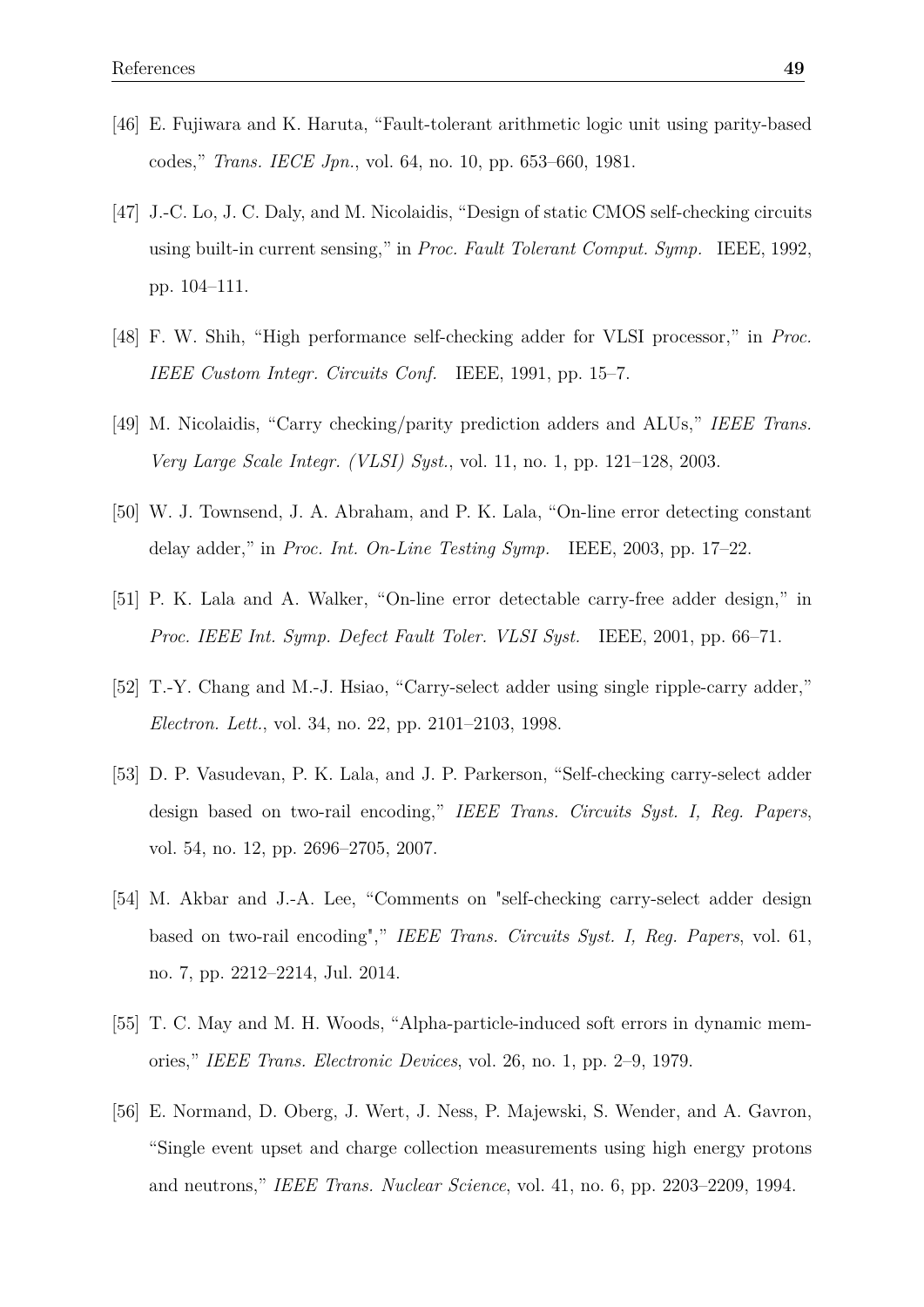[58] M. Mozaffari Kermani and A. Reyhani-Masoleh, "Reliable Hardware Architectures for the Third-Round SHA-3 Finalist Grostl Benchmarked on FPGA Platform," in *Proc. IEEE Int. Symp. Defect and Fault Tolerance in VLSI Systems (DFT)*, pp. 325-331, Vancouver, Canada, Oct. 2011.

[59] M. Mozaffari Kermani and A. Reyhani-Masoleh, "A High-Performance Fault Diagnosis Approach for the AES SubBytes Utilizing Mixed Bases," in *Proc. IEEE Workshop Fault Diagnosis and Tolerance in Cryptography (FDTC)*, pp. 80-87, Nara, Japan, Sep. 2011.

[60] M. Mozaffari Kermani and A. Reyhani-Masoleh, "A Lightweight Concurrent Fault Detection Scheme for the AES S-Boxes Using Normal Basis," in *Proc. LNCS Cryptographic Hardware and Embedded Systems (CHES)*, pp. 113-129, Washington, D.C., USA, Aug. 2008

[61] M. Mozaffari Kermani and A. Reyhani-Masoleh, "A Structure-independent Approach for Fault Detection Hardware Implementations of the Advanced Encryption Standard," in *Proc. IEEE Workshop Fault Diagnosis and Tolerance in Cryptography (FDTC)*, pp. 47-53, Vienna, Austria, Sep. 2007.

[62] M. Mozaffari Kermani and A. Reyhani-Masoleh, "Parity-based Fault Detection Architecture of S-box for Advanced Encryption Standard," in *Proc. IEEE Int. Symp. Defect and Fault Tolerance in VLSI Systems (DFT)*, pp. 572-580, Washington, D.C., USA, Oct. 2006.

[63] M. Mozaffari Kermani and A. Reyhani-Masoleh, "Parity Prediction of S-box for AES," in *Proc. IEEE Canadian Conference on Electrical and Computer Engineering (CCECE)*, pp. 2357-2360, Ottawa, Canada, May 2006.

[64] M. Mozaffari Kermani, R. Azarderakhsh, and A. Aghaie, "Reliable and error detection architectures of Pomaranch for false-alarm-sensitive cryptographic applications," *IEEE Trans. Very Large Scale Integr. (VLSI) Syst.*, Accepted and to be published in 2015.

[65] M. Mozaffari Kermani, N. Manoharan, and R. Azarderakhsh, "Reliable radix-4 complex division for fault-sensitive applications," *IEEE Trans. Comput.-Aided Design Integr. Circuits Syst.*, vol. 34, no. 4, pp. 656-667, Apr. 2015.

[66] M. Mozaffari Kermani, K. Tian, R. Azarderakhsh, and S. Bayat-Sarmadi, "Faultresilient lightweight cryptographic block ciphers for secure embedded systems," *IEEE Embedded Sys.*, vol. 6, no. 4, pp. 89-92, Dec. 2014.